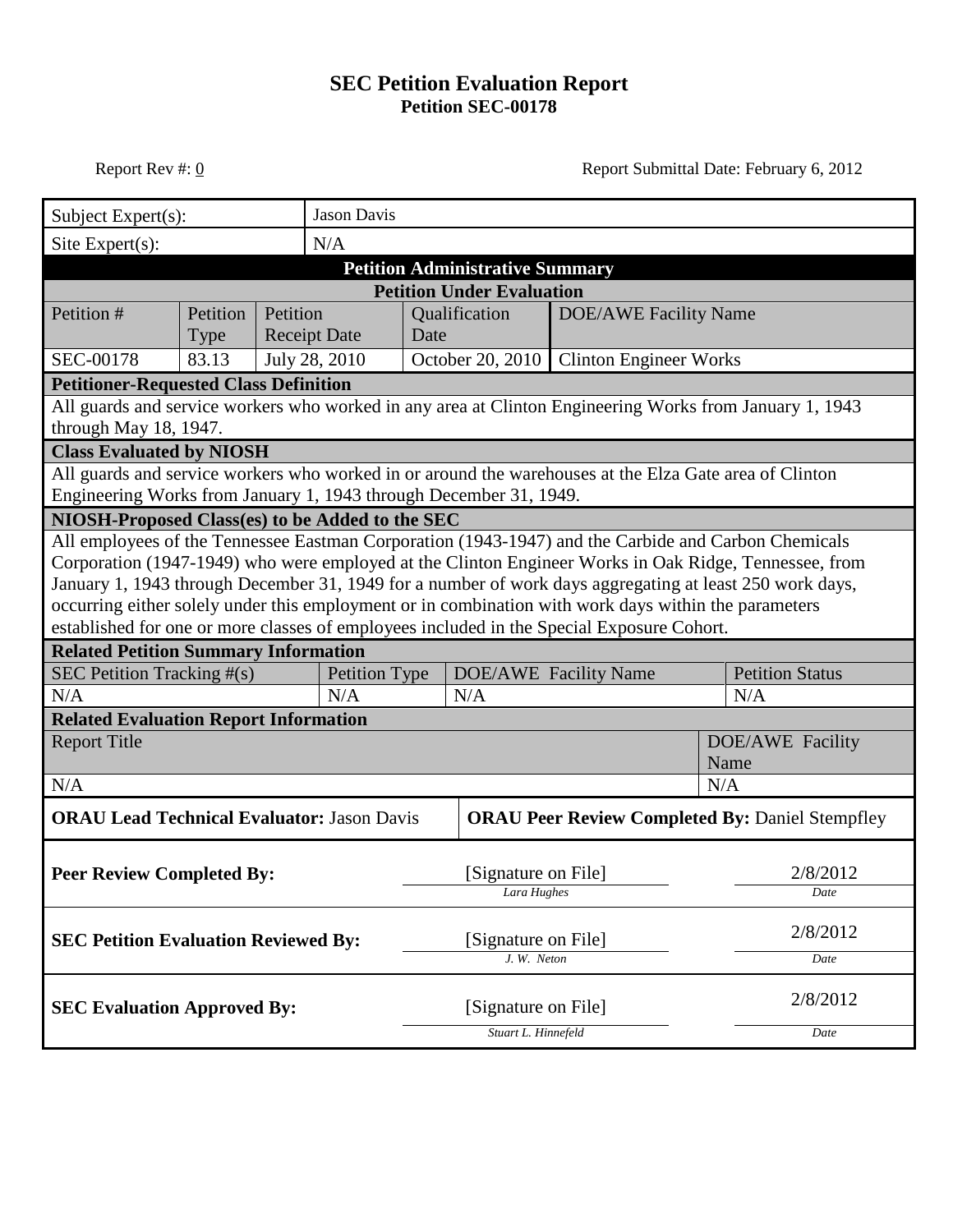This page intentionally left blank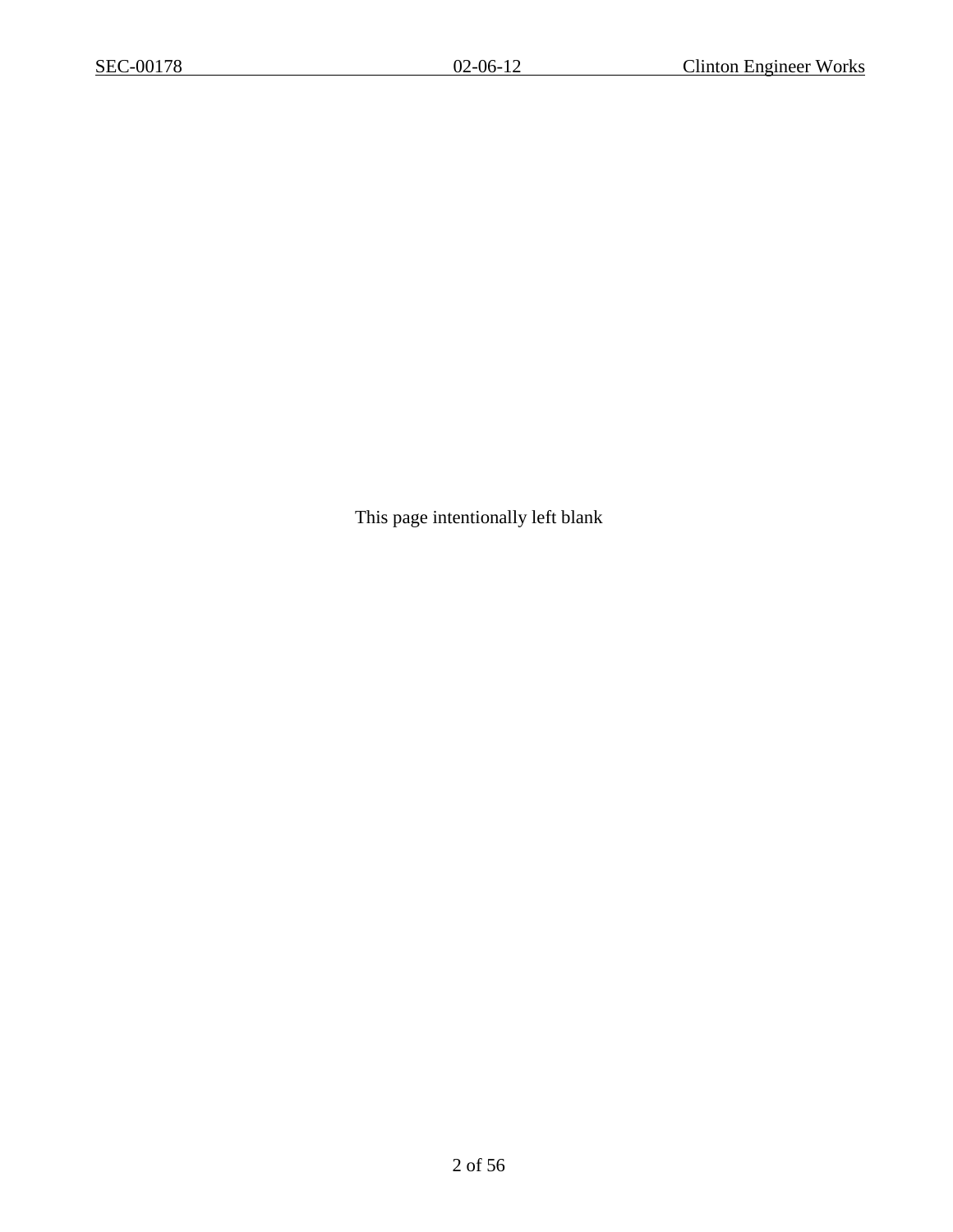## **Evaluation Report Summary: SEC-00178, Clinton Engineer Works**

This evaluation report by the National Institute for Occupational Safety and Health (NIOSH) addresses a class of employees proposed for addition to the Special Exposure Cohort (SEC) per the *Energy Employees Occupational Illness Compensation Program Act of 2000*, as amended, 42 U.S.C. § 7384 *et seq.* (EEOICPA) and 42 C.F.R. pt. 83, *Procedures for Designating Classes of Employees as Members of the Special Exposure Cohort under the Energy Employees Occupational Illness Compensation Program Act of 2000*.

### Petitioner-Requested Class Definition

Petition SEC-00178 was received on July 28, 2010, and qualified on October 20, 2010. The petitioner requested that NIOSH consider the following class: *All guards and service workers who worked in any area at Clinton Engineering Works from January 1, 1943 through May 18, 1947.*

#### Class Evaluated by NIOSH

Based on its preliminary research, NIOSH modified the petitioner-requested location description and extended the requested class period to the end of the EEOICPA-covered period for the site. NIOSH evaluated the following class: All guards and service workers who worked in or around the warehouses at the Elza Gate area of Clinton Engineering Works from January 1, 1943 through December 31, 1949. The petitioner-requested class location was modified (see Section 3.0). The evaluated worker definition was restricted to the Elza Gate area because the warehouses located there were the ones identified as storage locations for radioactive materials for the site. The petitionerrequested class time period was extended through 1949 because that is the end of the EEOICPAcovered period for the site.

#### NIOSH-Proposed Class(es) to be Added to the SEC

Based on its full research of the class under evaluation, NIOSH has defined a single class of employees for which NIOSH cannot estimate radiation doses with sufficient accuracy. The NIOSHproposed class includes all employees of the Tennessee Eastman Corporation (1943-1947) and the Carbide and Carbon Chemicals Corporation (1947-1949) who were employed at the Clinton Engineer Works in Oak Ridge, Tennessee, from January 1, 1943 through December 31, 1949 for a number of work days aggregating at least 250 work days, occurring either solely under this employment or in combination with work days within the parameters established for one or more classes of employees included in the Special Exposure Cohort. The class under evaluation was modified (see Section 3.0). The proposed class definition was expanded to include all employees of the contractors listed above who carried out operations at the Clinton Engineer Works in the warehouse area near the Elza Gate. The Elza Gate warehouse area is the only area of CEW that has known operations involving radioactive materials and research by NIOSH has determined that the contractor that was operating the Y-12 plant also provided the workforce for the Elza Gate warehouse area at CEW. NIOSH found that it was infeasible to completely reconstruct internal and external doses for the class under evaluation due to insufficient monitoring data. The class period extends through 1949 because there was insufficient information and data to bound dose to the end of the EEOICPA-covered period for the site.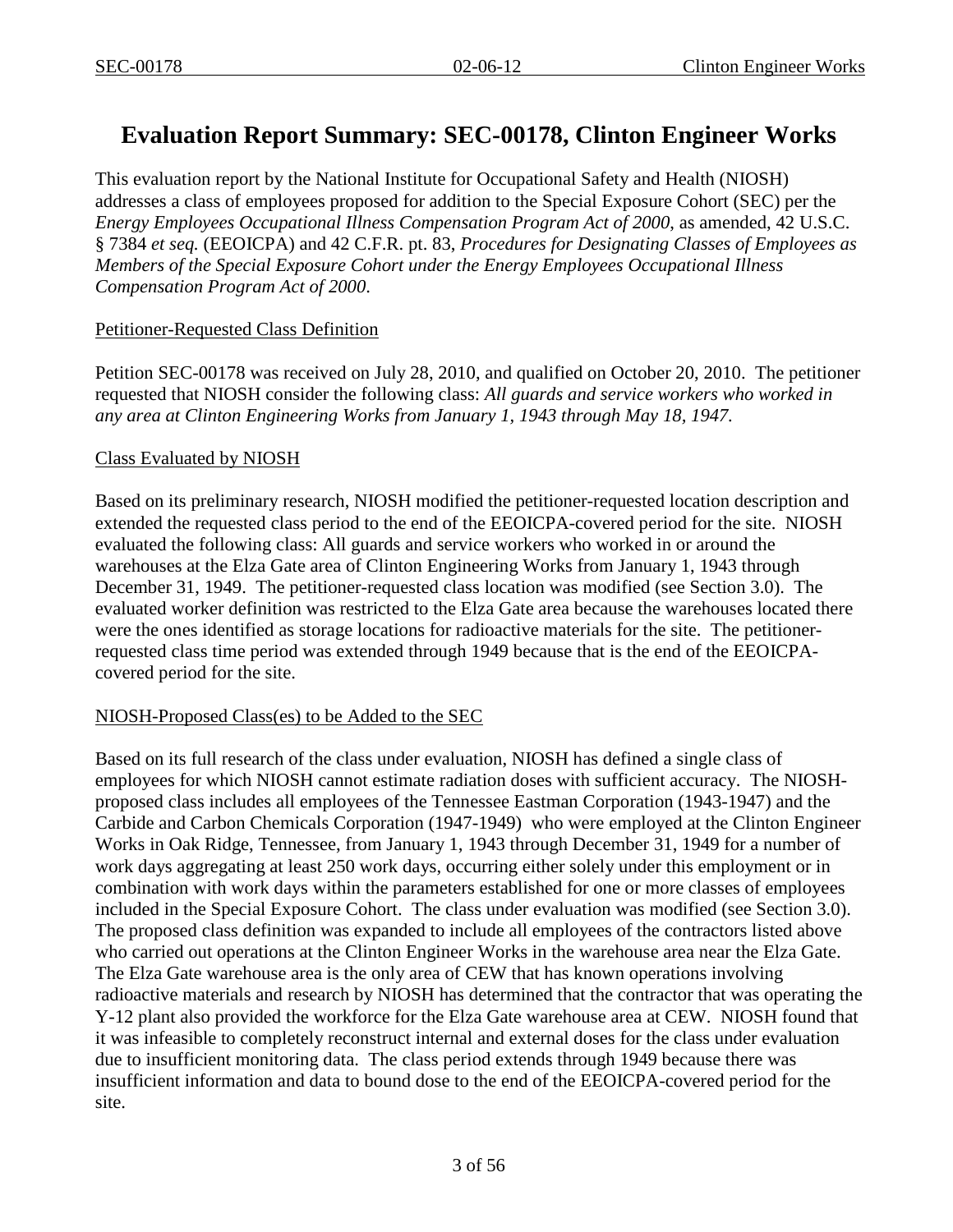#### Feasibility of Dose Reconstruction

Per EEOICPA and 42 C.F.R. § 83.13(c)(1), NIOSH has established that it does not have access to sufficient information to: (1) estimate the maximum radiation dose, for every type of cancer for which radiation doses are reconstructed, that could have been incurred in plausible circumstances by any member of the class; or (2) estimate radiation doses of members of the class more precisely than an estimate of maximum dose. Information available from related site profiles and additional resources is not sufficient to document or estimate the maximum internal and external potential exposure to members of the evaluated class under plausible circumstances during the specified period. The NIOSH dose reconstruction feasibility findings are based on the following:

- NIOSH finds that it is likely feasible to reconstruct occupational medical dose for workers at the Clinton Engineer Works Elza Gate warehouse area with sufficient accuracy.
- Principal sources of internal radiation for members of the proposed class included exposures to uranium residues as well as African and domestic uranium ores through inhalation and ingestion of airborne uranium dust, and exposure from thorium, radium, radon and radon progeny.
- Based on the lack of thorium, radium, radon and uranium monitoring data for Clinton Engineer Works Elza Gate warehouse workers during the storage and/or repackaging operations conducted during the period from January 1, 1943 through December 31, 1949, internal dose reconstruction from all potential sources of exposure is not feasible.
- Principal sources of external radiation for members of the proposed class included exposures to uranium ore,  $UO<sub>2</sub>$  residues, uranium tailings, uranium slag, and uranium decay products that were stored at the Clinton Engineer Works Elza Gate warehouse site.
- NIOSH has not identified sufficient documentation to define and quantify the total external source term for the Clinton Engineer Works Elza Gate warehouse area during the period January 1, 1943 through December 31, 1949. Without additional documentation, NIOSH cannot make assumptions about the relative amounts of materials that would have been encountered at the site during this period.
- Limited external dosimetry data were found for 1945-1946. Without additional source term information, NIOSH is unable to determine whether the exposures monitored are representative of the maximally-exposed individual during the period under evaluation.
- NIOSH concludes that there is insufficient source term information and external monitoring data available to bound external exposures for the period from January 1, 1943 through December 31, 1949.
- Pursuant to 42 C.F.R. § 83.13(c)(1), NIOSH determined that there is insufficient information to either: (1) estimate the maximum radiation dose, for every type of cancer for which radiation doses are reconstructed, that could have been incurred under plausible circumstances by any member of the class; or (2) estimate the radiation doses of members of the class more precisely than a maximum dose estimate.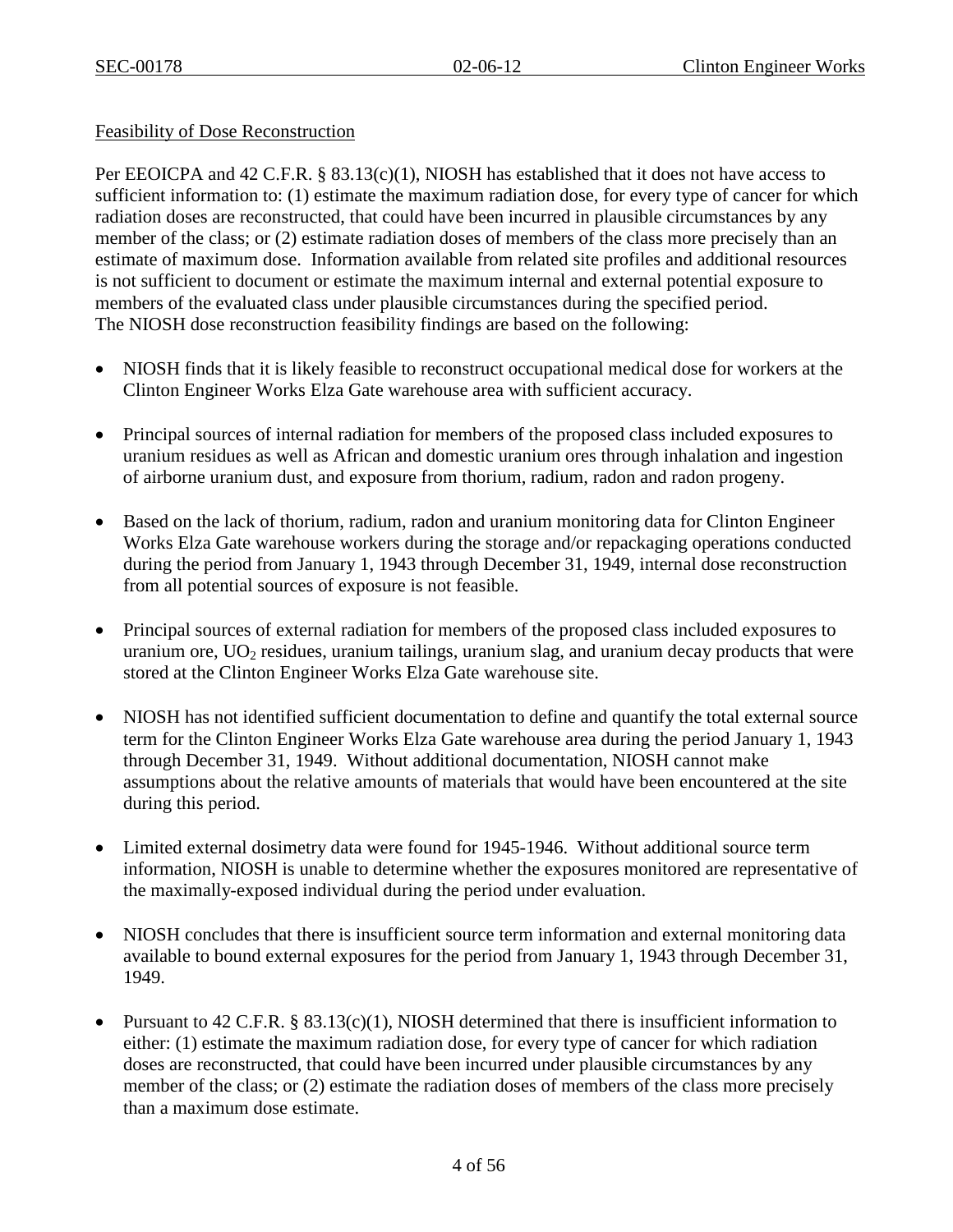• Although NIOSH found that it is not possible to completely reconstruct radiation doses for the proposed class, NIOSH intends to use any internal and external monitoring data that may become available for an individual claim (and that can be interpreted using existing NIOSH dose reconstruction processes or procedures). Therefore, dose reconstructions for individuals employed at Clinton Engineer Works in the area around the Elza Gate warehouses during the period from January 1, 1943 through December 31, 1949, but who do not qualify for inclusion in the SEC, may be performed using these data as appropriate.

#### Health Endangerment Determination

Per EEOICPA and 42 C.F.R. § 83.13(c)(3), a health endangerment determination is required because NIOSH has determined that it does not have sufficient information to estimate dose for the members of the evaluated class.

NIOSH did not identify any evidence supplied by the petitioners or from other resources that would establish that the proposed class was exposed to radiation during a discrete incident likely to have involved exceptionally high-level exposures. However, evidence indicates that some workers in the proposed class may have accumulated substantial chronic exposures through episodic intakes of radionuclides, combined with external exposures to gamma and beta radiation. Consequently, NIOSH has determined that health was endangered for those workers covered by this evaluation who were employed for at least 250 work days either solely under this employment or in combination with work days within the parameters established for one or more SEC classes (excluding aggregate work day requirements).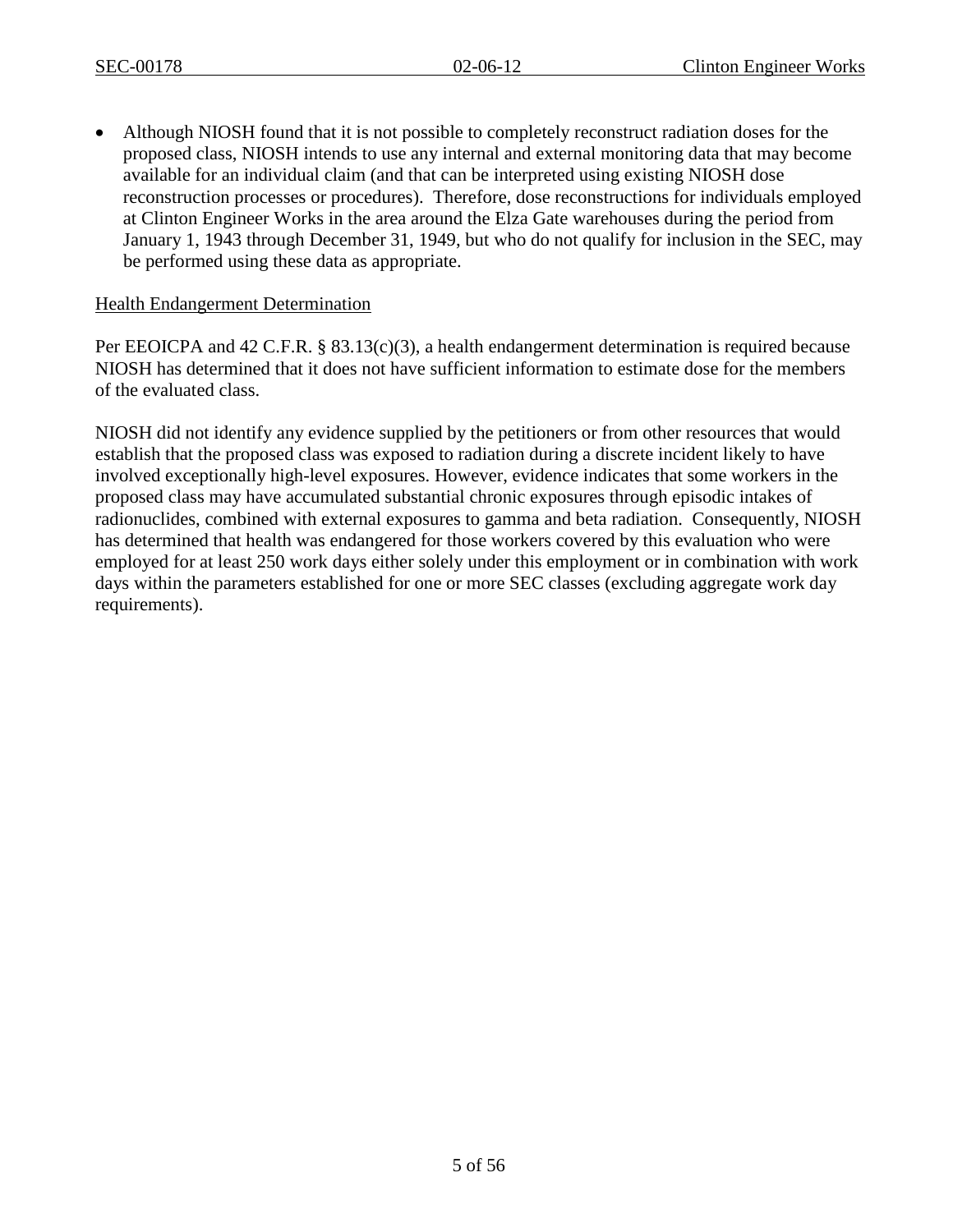This page intentionally left blank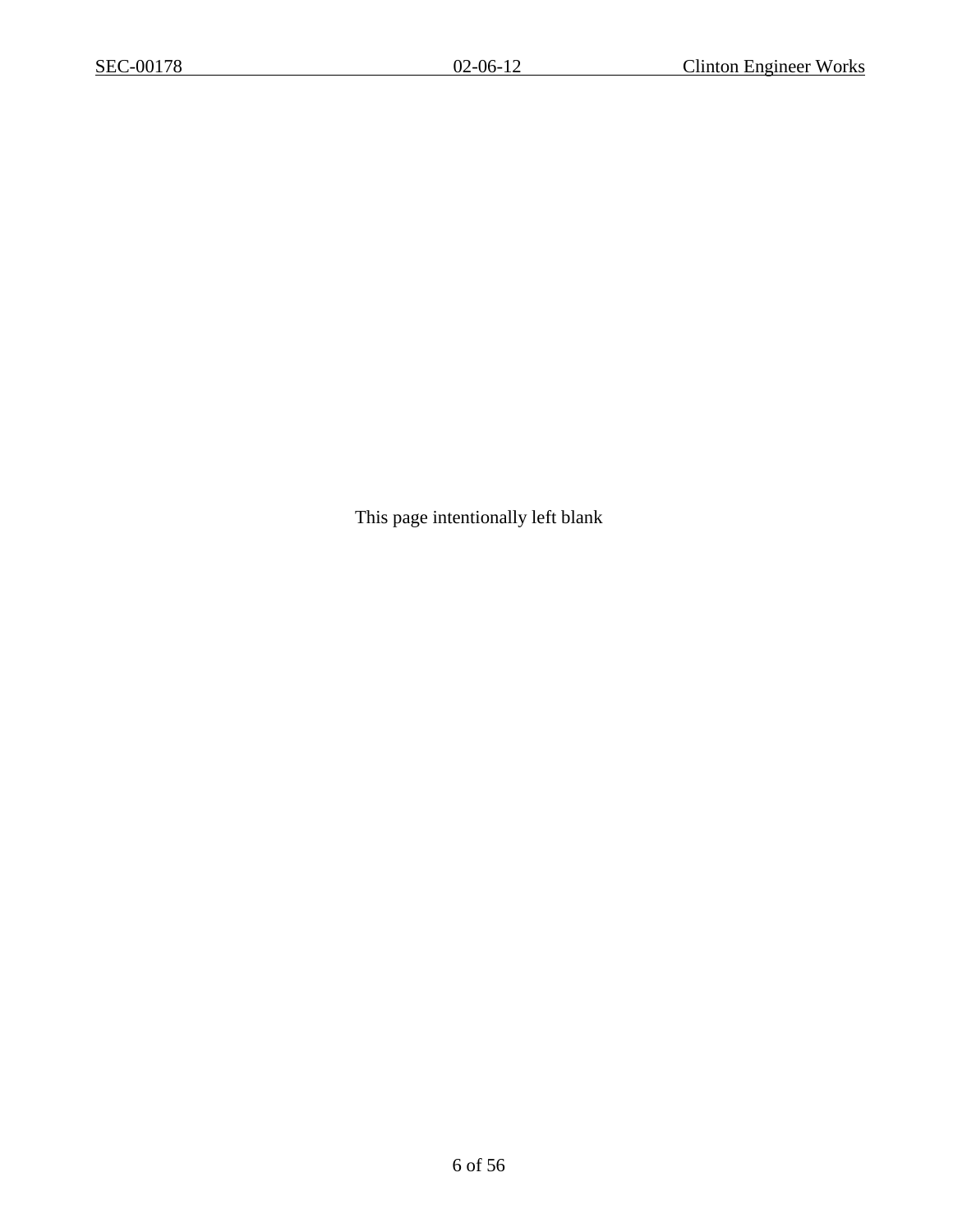# **Table of Contents**

| 1.0 |     |                                                                           |  |
|-----|-----|---------------------------------------------------------------------------|--|
| 2.0 |     |                                                                           |  |
| 3.0 |     |                                                                           |  |
|     | 3.1 |                                                                           |  |
|     | 3.2 |                                                                           |  |
|     | 3.3 |                                                                           |  |
| 4.0 |     |                                                                           |  |
|     | 4.1 |                                                                           |  |
|     | 4.2 |                                                                           |  |
|     | 4.3 |                                                                           |  |
|     | 4.4 |                                                                           |  |
|     | 4.5 |                                                                           |  |
|     | 4.6 |                                                                           |  |
| 5.0 |     |                                                                           |  |
|     | 5.1 |                                                                           |  |
|     |     | 5.1.1                                                                     |  |
|     |     | 5.1.2                                                                     |  |
|     | 5.2 | Radiological Exposure Sources from Clinton Engineer Works Operations  23  |  |
|     |     | 5.2.1                                                                     |  |
|     |     | 5.2.1.1                                                                   |  |
|     |     |                                                                           |  |
|     |     | 5.2.1.3                                                                   |  |
|     |     | 5.2.1.4                                                                   |  |
|     |     | 5.2.2                                                                     |  |
|     |     | 5.2.2.1                                                                   |  |
|     |     | 5.2.2.2                                                                   |  |
|     |     | 5.2.2.3                                                                   |  |
|     |     | 5.2.3                                                                     |  |
| 6.0 |     | Summary of Available Monitoring Data for the Class Evaluated by NIOSH  27 |  |
|     | 6.1 |                                                                           |  |
|     | 6.2 |                                                                           |  |
| 7.0 |     |                                                                           |  |
|     |     |                                                                           |  |
|     |     | 7.1.1                                                                     |  |
|     |     | 7.1.2                                                                     |  |
|     | 7.2 |                                                                           |  |
|     |     | 7.2.1                                                                     |  |
|     |     | 7.2.2                                                                     |  |
|     |     | 7.2.3                                                                     |  |
|     |     | 7.2.3.1                                                                   |  |
|     |     | Methods for Bounding Ambient Environmental Internal Dose  33<br>7.2.3.2   |  |
|     |     | 7.2.4                                                                     |  |
|     | 7.3 |                                                                           |  |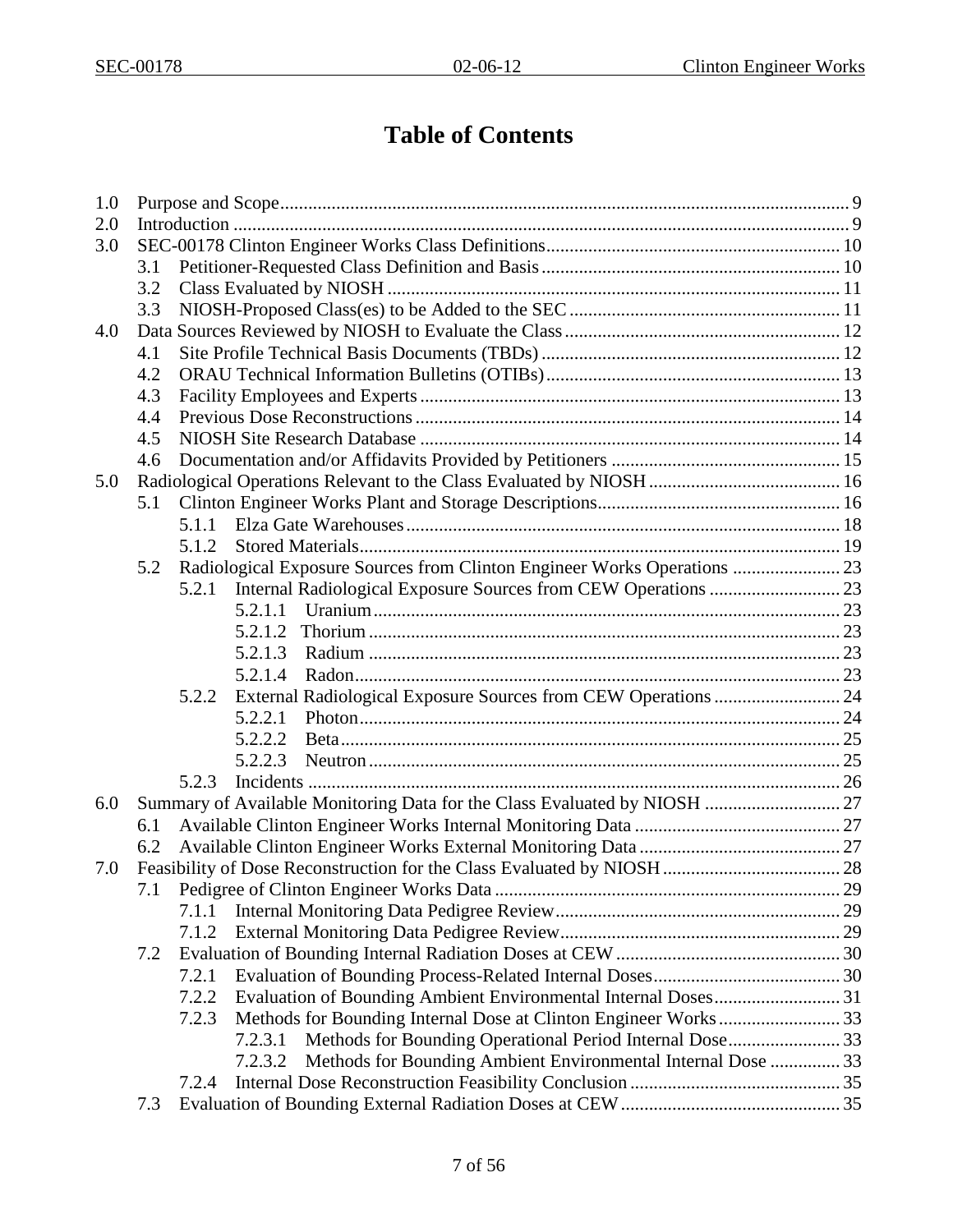|  |  | 7.3.4.2 Methods for Bounding Ambient Environmental External Doses 39 |  |
|--|--|----------------------------------------------------------------------|--|
|  |  |                                                                      |  |
|  |  |                                                                      |  |
|  |  |                                                                      |  |
|  |  |                                                                      |  |
|  |  |                                                                      |  |
|  |  |                                                                      |  |
|  |  |                                                                      |  |
|  |  |                                                                      |  |
|  |  |                                                                      |  |

# **Tables**

| 4-1: No. of Clinton Engineer Works Claims Submitted Under the Dose Reconstruction Rule 14 |  |
|-------------------------------------------------------------------------------------------|--|
|                                                                                           |  |
|                                                                                           |  |

# **Figures**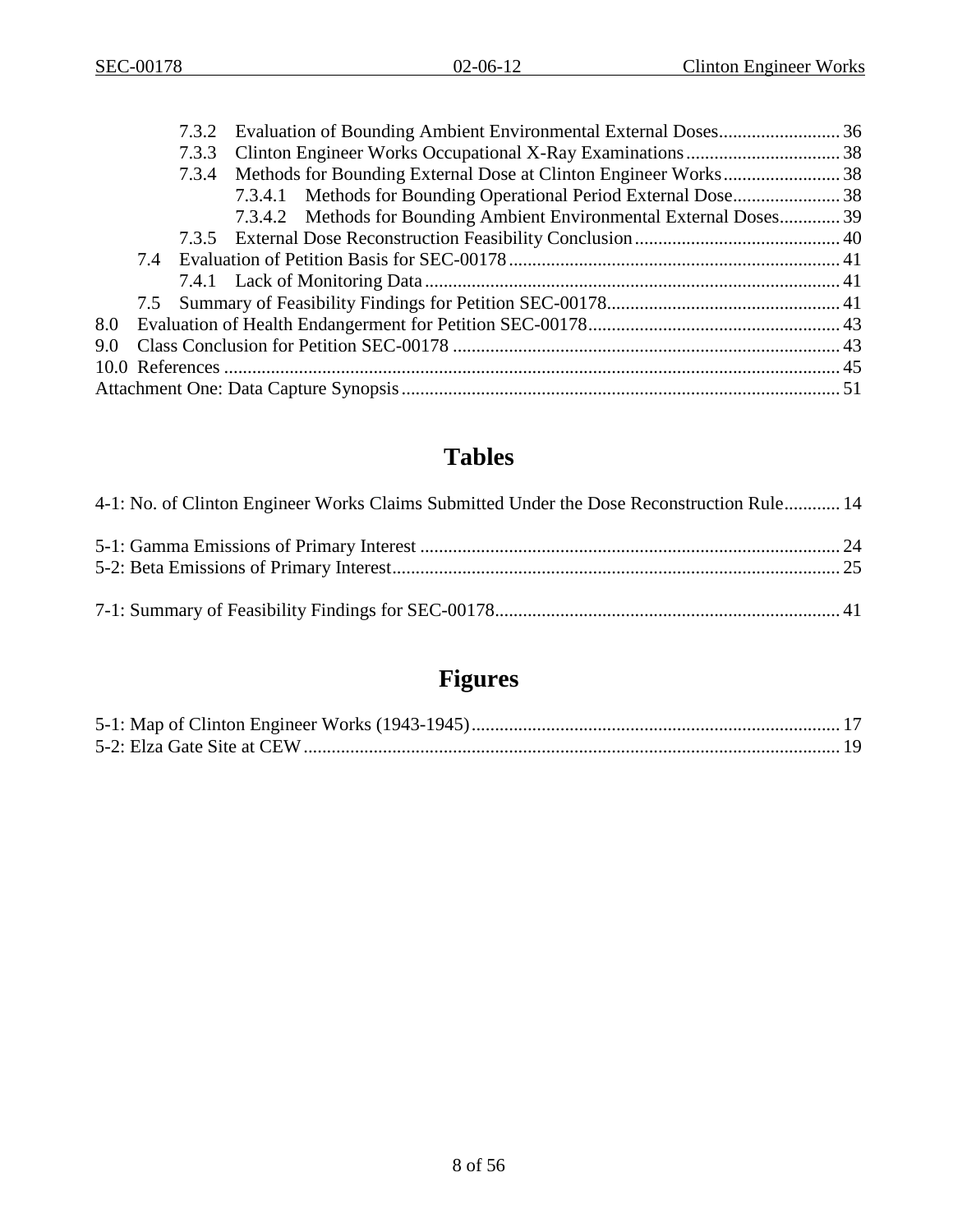# **SEC Petition Evaluation Report for SEC-00178**

*ATTRIBUTION AND ANNOTATION: This is a single-author document. All conclusions drawn from the data presented in this evaluation were made by the ORAU Team Lead Technical Evaluator: Jason Davis, Oak Ridge Associated Universities. The rationales for all conclusions in this document are explained in the associated text.*

# <span id="page-8-0"></span>**1.0 Purpose and Scope**

This report evaluates the feasibility of reconstructing doses for all guards and service workers who worked in or around the warehouses at the Elza Gate area of Clinton Engineering Works from January 1, 1943 through December 31, 1949. It provides information and analyses germane to considering a petition for adding a class of employees to the congressionally-created SEC.

This report does not make any determinations concerning the feasibility of dose reconstruction that necessarily apply to any individual energy employee who might require a dose reconstruction from NIOSH. This report also does not contain the final determination as to whether the proposed class will be added to the SEC (see Section 2.0).

This evaluation was conducted in accordance with the requirements of EEOICPA, 42 C.F.R. pt. 83, and the guidance contained in the Division of Compensation Analysis and Support's (DCAS) *Internal Procedures for the Evaluation of Special Exposure Cohort Petitions, OCAS-PR-004.*<sup>[1](#page-8-2)</sup>

# <span id="page-8-1"></span>**2.0 Introduction**

Both EEOICPA and 42 C.F.R. pt. 83 require NIOSH to evaluate qualified petitions requesting that the Department of Health and Human Services (HHS) add a class of employees to the SEC. The evaluation is intended to provide a fair, science-based determination of whether it is feasible to estimate with sufficient accuracy the radiation doses of the class of employees through NIOSH dose reconstructions. [2](#page-8-3)

42 C.F.R. § 83.13(c)(1) states: *Radiation doses can be estimated with sufficient accuracy if NIOSH has established that it has access to sufficient information to estimate the maximum radiation dose, for every type of cancer for which radiation doses are reconstructed, that could have been incurred in plausible circumstances by any member of the class, or if NIOSH has established that it has access to sufficient information to estimate the radiation doses of members of the class more precisely than an estimate of the maximum radiation dose.*

Under 42 C.F.R.  $\S 83.13(c)(3)$ , if it is not feasible to estimate with sufficient accuracy radiation doses for members of the class, then NIOSH must determine that there is a reasonable likelihood that such radiation doses may have endangered the health of members of the class The regulation requires

<span id="page-8-3"></span><span id="page-8-2"></span>

<sup>&</sup>lt;sup>1</sup> DCAS was formerly known as the Office of Compensation Analysis and Support (OCAS).<br><sup>2</sup> NIOSH dose reconstructions under EEOICPA are performed using the methods promulgated under 42 C.F.R. pt. 82 and the detailed implementation guidelines available at http://www.cdc.gov/niosh/ocas.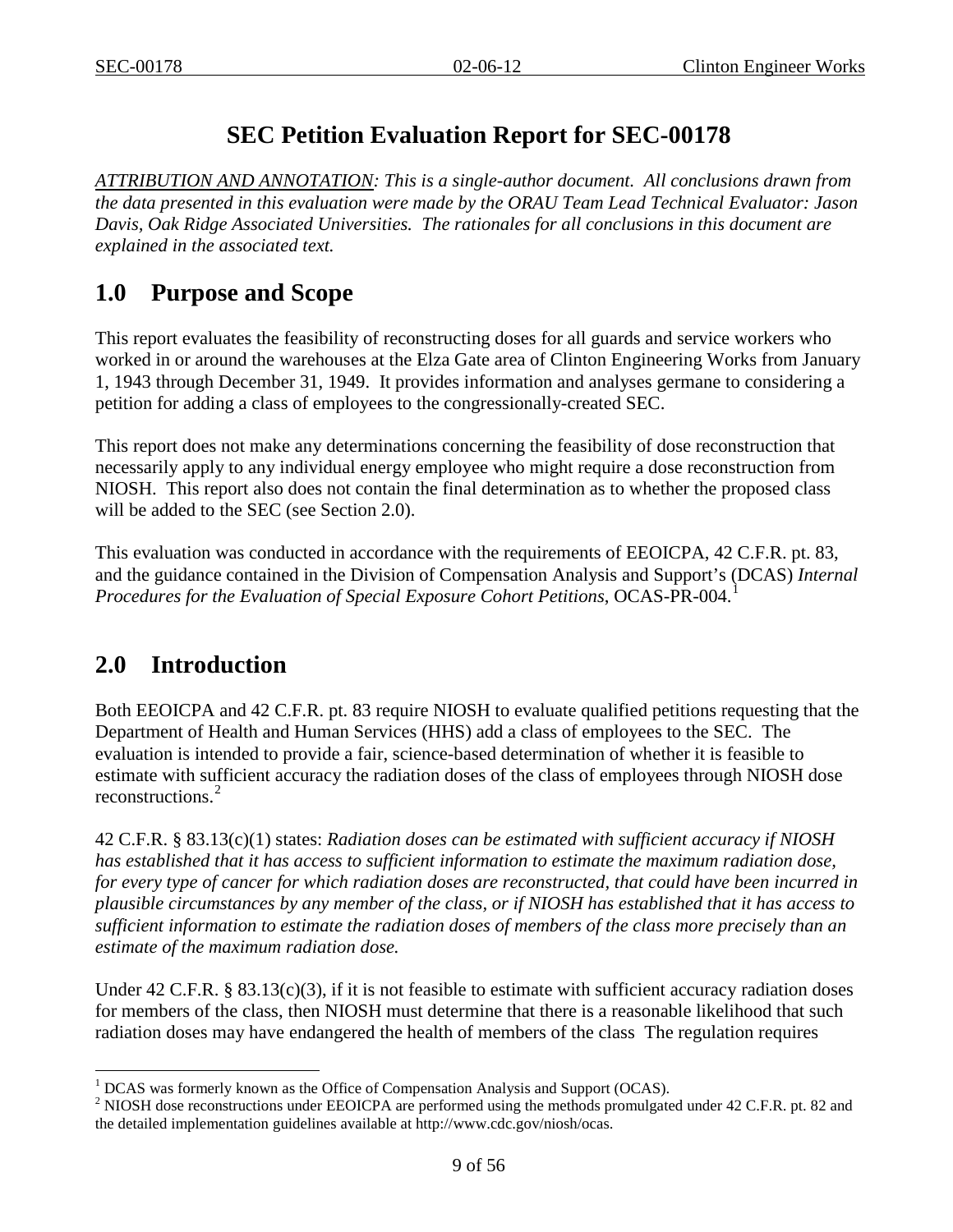NIOSH to assume that any duration of unprotected exposure may have endangered the health of members of a class when it has been established that the class may have been exposed to radiation during a discrete incident likely to have involved levels of exposure similarly high to those occurring during nuclear criticality incidents. If the occurrence of such an exceptionally high-level exposure has not been established, then NIOSH is required to specify that health was endangered for those workers who were employed for at least 250 work days within the parameters established for the class or in combination with work days within the parameters established for one or more SEC classes (excluding aggregate work day requirements).

NIOSH is required to document its evaluation in a report, and to do so, relies upon both its own dose reconstruction expertise as well as technical support from its contractor, Oak Ridge Associated Universities (ORAU). Once completed, NIOSH provides the report to both the petitioner(s) and to the Advisory Board on Radiation and Worker Health (Board). The Board will consider the NIOSH evaluation report, together with the petition, petitioner(s) comments, and other information the Board considers appropriate, in order to make recommendations to the Secretary of HHS on whether or not to add one or more classes of employees to the SEC. Once NIOSH has received and considered the advice of the Board, the Director of NIOSH will propose a decision on behalf of HHS. The Secretary of HHS will make the final decision, taking into account the NIOSH evaluation, the advice of the Board, and the proposed decision issued by NIOSH. As part of this decision process, petitioners may seek a review of certain types of final decisions issued by the Secretary of HHS.<sup>[3](#page-9-2)</sup>

## <span id="page-9-0"></span>**3.0 SEC-00178 Clinton Engineer Works Class Definitions**

The following subsections address the evolution of the class definition for SEC-00178, Clinton Engineer Works. When a petition is submitted, the requested class definition is reviewed as submitted. Based on its review of the available site information and data, NIOSH will make a determination whether to qualify for full evaluation all, some, or no part of the petitioner-requested class. If some portion of the petitioner-requested class is qualified, NIOSH will specify that class along with a justification for any modification of petitioner's class. After a full evaluation of the qualified class, NIOSH will determine whether to propose a class for addition to the SEC and will specify that proposed class definition.

### <span id="page-9-1"></span>**3.1 Petitioner-Requested Class Definition and Basis**

Petition SEC-00178 was received on July 28, 2010, and qualified on October 20, 2010. The petitioner requested that NIOSH consider the following class: *All guards and service workers who worked in any area at Clinton Engineering Works from January 1, 1943 through May 18, 1947.*

The petitioner provided information and affidavit statements in support of the petitioner's belief that accurate dose reconstruction over time is impossible for the Clinton Engineer Works workers in question. NIOSH deemed the following information and affidavit statements sufficient to qualify SEC-00178 for evaluation:

<span id="page-9-2"></span> $3$  See 42 C.F.R. pt. 83 for a full description of the procedures summarized here. Additional internal procedures are available at http://www.cdc.gov/niosh/ocas.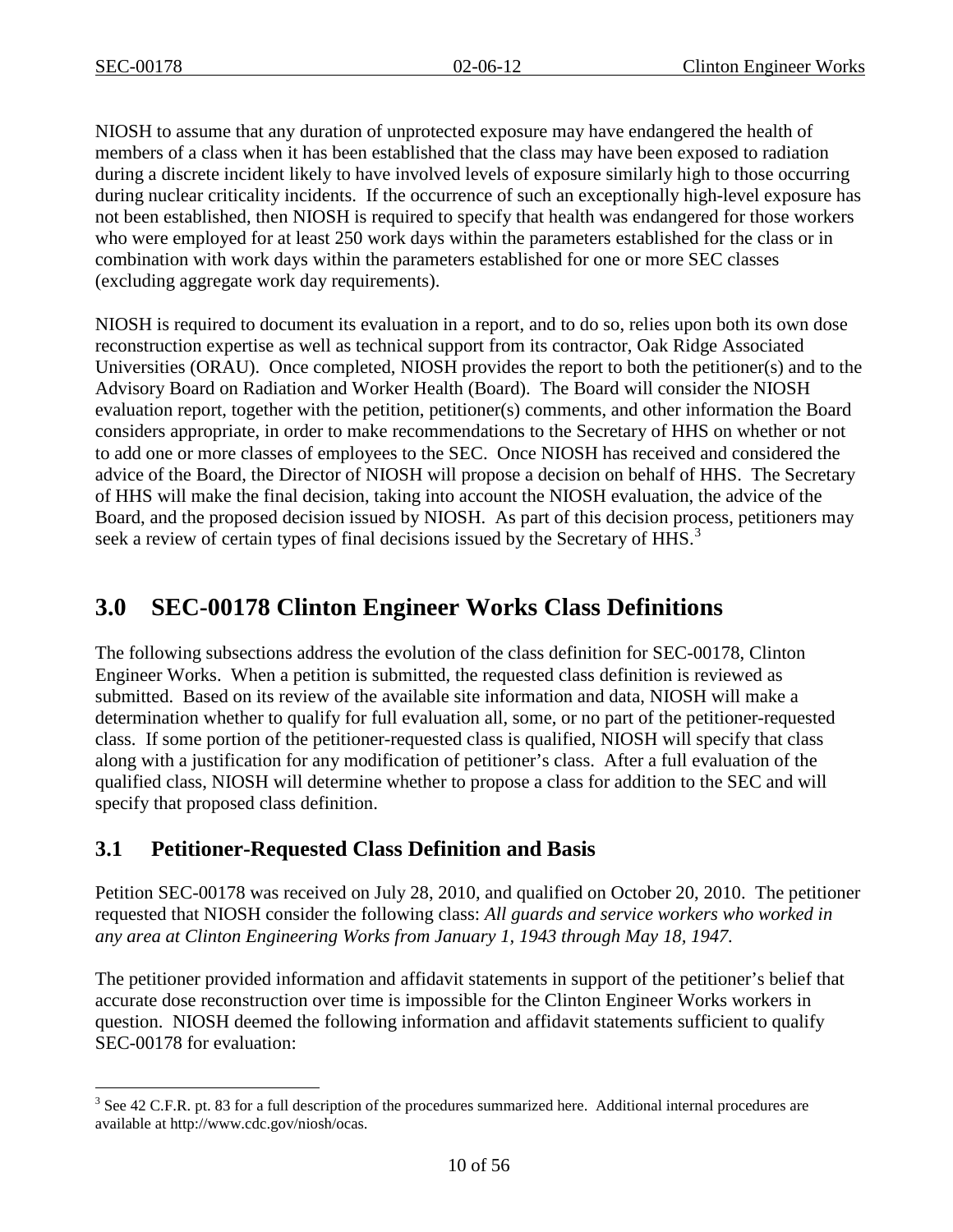"I have enclosed a document with information obtain [sic] from DOE that indicates that dad was not monitored for radiation exposure during his employment."

Based on its Clinton Engineer Works research and data capture efforts, NIOSH determined that it has access to a set of external dosimetry records and area monitoring surveys for some Clinton Engineer Works workers during the time period under evaluation. However, NIOSH also determined that internal and external dosimetry records are not complete for all time periods or for all radionuclides. NIOSH concluded that there is sufficient documentation to support, for at least part of the requested time period, the petition basis that internal and external radiation exposures and radiation doses were not adequately monitored at Clinton Engineer Works, either through personal monitoring or area monitoring. The information and statements provided by the petitioner qualified the petition for further consideration by NIOSH, the Board, and HHS. The details of the petition basis are addressed in Section 7.4.

### <span id="page-10-0"></span>**3.2 Class Evaluated by NIOSH**

Based on its preliminary research, NIOSH modified and extended the petitioner-requested class. The location description was modified because there is no indication that radiological work was performed at Clinton Engineer Works outside the Elza Gate warehouses or outside the X-10, Y-12, K-25, and S-50 plants, or outside Oak Ridge Hospital and the Oak Ridge Institute for Science and Education (ORISE) which are considered separate sites under this program. The petitioner-requested class period was extended to through 1949 because that is the end of the EEOICPA-covered period for the site. Therefore, NIOSH defined the following class for further evaluation: all guards and service workers who worked in or around the warehouses at the Elza Gate area of Clinton Engineering Works from January 1, 1943 through December 31, 1949.

### <span id="page-10-1"></span>**3.3 NIOSH-Proposed Class(es) to be Added to the SEC**

Based on its research of the class under evaluation, NIOSH has defined a single class of employees for which NIOSH cannot estimate radiation doses with sufficient accuracy. The NIOSH-proposed class to be added to the SEC includes all employees of the Tennessee Eastman Corporation (1943-1947) and the Carbide and Carbon Chemicals Corporation (1947-1949) who were employed at the Clinton Engineer Works in Oak Ridge, Tennessee, from January 1, 1943 through December 31, 1949 for a number of work days aggregating at least 250 work days, occurring either solely under this employment or in combination with work days within the parameters established for one or more classes of employees included in the Special Exposure Cohort.

Based on its research, NIOSH modified the class under evaluation. The evaluated class definition was expanded to include all employees because warehouse operations data did not specify the job titles of all individuals who worked in the area. Based on research done during the evaluation, NIOSH determined that the same contracting company that operated the Y-12 plant also appeared to supply the workforce at the Elza Gate warehouse area. Therefore, the recommended class was defined using the operating contractor. NIOSH found that it was infeasible to completely reconstruct internal and external doses for the class under evaluation due to insufficient monitoring data. The class period extends through 1949 because there was insufficient information and data to bound dose to the end of the EEOICPA-covered period for the site.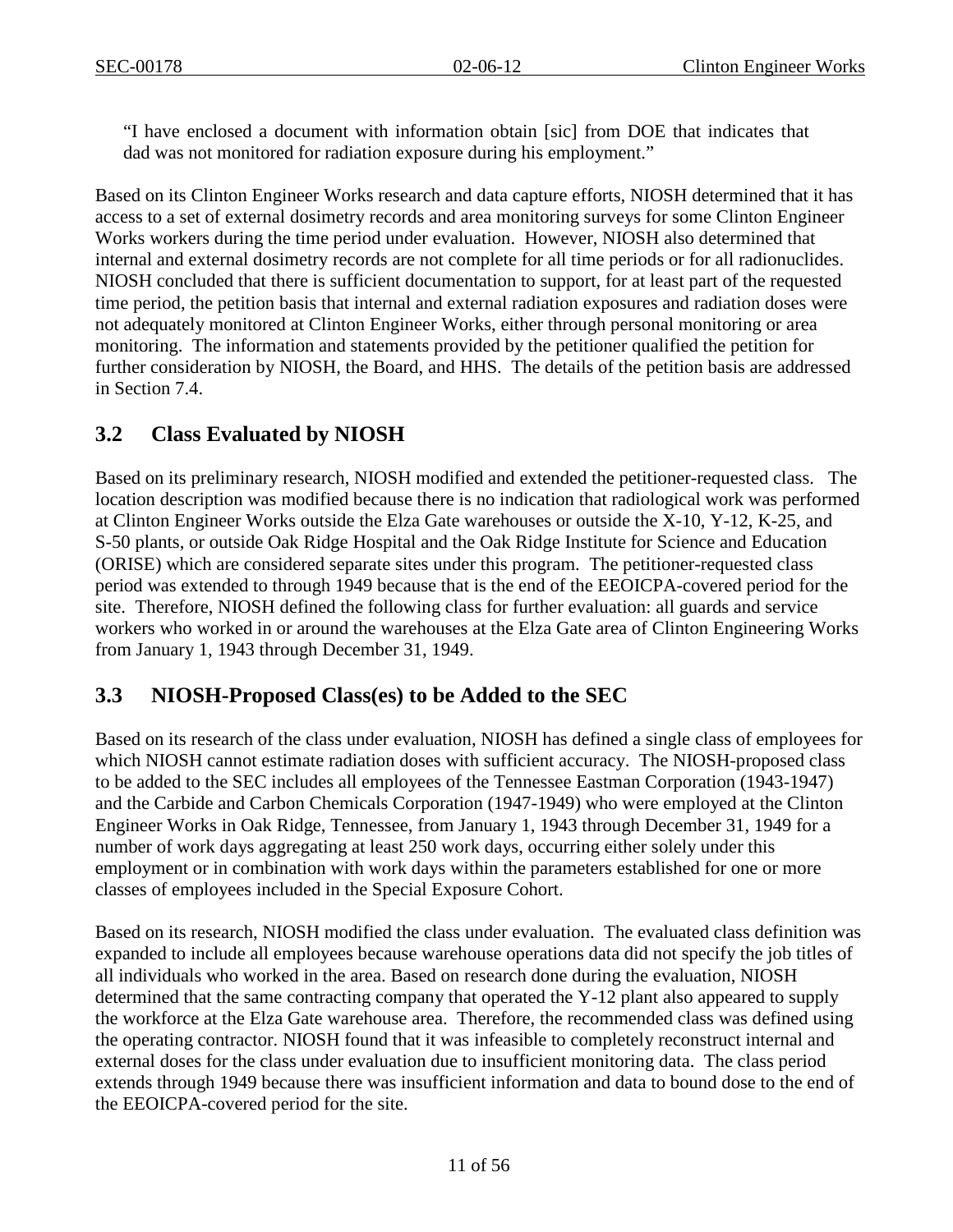# <span id="page-11-0"></span>**4.0 Data Sources Reviewed by NIOSH to Evaluate the Class**

As a standard practice, NIOSH completed an extensive database and Internet search for information regarding Clinton Engineer Works. The database search included the DOE Legacy Management Considered Sites database, the DOE Office of Scientific and Technical Information (OSTI) database, the Energy Citations database, the Atomic Energy Technical Report database, and the Hanford Declassified Document Retrieval System. In addition to general Internet searches, the NIOSH Internet search included OSTI OpenNet Advanced searches, OSTI Information Bridge Fielded searches, Nuclear Regulatory Commission (NRC) Agency-wide Documents Access and Management (ADAMS) web searches, the DOE Office of Human Radiation Experiments website, and the DOE-National Nuclear Security Administration-Nevada Site Office-search. Attachment One contains a summary of Clinton Engineer Works documents. The summary specifically identifies data capture details and general descriptions of the documents retrieved.

In addition to the database and Internet searches listed above, NIOSH identified and reviewed numerous data sources to determine information relevant to determining the feasibility of dose reconstruction for the class of employees under evaluation. This included determining the availability of information on personal monitoring, area monitoring, industrial processes, and radiation source materials. The following subsections summarize the data sources identified and reviewed by NIOSH.

### <span id="page-11-1"></span>**4.1 Site Profile Technical Basis Documents (TBDs)**

A Site Profile provides specific information concerning the documentation of historical practices at the specified site. Dose reconstructors can use the Site Profile to evaluate internal and external dosimetry data for monitored and unmonitored workers, and to supplement, or substitute for, individual monitoring data. As part of NIOSH's evaluation detailed herein, it examined the following related TBDs for insights into Clinton Engineer Works operations or related topics/operations at other sites:

- *Site Profiles for Atomic Weapons Employers that Worked Uranium and Thorium*, Battelle-TBD-6000: PSWS-3738; Rev. F0; December 13, 2006; SRDB Ref ID: 30671
- *K-25 Site - Occupational Environmental Dose*, ORAUT-TKBS-0009-4, Rev. 01, Oak Ridge Associated Universities; June 22, 2007; SRDB Ref ID: 32526
- *Oak Ridge National Laboratory – Occupational Medical Dose*, ORAUT-TKBS-0012-3, Rev. 02, Oak Ridge Associated Universities; October 1, 2007; SRDB Ref ID: 35194
- *Oak Ridge National Laboratory – Occupational Environmental Dose*, ORAUT-TKBS-0012-4, Rev. 00, Oak Ridge Associated Universities; May 7, 2004; SRDB Ref ID: 20136
- *Y-12 National Security Complex – Occupational Medical Dose*, ORAUT-TKBS-0014-3, Rev. 01, Oak Ridge Associated Universities; June 18, 2006; SRDB Ref ID: 32461
- *Y-12 National Security Complex – Occupational Environmental Dose*, ORAUT-TKBS-0014-4, Rev. 01, Oak Ridge Associated Universities; July 20, 2006; SRDB Ref ID: 30042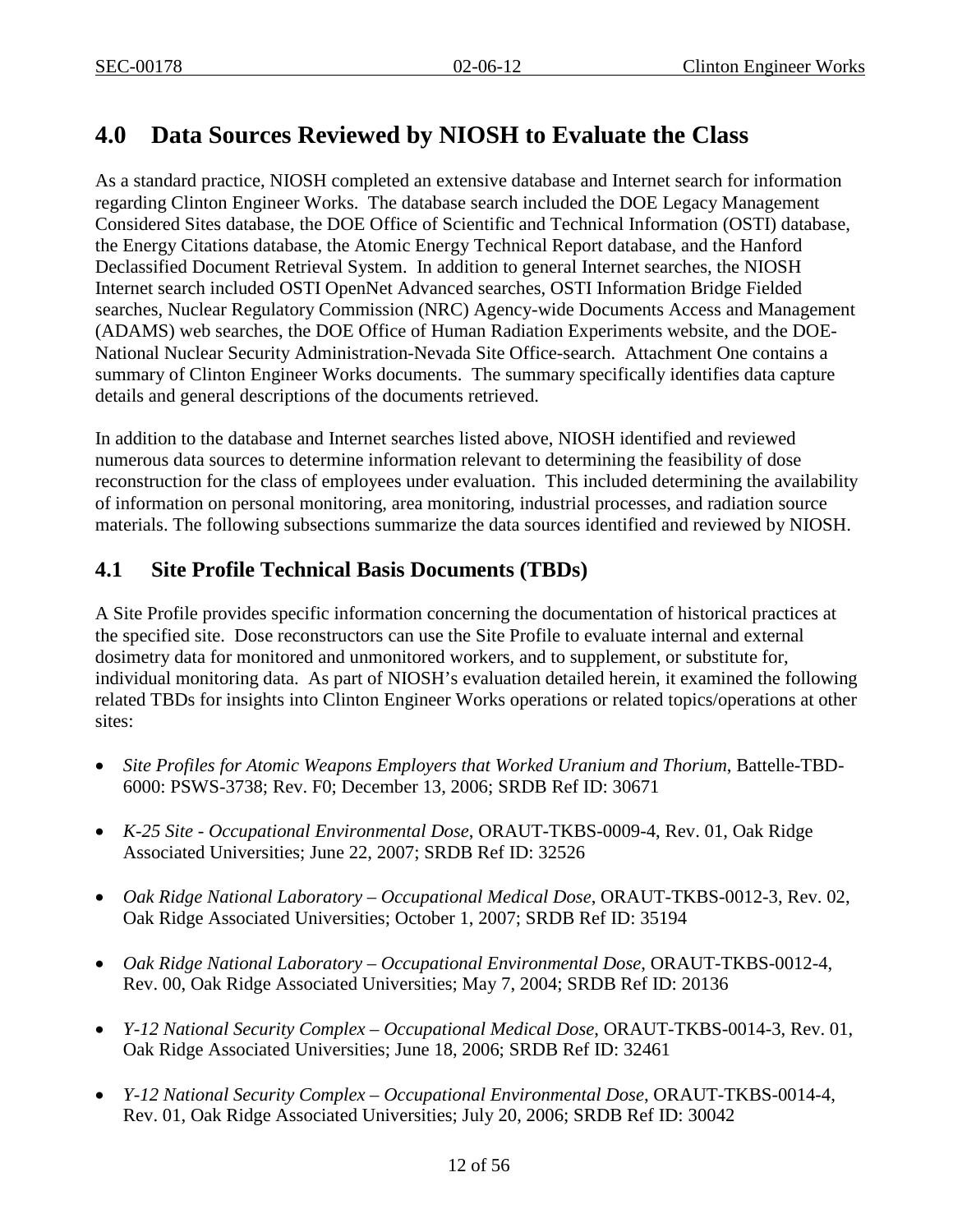### <span id="page-12-0"></span>**4.2 ORAU Technical Information Bulletins (OTIBs)**

An ORAU Technical Information Bulletin (OTIB) is a general working document that provides guidance for preparing dose reconstructions at particular sites or categories of sites. NIOSH reviewed the following OTIBs as part of its evaluation:

- *OTIB: Estimating the Maximum Plausible Dose to Workers at Atomic Weapons Employer Facilities,* ORAUT-OTIB-0004, Rev. 03 PC-2; Oak Ridge Associated Universities; December 6, 2006; SRDB Ref ID: 36191
- *OTIB: Dose Reconstruction from Occupationally Related Diagnostic X-Ray Procedures*, ORAUT-OTIB-0006; Oak Ridge Associated Universities; December 21, 2005; SRDB Ref ID: 20220
- *OTIB: Estimation of Neutron Dose Rates from Alpha-Neutron Reactions in Uranium and Thorium Compounds,* ORAUT-OTIB-0024, Rev. 00; Oak Ridge Associated Universities; April 7, 2005; SRDB Ref ID: 19445

### <span id="page-12-1"></span>**4.3 Facility Employees and Experts**

To obtain additional information, NIOSH attempted to locate and interview former Clinton Engineer Works employees who worked in or around the warehouses at the Elza Gate area. No living employees meeting this criterion could be located. However, a Manufacturing Engineer who worked at DOE's Y-12 site and also served as a member of the Advisory Board on Radiation and Worker Health was contacted for historical knowledge. In addition, NIOSH interviewed two historians with expert knowledge of the Oak Ridge area.

Personal Communication, 2010, *Personal Communication with Current Manufacturing Engineer at Y-12*; Informal phone conversation with NIOSH staff member; November 29, 2010; SRDB Ref ID: 93103

Personal Communication, 2011, *Personal Communication with two Oak Ridge Historians,*  December 12, 2011; SRDB Ref ID: 105919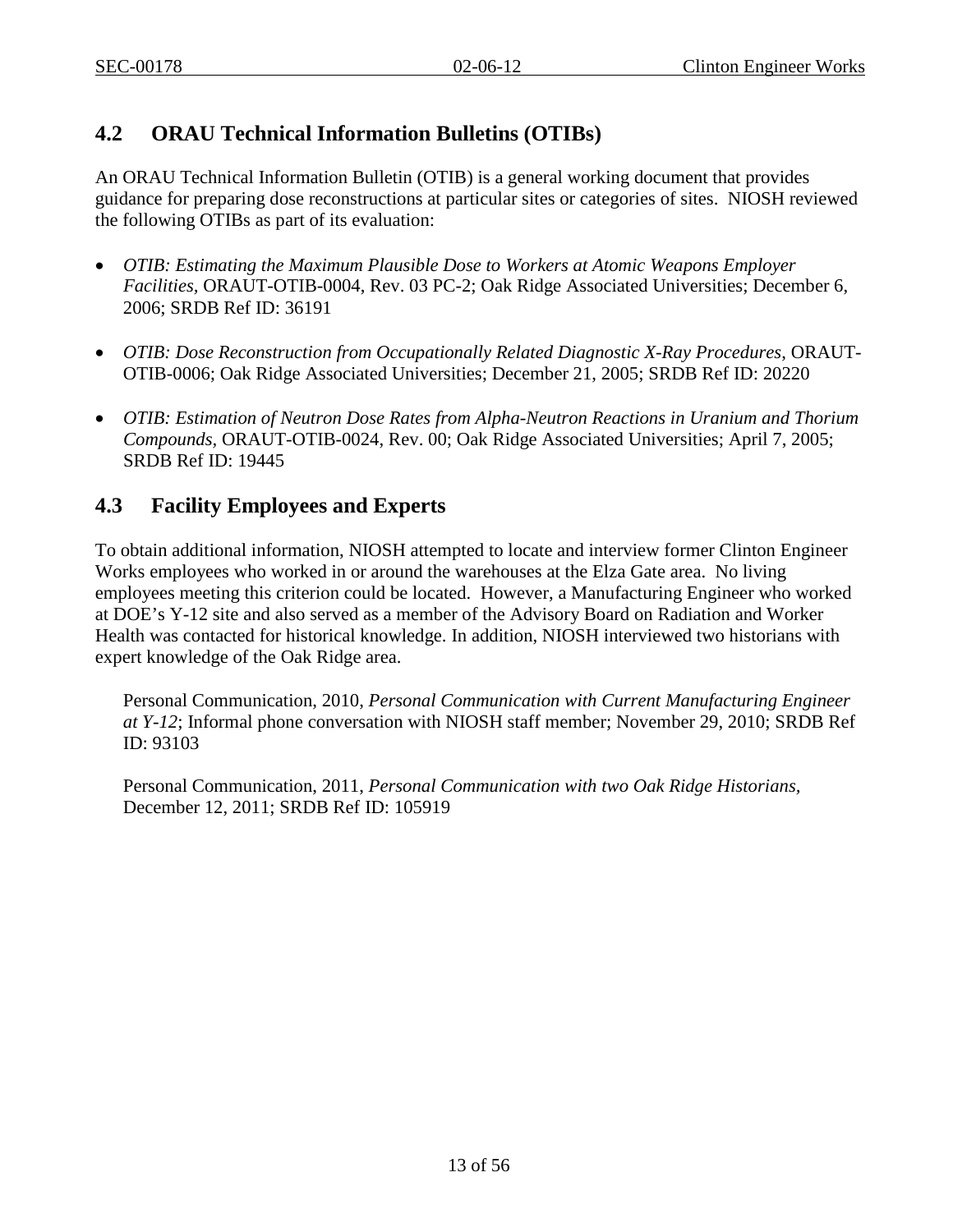### <span id="page-13-0"></span>**4.4 Previous Dose Reconstructions**

NIOSH reviewed its NIOSH DCAS Claims Tracking System (referred to as NOCTS) to locate EEOICPA-related dose reconstructions that might provide information relevant to the petition evaluation. Table 4-1 summarizes the results of this review. (NOCTS data available as of January 25, 2012)

| Table 4-1: No. of Clinton Engineer Works Claims Submitted Under the Dose Reconstruction Rule                                                                                                                                        |               |  |
|-------------------------------------------------------------------------------------------------------------------------------------------------------------------------------------------------------------------------------------|---------------|--|
| <b>Description</b>                                                                                                                                                                                                                  | <b>Totals</b> |  |
| Total number of claims submitted for dose reconstruction                                                                                                                                                                            | 38            |  |
| Total number of claims submitted for energy employees who worked during the period under<br>evaluation January 1, 1943 through December 31, 1949.                                                                                   | 34            |  |
| Number of dose reconstructions completed for energy employees who worked during the period<br>under evaluation (i.e., the number of such claims completed by NIOSH and submitted to the<br>Department of Labor for final approval). | 27            |  |
| Number of claims for which internal dosimetry records were obtained for the identified years in the<br>evaluated class definition                                                                                                   |               |  |
| Number of claims for which external dosimetry records were obtained for the identified years in the<br>evaluated class definition                                                                                                   |               |  |

NIOSH reviewed each claim to determine whether internal and/or external personal monitoring records could be obtained for the employee. Based on its review of the dose reconstructions completed for CEW employees and the available site documentation, NIOSH has identified a limited amount of personnel and area monitoring data for the CEW site. NIOSH's detailed review and assessment of the available records is provided in Sections 6.0 and 7.0 of this report.

### <span id="page-13-1"></span>**4.5 NIOSH Site Research Database**

NIOSH also examined its Site Research Database (SRDB) to locate documents supporting the assessment of the evaluated class. Four hundred twenty nine documents in this database were identified as pertaining to Clinton Engineer Works. These documents were evaluated for their relevance to this petition. The documents include historical background on the Clinton Engineer Works site, external monitoring data, limited air monitoring data, and radioactive material inventory for the Elza Gate warehouses.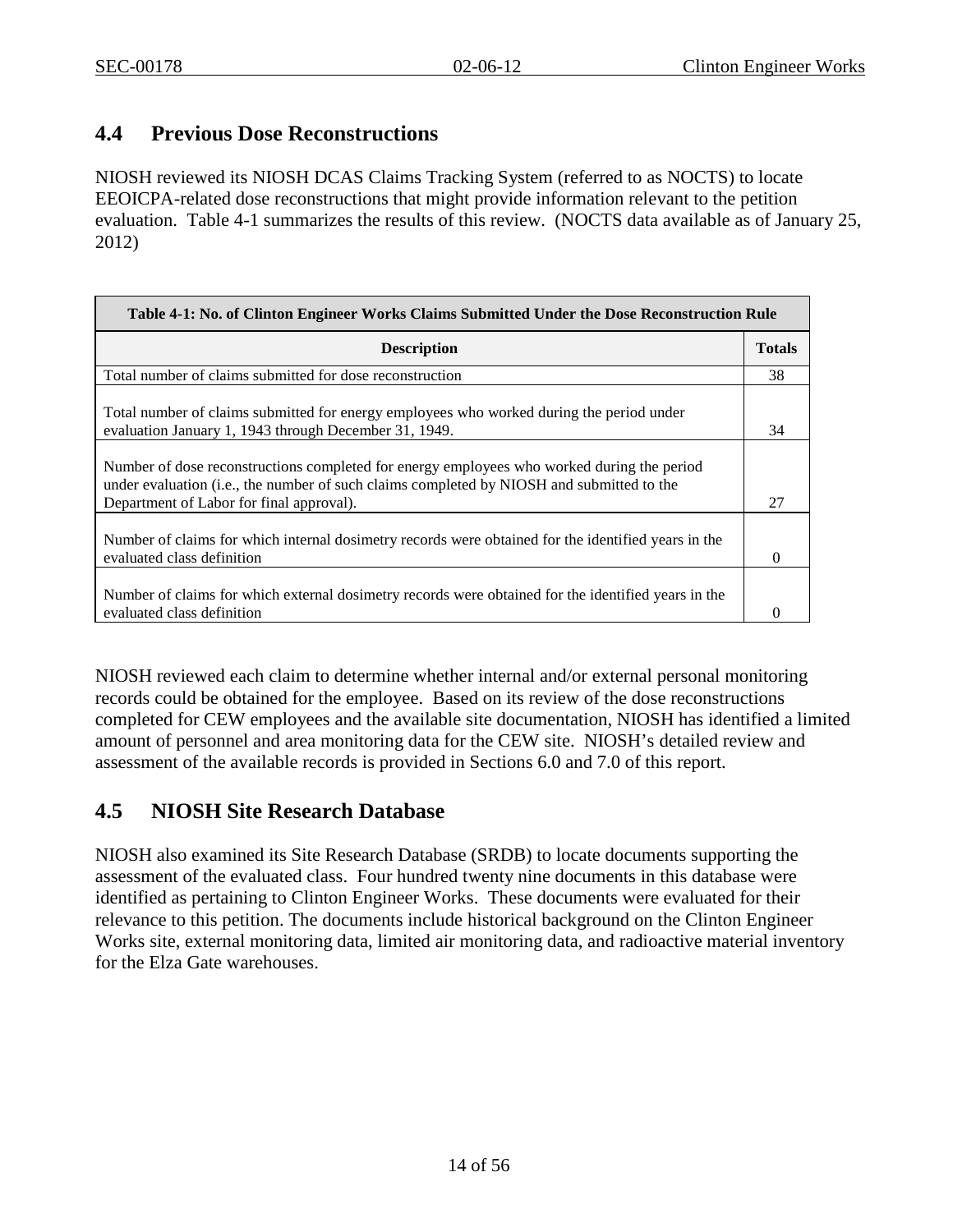### <span id="page-14-0"></span>**4.6 Documentation and/or Affidavits Provided by Petitioners**

In qualifying and evaluating the petition, NIOSH reviewed the following documents submitted by the petitioners:

- *Clinton Engineer Works Special Exposure Cohort Application: January 1, 1943 through May 18, 1947*, SEC Petition; received July 28, 2010; OSA Ref ID: 112238
- Excerpts from Covered Energy Employee's Personal Dose Reconstruction, National Institute for Occupational Safety and Health, Division of Compensation Analysis and Support; March 10, 2005; OSA Ref ID: 112238
- Excerpts from *SC&A Task Group Evaluation of ORAUT-TKBS-0012, "Technical Basis Document for the Oak Ridge National Laboratory*," SCA-TR-TASK1-0013, Sanford Cohen and Associates; September 29, 2006; OSA Ref ID: 112238 and 112615
- Internet Printouts from the *EEOICP Facilities List: Clinton Engineer Works and Oak Ridge National Laboratory,* United States Department of Energy, Office of Health, Safety and Security, Energy Employees Occupational Illness Compensation Program, URL: http://www.hss.energy.gov/healthsafety/fswp/advocacy/faclist/showfacility.cfm; accessed March 23, 2010; OSA Ref ID: 112238
- *Prostate Cancer and Exposure to Ionizing Radiation*, Citation of epidemiological studies that include data from workers employed at ORNL and Y-12, Center for Environmental Health Studies; July 23, 2010; OSA Ref ID: 112238
- *NIOSH Energy-Related Health Research Program: Previous DOE Studies*, National Institute for Occupational Safety and Health; unknown date; OSA Ref ID: 112238
- *Parameter Estimates for the Main Effects Model for Mortality from Selected Cancer Causes of Death Among White Males (N=67,197) Who Worked in Oak Ridge Between 1943 and 1984*, single-page table, unknown source; unknown date; OSA Ref ID: 112238
- *Single-page Executive Summary Presenting the Results and Analysis of a One-year Needs Assessment Study Evaluating Whether a Medical Monitoring and Risk Communication Program is Justified for Former and Current Workers at the Y-12 Plant and ORNL*, unknown source; unknown date ; OSA Ref ID: 112238
- Energy Citations Database listing for: *Advances in Dose Reconstruction at Oak Ridge*, F.O. Hoffman, and T. E. Widner; *Health Physics*, Volume 70, Issue S6; June 1996; OSA Ref ID: 112238
- Definition of a "Cancer Effect Level", unknown source; unknown date; OSA Ref ID: 112238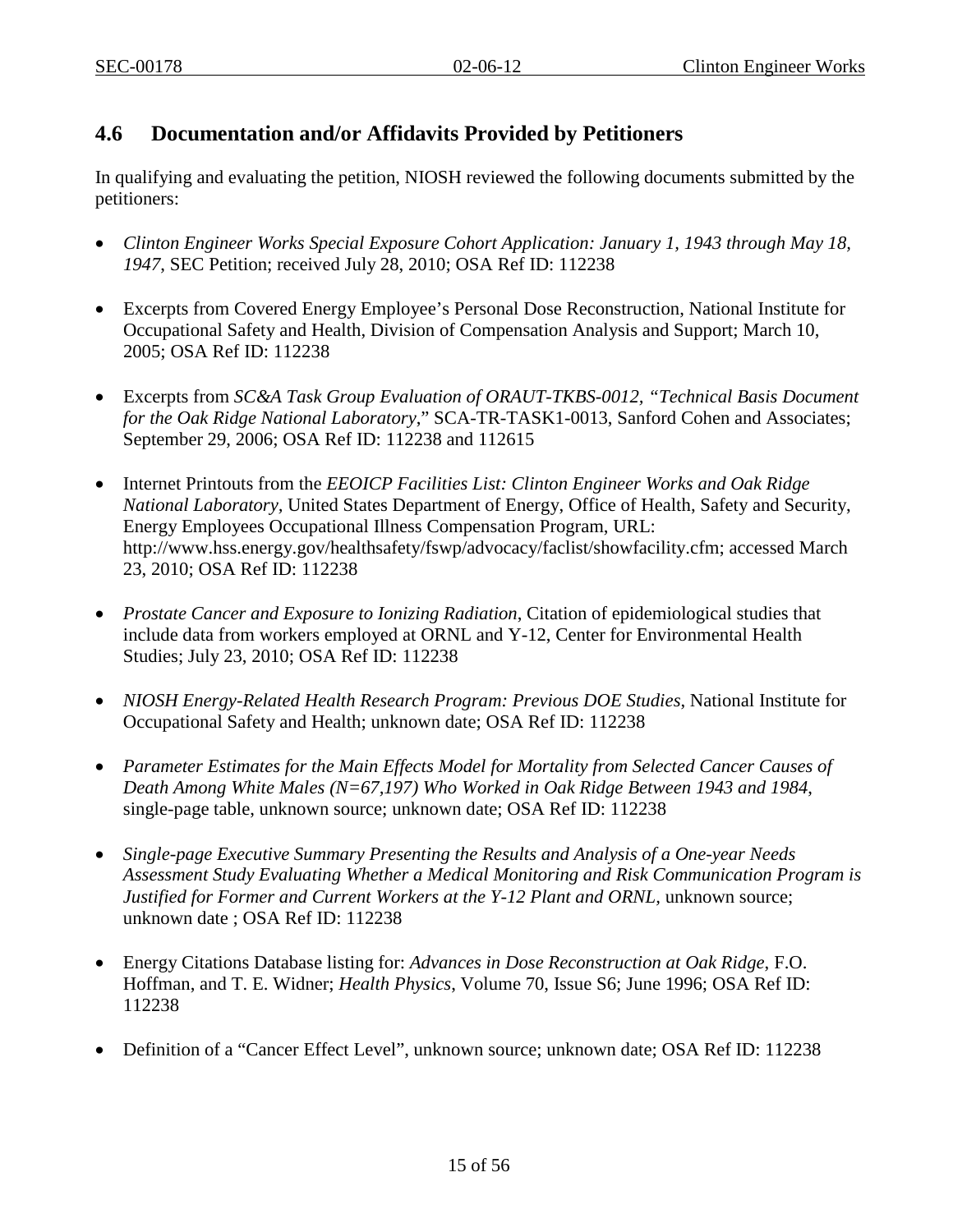- *The Manhattan Project: Making the Atomic Bomb. Part IV: The Manhattan Engineer District in Operation*, single-page printout from The Atomic Archive internet site, URL: http://www.atomicarchive.com/History/mp/p4s22.shtml; accessed May 18, 2010; OSA Ref ID: 112615
- *External Coworker Dosimetry Data for the X-10 Site*, single-page excerpt from ORAUT-OTIB-0021, Oak Ridge Associated Universities; November 7, 2006; OSA Ref ID: 112615
- *Table AIV: Summary Results for White Males Ever Employed at X-10 or Y-12 by Dose Group Using Ten Year Lag*, single-page table, unknown source; unknown date; OSA Ref ID: 112615

# <span id="page-15-0"></span>**5.0 Radiological Operations Relevant to the Class Evaluated by NIOSH**

The following subsections summarize both radiological operations at the Clinton Engineer Works from January 1943 through December 1949 and the information available to NIOSH to characterize particular processes and radioactive source materials. From available sources NIOSH has gathered process and source descriptions, information regarding the identity of each radionuclide of concern, and information describing processes through which radiation exposures may have occurred and the physical environment in which they may have occurred. The information included within this evaluation report is intended only to be a summary of the available information.

### <span id="page-15-1"></span>**5.1 Clinton Engineer Works Plant and Storage Descriptions**

Clinton Engineer Works was located in both Roane and Anderson Counties, Tennessee. The facility was a 59,000-acre federal government area which hosted three main operating units concerned with atomic energy work (two U-235 production plants and a nuclear research center) as well as the community of Oak Ridge (see Figure 5-1). The population of CEW, concentrated chiefly in Oak Ridge, reached a peak of about 75,000 in the summer of' 1945. The employment peak of 82,000 was reached in May 1945. Thereafter, population and employment declined steadily; at the end of 1946, population was 42,465 and employment was 28,737. The primary contractor (Roane-Anderson Company) had a peak employment of nearly 10,000 in September 1945, declining to about 2,400 by September 1947 (Manhattan, 1947a, pdf p. 20).

The operating units within Clinton Engineer Works were the gaseous diffusion plant for the production of U-235 (K-25), operated for the Atomic Energy Commission by the Carbide & Carbon Chemicals Corporation; the electromagnetic plant for the production of U-235 (Y-12), operated from 1943-1947 by the Tennessee Eastman Corporation and after 1947 by the Carbide & Carbon Chemicals Corporation (also known as the Union Carbide and Carbon Corporation); and the Clinton Laboratories, now a nuclear research center  $(X-10)$ , which served during the war as a pilot plant for the construction of the huge plutonium process buildings at Hanford Engineer Works in the State of Washington. Near the gaseous diffusion plant, there was also a high-temperature, high-pressure, variable-frequency steam power plant, which has generating equipment with a capacity of 238,000 kilowatts (equal to the capacity of Norris Dam of the TVA). Each of these facilities was fenced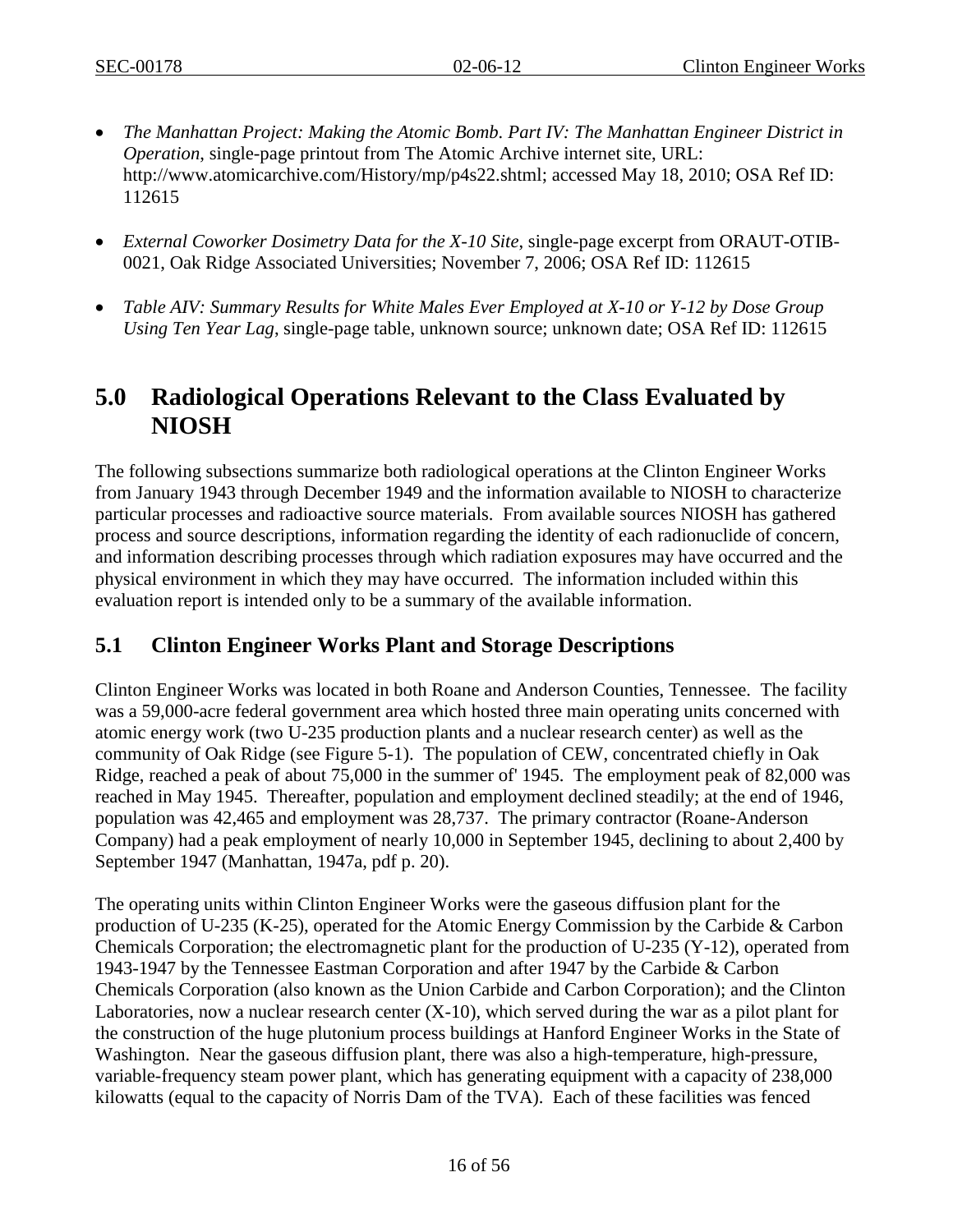separately from the fence that surrounded the larger body of the Clinton Engineer Works (Bowman, 1949).



<span id="page-16-0"></span>(Source: CEW Map, 1985)

**Figure 5-1: Map of Clinton Engineer Works (1943-1945)**

The site for Clinton Engineer Works was selected on Sept. 19, 1942, by representatives of the Manhattan Engineer District (MED) (established August 13, 1942) and the Stone & Webster Engineering Corporation of' Boston, which later had the contract for the construction of' the town of Oak Ridge and the electromagnetic plant (Manhattan, 1947a, pdf p. 28). The site was selected for these reasons: (1) it had to be isolated from large centers of population; (2) it had to be large enough to accommodate several huge plants to be built in flat building areas separated by natural barriers; (3) it had to have dependable electrical power in large quantities; (4) it had to be near a large body of' water; and (5) it had to be accessible to rail and motor transport.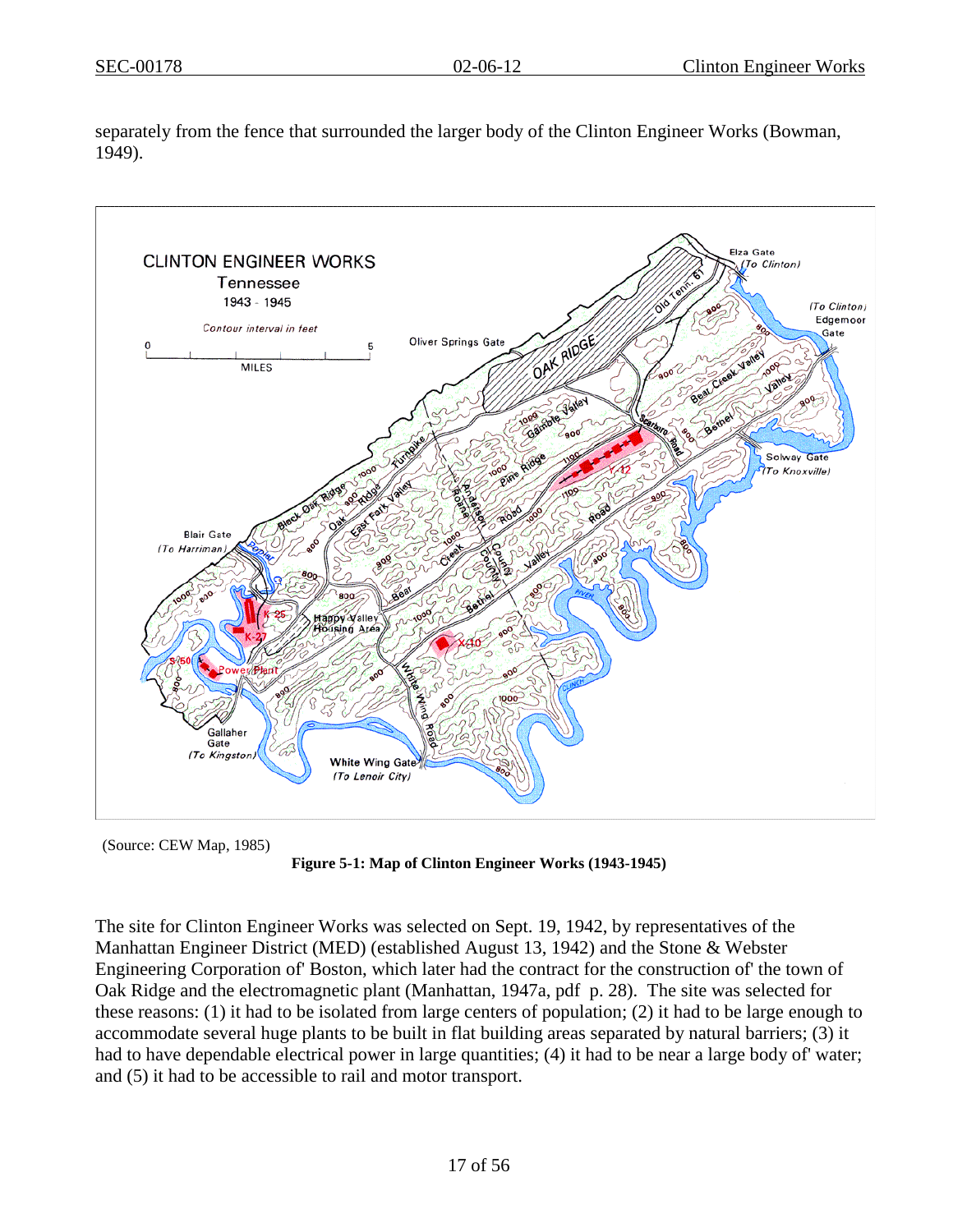The Clinton Engineer Works footprint was about 17 miles long at its greatest length, and about nine miles wide at its greatest width. The area is approximately eight miles from the town of Clinton, the town for which CEW was originally named, about 18 miles from the city of Knoxville, and about 20 miles from Norris Dam. The area runs generally in the northeast and southwest direction and is bounded on the east, southeast, and southwest by the Clinch River which provides a meandering 35-mile boundary.

The city of Oak Ridge was constructed by the U.S. Government to provide living accommodations for CEW personnel. In general, the city is laid out on the long sloping side of a ridge that extends slightly to the northeast and southwest. The city occupied approximate1y eight square miles in the northeast corner of the CEW site. The city site is a hilly, wooded section 1.25 mi1es wide and 6.75 miles long bounded on the north by the ridge and on the south by the Oak Ridge Turnpike, the main artery through CEW. The turnpike was part of U.S. Highway 61 before the CEW project started (CEW Facts, 1947, pdf p. 18).

CEW reservation security was initially provided by forces from Stone and Webster. On October 11, 1943, responsibility for Y-12 plant security as well as the reservation guard houses, was transferred to Tennessee Eastman Corporation (Covington, 1943).

The Atomic Energy Commission took over jurisdiction of the Clinton Engineer Works from the Manhattan Engineer District on Jan. 1, 1947. The Manhattan Engineer District was abolished by the Corps of Engineers of the War Department on Aug. 15, 1947.

### <span id="page-17-0"></span>**5.1.1 Elza Gate Warehouses**

In the early 1940s, five warehouses were built in the northeastern portion of CEW for the storage of process-related materials. The 20-acre Elza Gate site is bounded by the L&N railroad tracks, Melton Lake Drive to the east, and the Clinch River (Melton Hill Reservoir) to the south and west (see Figure 5-2) (Elza Gate Survey, 1992). This site was variously known as "The Elza Gate Site," "The Elza Gate Warehouses," "Area 10," "Parcel 228," "Tennessee Storage," "Tennessee Scrap Storage," and "Area 0101" (Radon Results, 1944; Assessment, 1992; Sapirie, 1972; Monthly Reports, 1943-1945). Three of these warehouses (Warehouses #1, #2, and #3) were the only buildings within CEW boundaries, but outside the separately-fenced plant properties, where radioactive materials are known to have been stored or handled during the CEW covered period. Limited information is available on the affiliation of the workforce in the Elza Gate warehouses, such as a history report of the Tennessee Eastman Company from 1944 which indicated that by 1944 the warehouses at the Elza Gate area were operated by the company (History Report, 1944). In addition, five of the worker names available on the warehouse film badge result sheets were matched with employment rosters of the Tennessee Eastman Corporation available in the Oak Ridge Operations Records Holdings Area. This information was backed up by one of the Oak Ridge Historians interviewed. In his opinion, it was most likely TEC who would employ workers who would handle radioactive materials, and that the general CEW contractor (Roane Anderson Company) would be less likely to be involved in radioactive material operations (Personal Communication, 2011). It is assumed that the warehouse operations were continued in 1947 by the next contractor for the Y-12 plant, the Union Carbide and Carbon Corporation.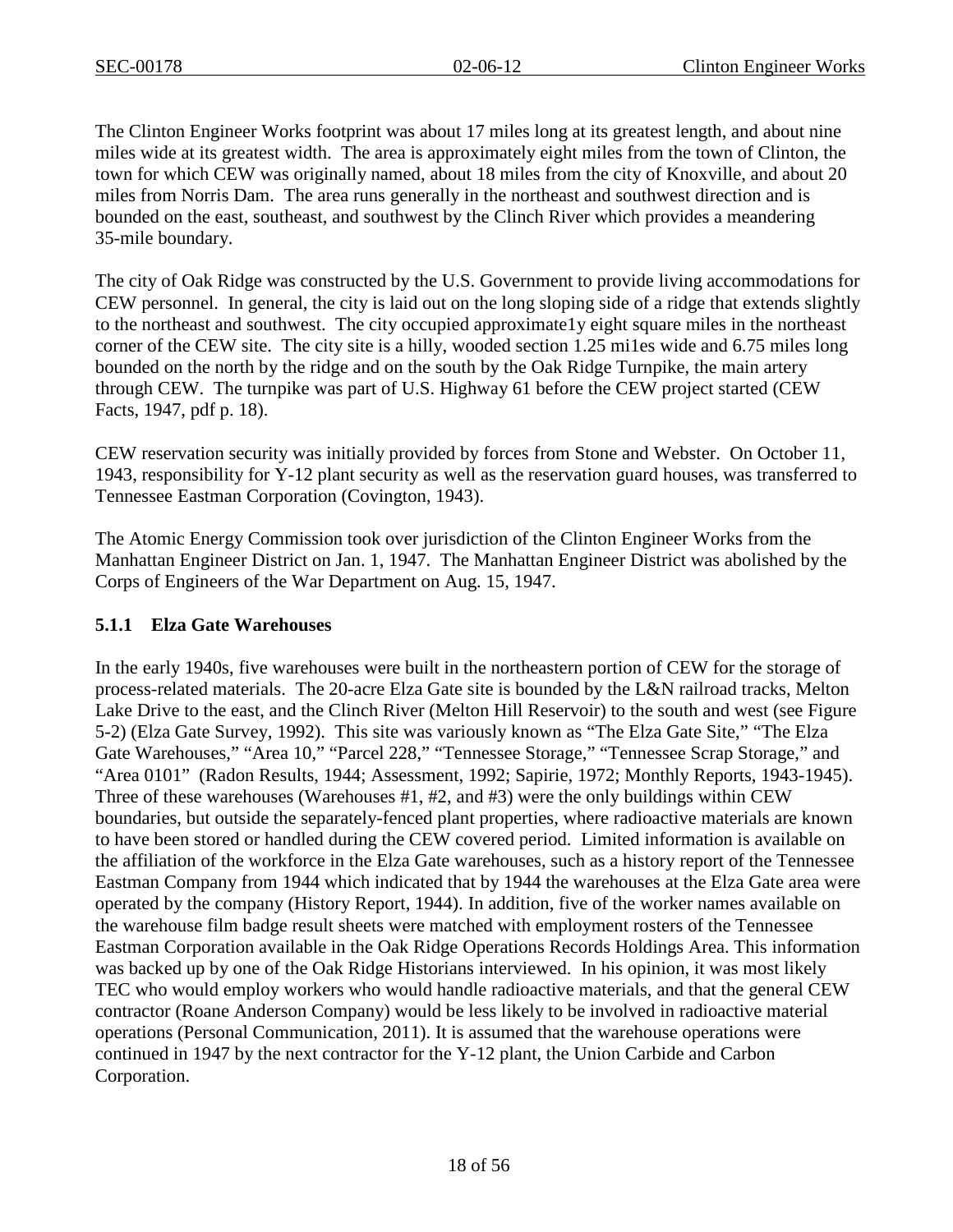

<span id="page-18-1"></span>(Source: Elza Gate Survey, 1992)



### <span id="page-18-0"></span>**5.1.2 Stored Materials**

NIOSH has found no documentation indicating that radiological materials were stored in Elza Gate Warehouses #4 and #5. Early documentary evidence indicates that Warehouse #1 was used for the storage of slag for recovery (Inspection, 1944). It was noted that some of the storage barrels were broken and leaking and would need repackaging. This same document states that high-grade ore, processing residues, and process tailings were stored in Warehouse #2. Low-grade ore was stored in Warehouse #3, with some of the ore in paper bags and some in burlap bags awaiting transfer to paper bags. NIOSH has discovered documents from other time periods that describe materials stored at the Elza Gate warehouses. The available documentation does not specify which materials were housed in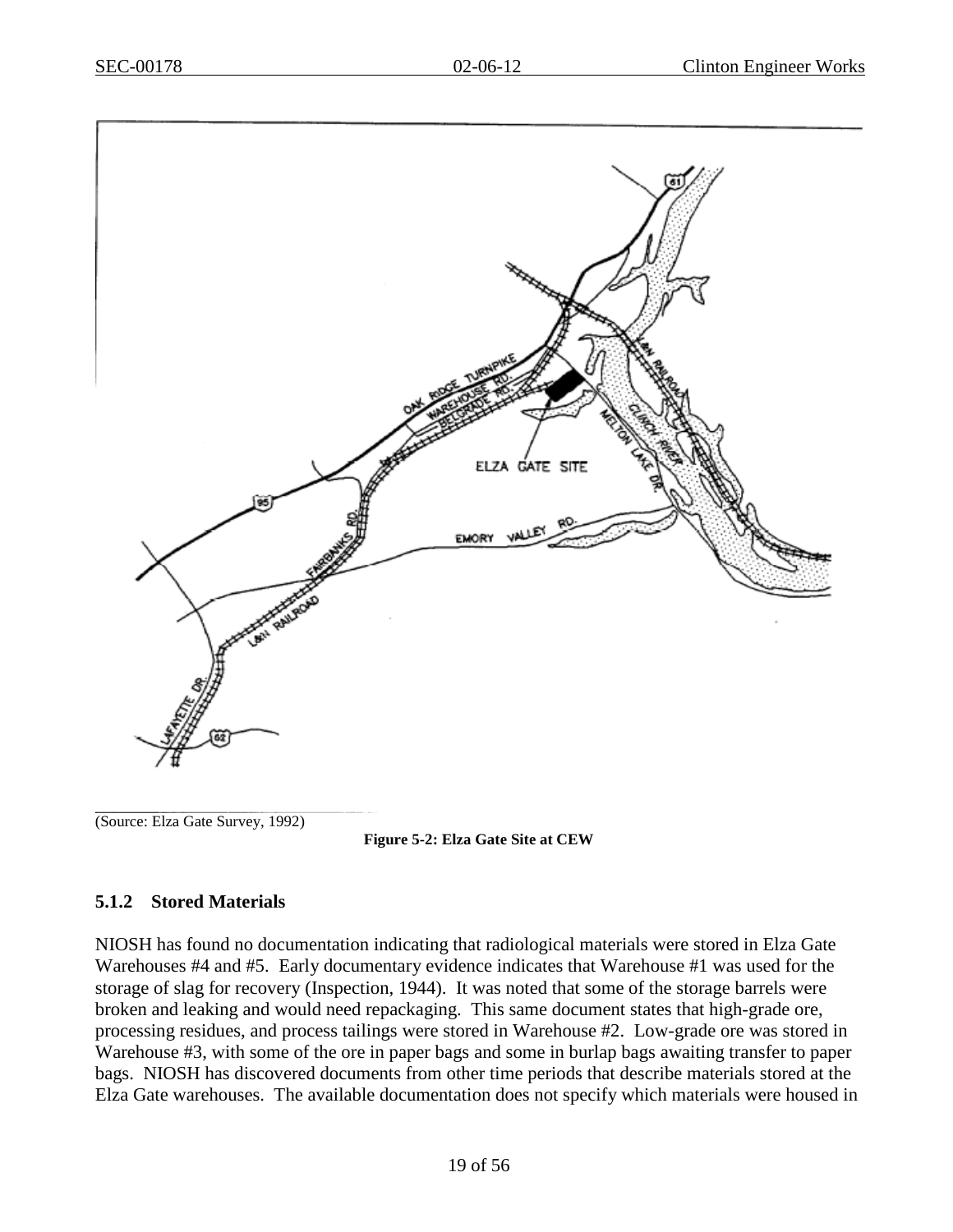which of the warehouses. The materials known to have been stored at the Elza Gate site during the period under evaluation are listed below. All listed materials are radiological except as noted.

- $\bullet$  A was the storage code designation given to all uranium metal ores stored in Area 0101 at Clinton Engineer Works (Davies, 1944).
- B-1 was the waste designation for tuballoy (uranium) extraction tailings from the Point Hope and Vitro facilities. This material contained approximately 100 mg of radium per ton of tailings and varied from a semi-liquid to a consistency similar to damp sand. B-1 was stored in wooden whiskey barrels because it was caustic enough to corrode standard steel 55-gallon drums. These materials were received and unloaded from August 3, 1944 through February 24, 1945 (B1 Material, 1945).
- B-2/B-3 were code designations for non-radiological sludges. B-2 referred to sludges that contained other valuable materials; B-3 designated sludges of little value (Davies, 1944).
- C-1, C-2, and C-3 were various grades of scrap material and slag with uranium concentrations generally less than 20% (Davies, 1944).
- C-6 was a waste metal recovery designation given to sodium diuranate salts ( $Na<sub>2</sub>U<sub>2</sub>O<sub>7</sub>·6H<sub>2</sub>O$ ) that precipitated following the addition of sodium hydroxide to pitchblende solutions as part of the waste and neutralization cycle (Hanford Glossary, 1961).
- C-616 Residue was a code designation for uranium hexafluoride. This designation was used by both the Army Corps of Engineers and the K-25 plant operators (Codes, 1979).
- C-716 was used to describe two different non-radiological solvents. The Army Corps of Engineers used this code to describe hexadeca fluoroheptane  $(C_7F_{16})$ ; K-25 operations used the code when discussing perfluoroheptane  $(C_7H_2F_{14})$  (Codes, 1979).
- Chemical 42-17 was a designation used to describe a variety of uranium compounds, with the specific compound being indicated by a letter grade following the chemical number. Grade A was uranyl nitrate  $(UO_2(NO_3)_2.6H_2O)$ , grades B and C described uranyl oxide  $(UO_3)$ , grades D and E indicated pitchblende ( $U_3O_8$ ), and grades F and G indicated uranium dioxide ( $UO_2$ ) (Hadlock, 1943). Of these, the only material known to be stored at the Elza Gate warehouses was the uranyl nitrate (Chemical 42-17, 1943).
- Chemical 264 is the code used to describe uranium trioxide  $(UO<sub>3</sub>)$ , also known as orange oxide. The orange oxide was generally stored in 2-½ gallon fiber drums that weighed seventy-five pounds when full (Shipment, 1945, pdf p. 3). Thirty-nine thousand pounds of this material was sent to Clinton Engineer Works between November 16, 1944 and December 19, 1944. Beginning on December 15, 1944, fifteen thousand pounds were shipped to CEW on a weekly basis (Shipment, 1945, pdf p. 7).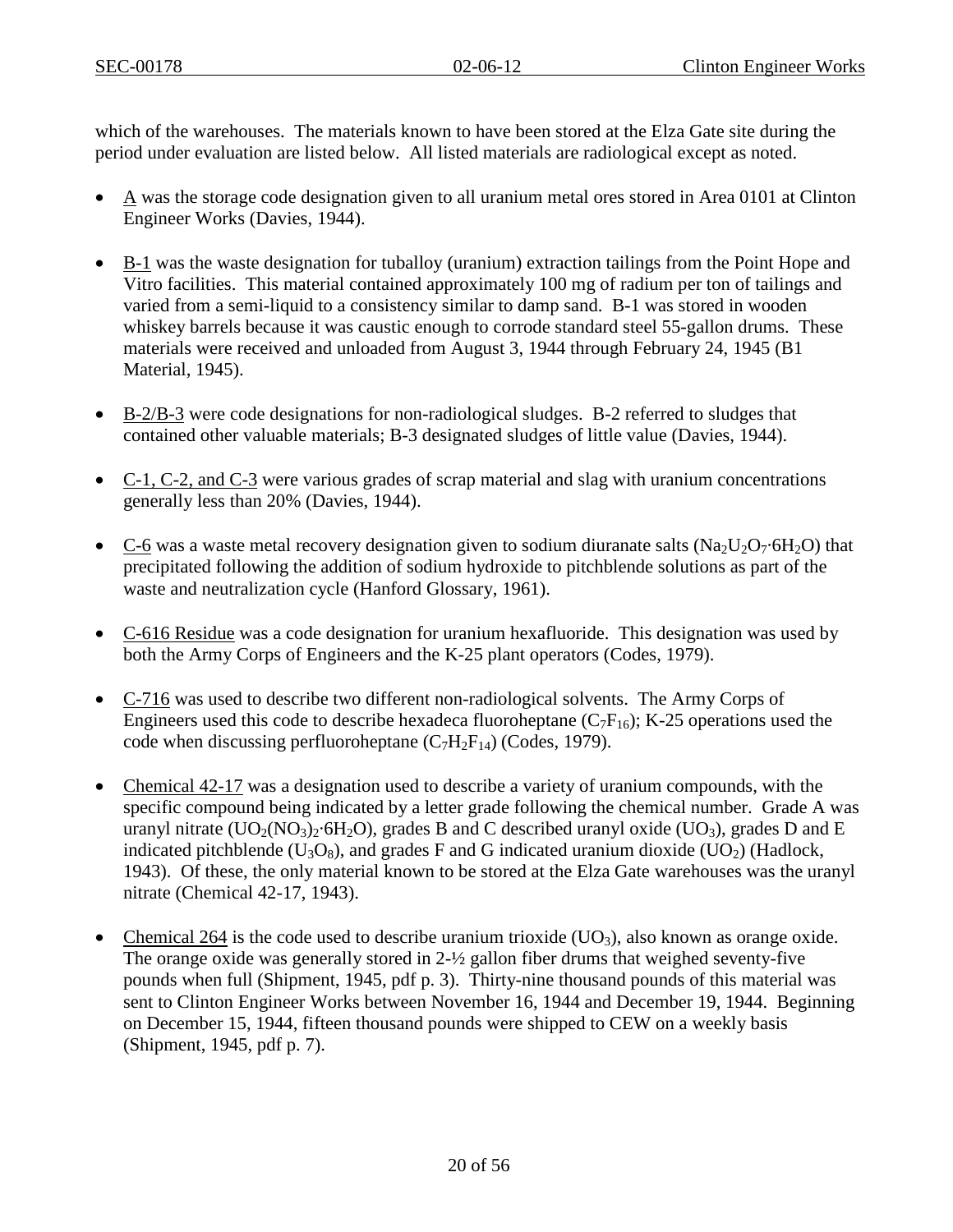- Chemical 723 was a code designation for uranium trioxide  $(UO_3)$  prepared from uranium peroxide  $(UO<sub>4</sub>·2H<sub>2</sub>O)$  and carried the alternate shipping designation of "PC-A" (Y-12 Glossary, 1946; Winters, 1945).
- Chemical 727 and Iron designated ammonium diuranate  $((NH_4)_2U_2O_7)$  and iron residues precipitated by the addition of ferric aluminum oxalate  $((NH_4)_3Fe(C_2O_4)_3.3H_2O)$  to alpha "gunk" solutions, where alpha refers to the alpha calutron processes at Y-12 (Y-12 Glossary, 1946).
- Domestic Ore was alternatively termed "low-grade ore." Domestic sources of natural uranium were in the Colorado Plateau region of Colorado, Utah, and New Mexico. The uranium in this region occurred in carnotite ores, which would have been pre-processed in order to extract the vanadium present in the ore (Manhattan, 1985). Although the original carnotite ore had uranium concentrations of less than 1%, the tailings were shipped as a 20% sludge concentrate (Eisenbud, undated).
- E (B-1) Residue, also known as E-carbon, was a condensate from the first evaporation of solutions containing residues from the receiver end of the calutron (Y-12 Glossary, 1946). As one report notes, these residues may have contained large quantities of uranium because only 10-20% of the starting material was collected in the product pockets, while 80-90% of the charge was volatilized onto the liner and source and receiver parts, and had to be recycled to be reused as charge material (Banic, 1973).
- "E" End Ash Material was material remaining following the combustion of scrapings from the graphite liner and receiver on the receiver end of the calutron (Y-12 Glossary, 1946). This material was alternatively designated PC-2 (Winters, 1945). As with the E residues, the inefficiency of the pocket collection process likely resulted in this material containing significant quantities of uranium (Banic, 1973). Memos indicate that this material was essentially  $U_3O_8$ (Morse, 1945).
- G-1 (non-radiological) was magnesium with natural impurities (Davies, 1944).
- G-2 was magnesium that had been contaminated with foreign matter. There is no documentation indicating whether these impurities may have been radiological (Davies, 1944).
- High-Grade Ore was pitchblende ore from the Belgian Congo (the so-called "Congo ore" or "African ore"), supplied by the Belgium-based African Metals Company. It had average concentrations of 25% (Eisenbud, undated) or 30% (Mason, 1977) uranium by weight, up to a maximum of 65-70% (Linking Legacies, 1997; Dupree-Ellis, 2000). Ores from the Belgian Congo had average concentrations of up to 100 mg of Ra-226 per ton of ore (Dupree-Ellis, 2000; Eisenbud, undated), possibly up to 135 mg per ton (Health Hazards, 1949). Thus, there could be a significant dose rate from the ore when it was in drums or when it was being loaded into other containers and hoppers.
- Iron Residues were precipitated by the addition of ferric aluminum oxalate  $((NH_4)_3Fe(C_2O_4)_3.3H_2O)$  to alpha "gunk" solutions, where alpha refers to the alpha calutron processes at Y-12 (Y-12 Glossary, 1946).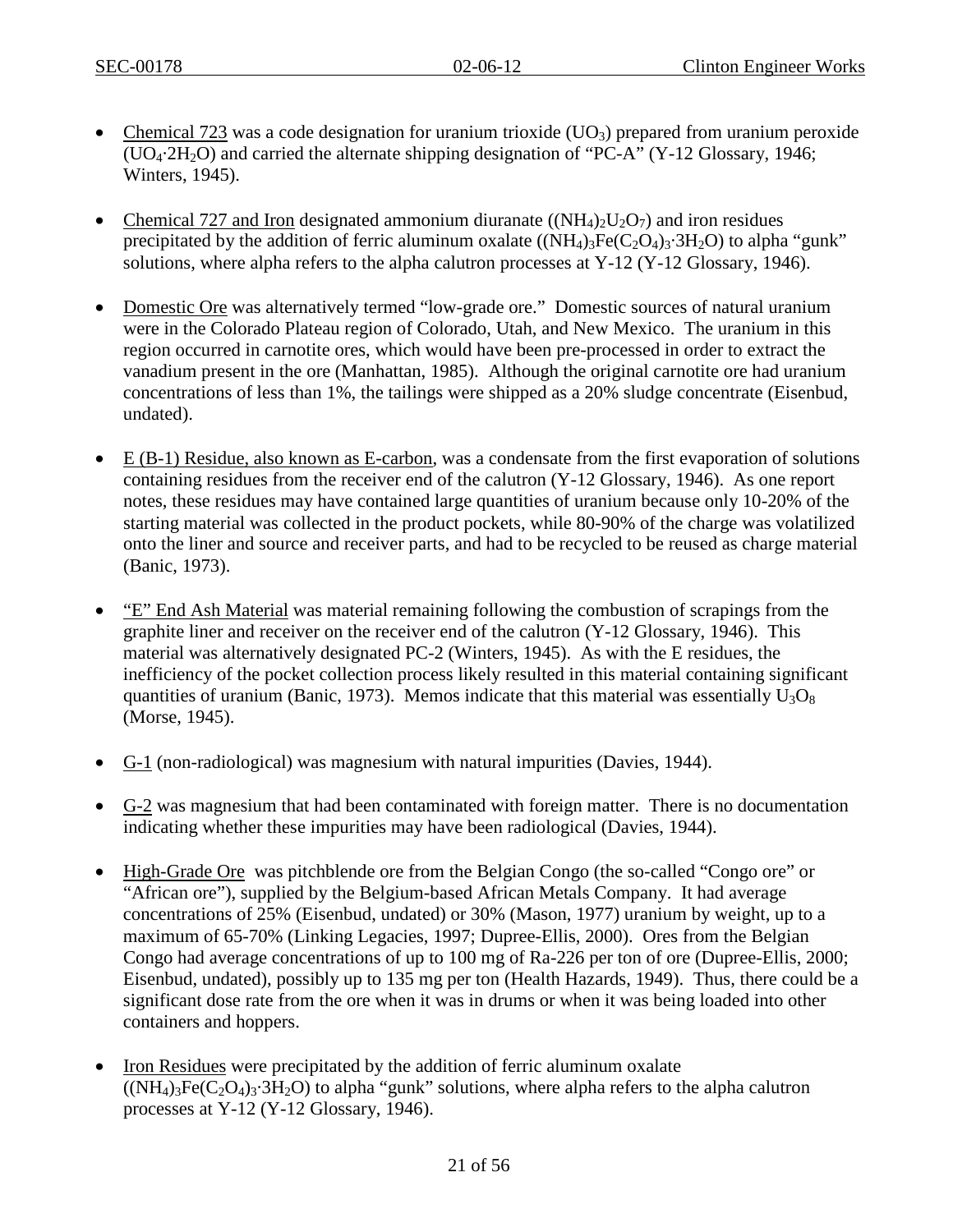- Iron and Ammonium Precipitate is an alternative designation for ammonium diuranate  $((NH<sub>4</sub>)<sub>2</sub>U<sub>2</sub>O<sub>7</sub>)$  and iron residues precipitated by the addition of ferric aluminum oxalate  $((NH_4)_3Fe(C_2O_4)_3.3H_2O)$  to alpha "gunk" solutions, where alpha refers to the alpha calutron processes at Y-12 (Y-12 Glossary, 1946).
- L.P. Solid Residues are residues from the liquid phase reaction used to convert  $UO_3$  to volatile  $UCl<sub>4</sub>$  and  $UCl<sub>5</sub>$  using liquid  $CCl<sub>4</sub>$ . These residues were known to contain phosgene (COCl<sub>2</sub>); elemental chlorine  $(Cl_2)$ ; carbon tetrachloride  $(CCl_4)$  in vapor, liquid, and dry forms; nitrogen; uranyl oxide (UO<sub>3</sub>); and uranium tetrachloride (UCl<sub>4</sub>) (Y-12 Glossary, 1946).
- "M" End Ash Material is material remaining following the combustion of scrapings from the graphite liner of the source unit end of the calutron (Y-12 Glossary, 1946). This material was alternatively designated as PC-1 (Winters, 1945). As with the other ash and residue materials, this material likely contained significant quantities of uranium (Banic, 1973).
- Product-80, as manufactured by Harshaw Chemical Company, was a nickel-chromia catalyst with traces of iron, copper, sodium, sulfate, chlorine, calcium, and magnesium. In addition, this material may have contained trace amounts of cobalt, lead, manganese, and zinc. No information has been found to indicate that this material contained any radiological materials (deBethune, 1943).
- Q Material was a code for more than one material and was commonly used as a generic designation for tuballoy (uranium, and specifically, U-238). However, because this material is listed as having come from Y-12, it is likely that the appropriate definition of this code is residual material from the Q pocket of the receiving end of a calutron (Y-12 Glossary, 1946).
- Scrap Metal: NIOSH has not located any specific information describing what these materials are, but assumes that the materials were radiological in nature. This assumption is based on the materials' inclusion on an inventory of "special material" (Inventory, 1945). In general, uranium metal scraps during the MED era were collected at the machining sites in 30- or 55-gallon drums. The pieces would have been kept immersed in either water or oil to resist oxidation (Battelle-TBD-6000).
- Solid Gunk is a solidified form of the recovery solutions from the washing of calutron units using 4M nitric acid following the removal of the source, liner, and receiver assemblies. This material was filtered, dried, and finally run through an ion exchange resin in an attempt to extract useable heavy metals (Banic, 1973).
- Waffle Ash Material was the material remaining following the combustion of scrapings from the graphite liner and receiver of the receiver end of the calutron (Y-12 Glossary, 1946). This material was alternatively designated as "PC-2," "Q-face carbons," and "E face carbons" (Winters, 1945).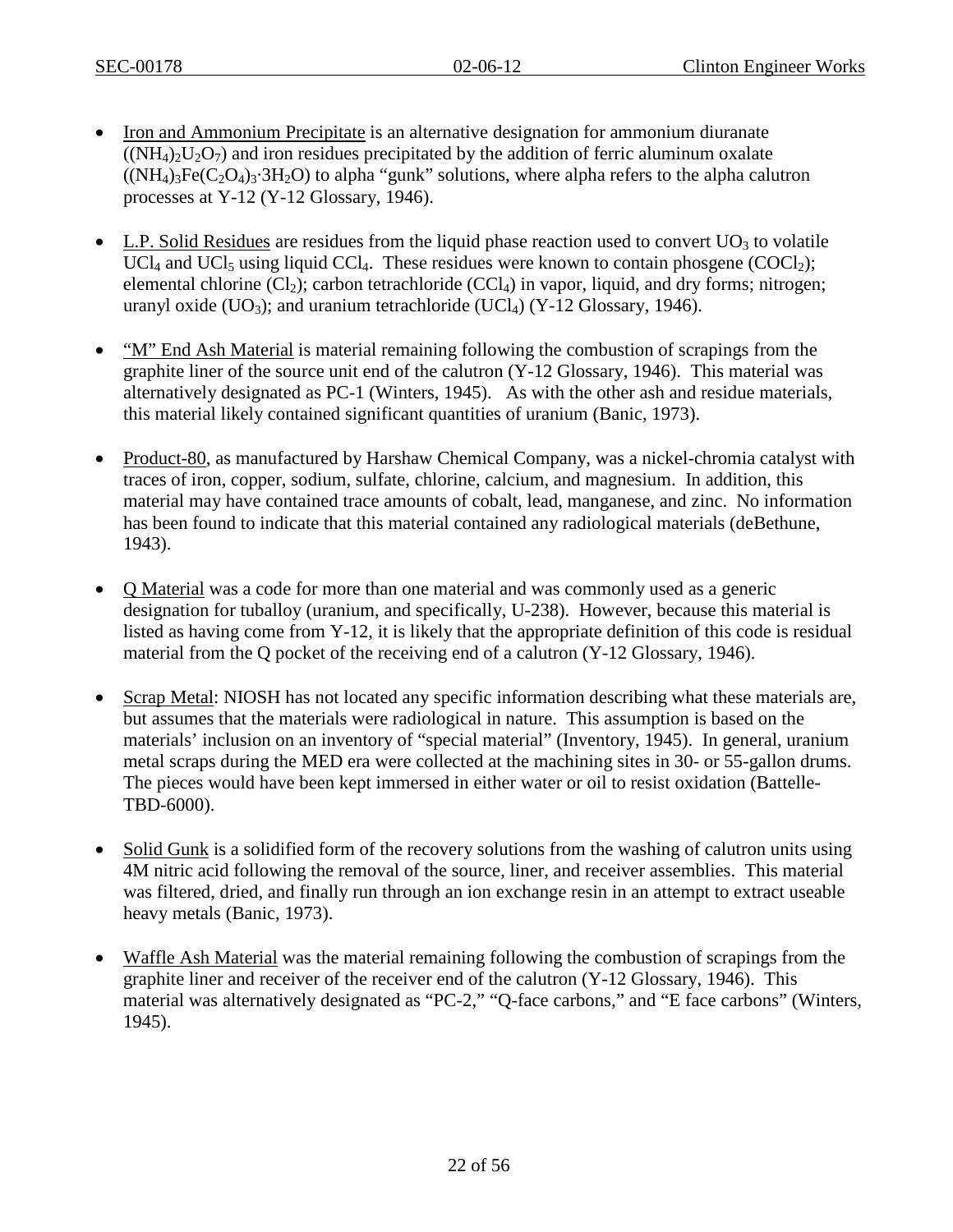### <span id="page-22-0"></span>**5.2 Radiological Exposure Sources from Clinton Engineer Works Operations**

The following subsections provide an overview of the internal and external exposure sources for the Clinton Engineer Works class under evaluation.

### <span id="page-22-1"></span>**5.2.1 Internal Radiological Exposure Sources from CEW Operations**

Based on extensive data capture efforts and review of available information, NIOSH has concluded that the Clinton Engineer Works workers in and around the Elza Gate warehouses had the potential for internal radiation exposures from uranium residues as well as from African and domestic ores through inhalation and ingestion of airborne uranium dust, and exposure from radon and radon progeny while working at the site. The distinction between the two types of ore is important. The primary radiological hazards from an ore that contained only uranium and its short-lived progeny would be due to alpha and beta emissions. In contrast, radium and other progeny in the African ores would produce, in addition to the alpha and beta emissions, significant gamma emissions and elevated levels of radon.

### <span id="page-22-2"></span>5.2.1.1 Uranium

The radiological hazard presented by uranium metal or compounds results primarily from alpha particles emitted by U-238 (4.15 MeV and 4.20 MeV) and its isotopes U-235 (4.37 MeV, 4.40 MeV, and 4.58 MeV) and U-234 (4.27 MeV and 4.77 MeV). Naturally-occurring uranium is  $0.71\%$  (w/w) U-235 and 0.0055 (w/w) U-234. On an activity basis (i.e., dpm/gram), the U-235 will be present in negligible amounts at these enrichment levels, but the U-234 activity will be at a level that is essentially equal to U-238 due to its much shorter half-life (2.46 x 10<sup>5</sup> years for U-234, and 4.47 x 10<sup>9</sup> years for U-238). However, because many of the products stored at the Elza Gate warehouses were by-products from an enrichment process, NIOSH cannot assume that the uranium stored at this site was of natural enrichment.

### <span id="page-22-3"></span>5.2.1.2 Thorium

The uranium ores were reported to contain average concentrattions between 100 - 135 mg of Ra-226 per tom of ore. Since the progeny were likely in secular equilibrium with the parent nuclide, a significant amount of Th-230 could have also been present in the ores and residues. The main radiological hazard from Th-230 results from alpha particles, which are emitted at 4.68 MeV.

### <span id="page-22-4"></span>5.2.1.3 Radium

Ores from the Belgian Congo had average concentrations of up to 100 mg of Ra-226 per ton of ore (Dupree-Ellis, 2000; Eisenbud, undated), possibly up to 135 mg per ton (Health Hazards, 1949) and it is possible that workers could have been exposed to radium containing dusts while handling and rebagging the ore materials. The internal radiological hazard from radium in the residues comes from alpha emissions at 4.78 MeV and 4.61 MeV.

### <span id="page-22-5"></span>5.2.1.4 Radon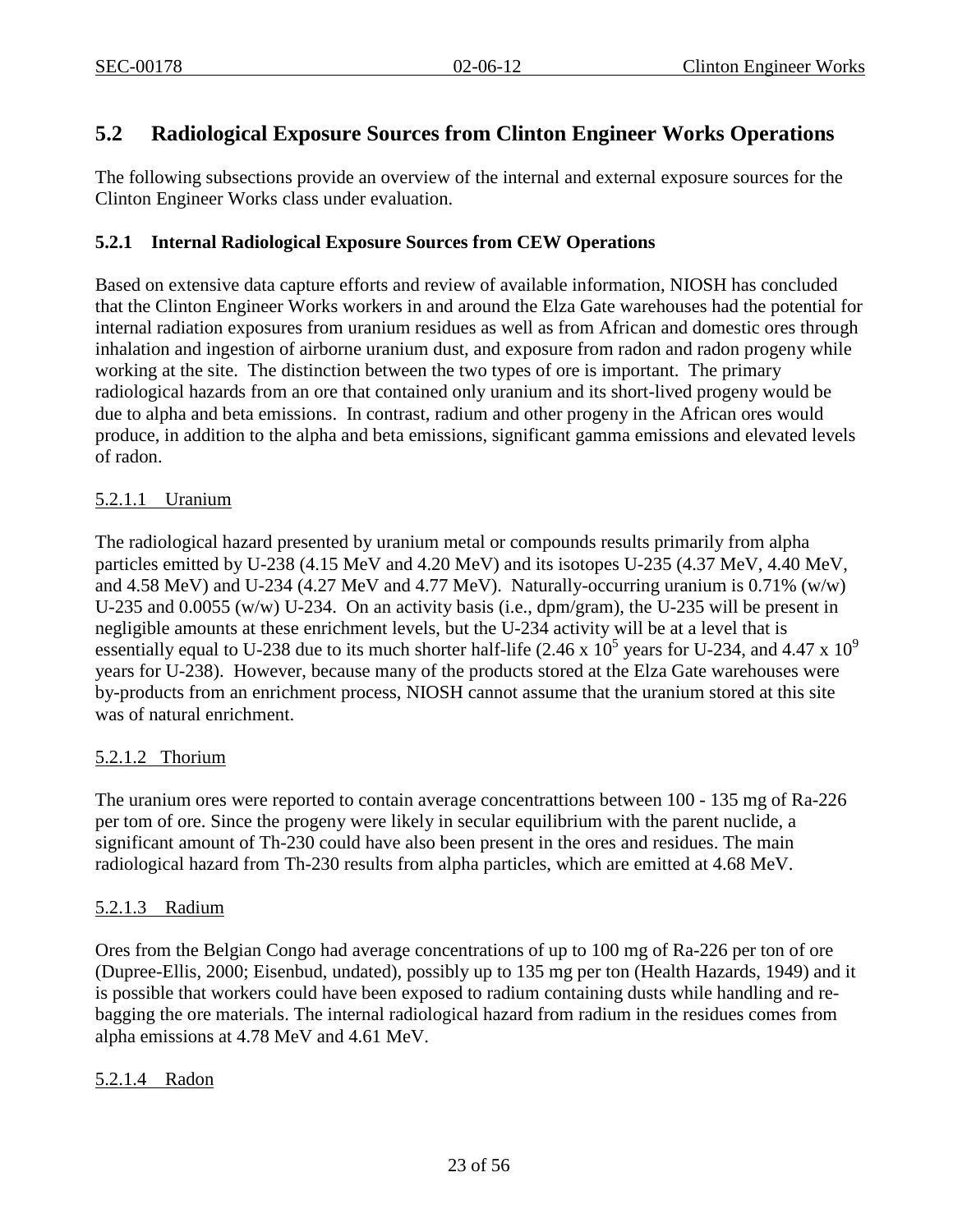Radon levels could exist where residues containing uranium daughter products were stored. It is likely that workers may have been exposed to short, high-level exposures when opening drums of stored uranium residues, opening rail cars used to ship drums to the site, or opening enclosed storage rooms containing residues. Radon levels were likely to have varied between warehouses based on different materials stored at Elza Gate Warehouses #1, #2, and #3. The major internal exposure hazard from radon and its short lived decay products stems from alpha emissions as listed below:

- Rn-222: 5.59 MeV
- Po-218: 6.12 MeV
- Po-214: 7.88 MeV

### <span id="page-23-0"></span>**5.2.2 External Radiological Exposure Sources from CEW Operations**

Based on the information and documentation available to NIOSH, the potential for external radiation doses from uranium ore,  $UO<sub>2</sub>$  residues, uranium tailings, uranium slag, and uranium decay products existed at the Clinton Engineer Works Elza Gate warehouses site. The following subsections provide an overview of the external exposure sources.

### <span id="page-23-1"></span>5.2.2.1 Photon

Uranium ore, residues, tailings, and slag were handled by CEW employees. External exposures to photon radiation would have resulted from the immediate daughter radionuclides in the uranium decay chain. The uranium progeny that result in the most significant photon exposures include Th-234 and Pa-234m (Rad Handbook, 1970). Note that these isotopes have relatively short half-lives and can be assumed to be in equilibrium with the parent U-238. Because of their short half-lives, the exposure potential from these isotopes would travel with the parent and will not be considered separately. The radium-226 and short lived decay products of radon-222 are also significant gamma emitters which are also part of the uranium chain.

Table 5-1 provides the gamma emission energies of the primary isotopes of concern at the Clinton Engineer Works.

| <b>Table 5-1: Gamma Emissions of Primary Interest</b> |                              |                                                          |  |
|-------------------------------------------------------|------------------------------|----------------------------------------------------------|--|
| Radionuclide                                          | <b>Gamma Energy</b><br>(MeV) | <b>Gamma Yield Per Nuclide</b><br>Disintegration $(\% )$ |  |
| Uranium-238                                           | None                         | N/A                                                      |  |
| Thorium-234                                           | 0.063                        | 3.5                                                      |  |
|                                                       | 0.093                        | 4                                                        |  |
|                                                       | 0.766                        | 0.2                                                      |  |
| Protactinium-234m                                     | 1.00                         | 0.6                                                      |  |
|                                                       | 0.144                        | 11                                                       |  |
| Uranium-235                                           | 0.163                        | 5                                                        |  |
|                                                       | 0.186                        | 54                                                       |  |
|                                                       | 0.205                        | 5                                                        |  |
|                                                       | 0.026                        | 15                                                       |  |
| Thorium-231                                           | 0.084                        | 6.5                                                      |  |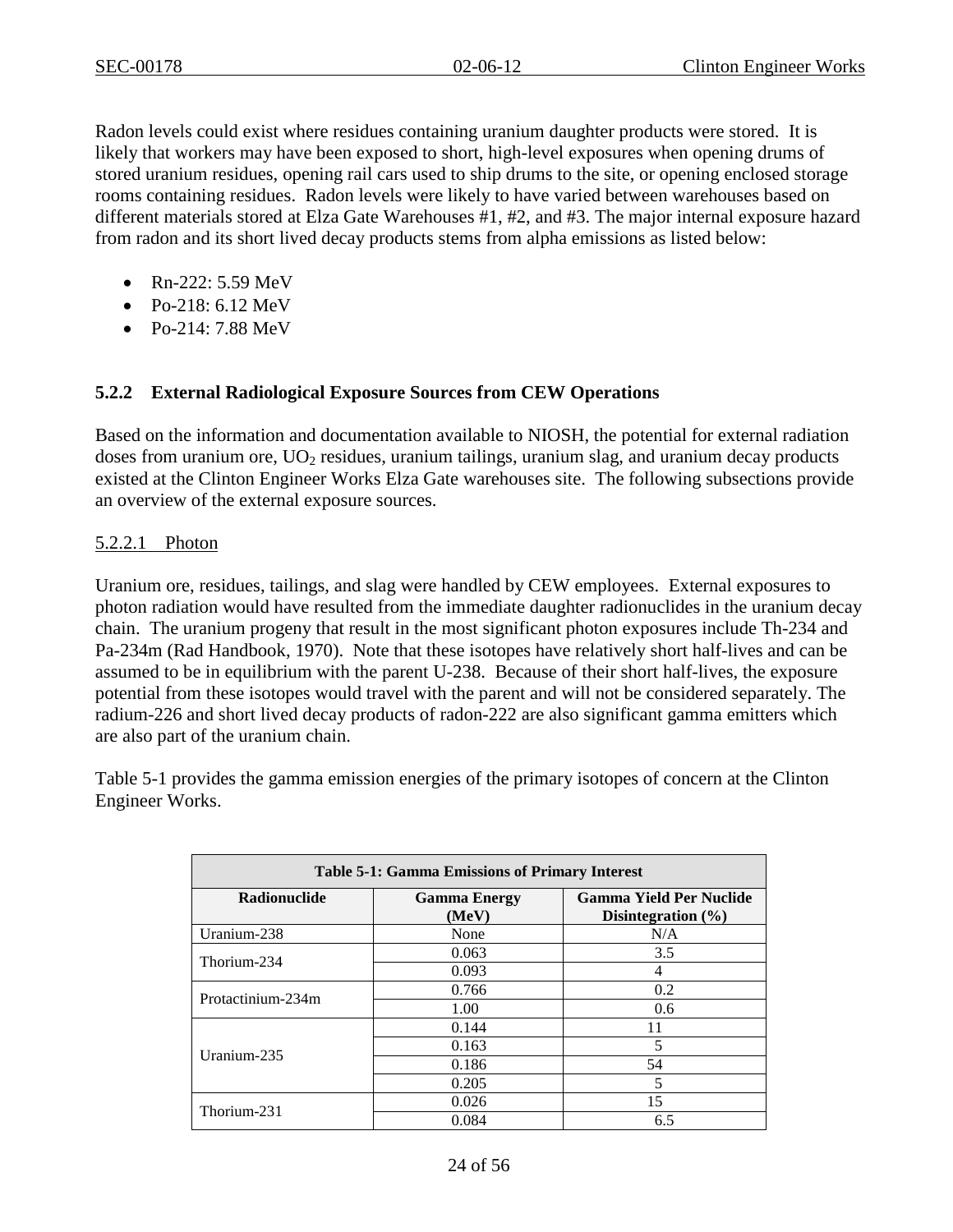| <b>Table 5-1: Gamma Emissions of Primary Interest</b> |                                           |                                                          |  |
|-------------------------------------------------------|-------------------------------------------|----------------------------------------------------------|--|
| <b>Radionuclide</b>                                   | <b>Gamma Energy</b><br>(MeV)              | <b>Gamma Yield Per Nuclide</b><br>Disintegration $(\% )$ |  |
| Uranium-234                                           | 0.053                                     | 0.1                                                      |  |
| Radium-226                                            | 0.186                                     | 3.5                                                      |  |
| Lead- $214$                                           | 0.352<br>0.295<br>0.242                   | 37.6<br>19.3<br>7.4                                      |  |
| Bismuth-214                                           | 0.609<br>1.764<br>1.120<br>1.238<br>2.204 | 46.1<br>15.4<br>15.1<br>5.8<br>5.1                       |  |

Source: Radiological Health Handbook, 1998. A more complete list for uranium progeny can be found in this document (Rad Handbook, 1998).

#### <span id="page-24-0"></span>5.2.2.2 Beta

Exposure to beta sources for CEW employees would have resulted principally from uranium/radon decay products. In the uranium-series decay scheme, beginning with U-238, the short-lived isotope Pa-234m emits the most energetic beta particle (2.28 MeV). It is this beta particle that accounts for the shallow-dose hazard associated with handling uranium. Table 5-2 provides the beta emission energies of the primary isotopes of concern at the Clinton Engineer Works Elza Gate warehouses.

| <b>Table 5-2: Beta Emissions of Primary Interest</b> |                                   |                                                         |  |
|------------------------------------------------------|-----------------------------------|---------------------------------------------------------|--|
| <b>Radionuclide</b>                                  | <b>Beta Energy</b><br>(MeV, max.) | <b>Beta Yield Per Nuclide</b><br>Disintegration $(\% )$ |  |
| Uranium-238                                          | None                              | N/A                                                     |  |
|                                                      | 0.10                              | 19                                                      |  |
| Thorium-234                                          | 0.193                             | 79                                                      |  |
| Protactinium-234m                                    | 2.28                              | 99                                                      |  |
| Uranium-235                                          | None                              | N/A                                                     |  |
|                                                      | 0.205                             | 15                                                      |  |
| Thorium-231                                          | 0.287                             | 49                                                      |  |
|                                                      | 0.304                             | 35                                                      |  |
| Uranium-234                                          | None                              | N/A                                                     |  |

Source: Radiological Health Handbook, 1998. A more complete list for uranium progeny can be found in this document (Rad Handbook, 1998).

### <span id="page-24-1"></span>5.2.2.3 Neutron

Due to the low concentration of uranium in the stored materials, there is no credible source of neutron radiation exposure for CEW employees. However, neutrons could be emitted as a result of the  $\alpha$ -n reaction with light elements, interactions of emitted alpha particles with the oxides, and through spontaneous fission. According to Battelle-TBD-6000, uranium oxides would be the most common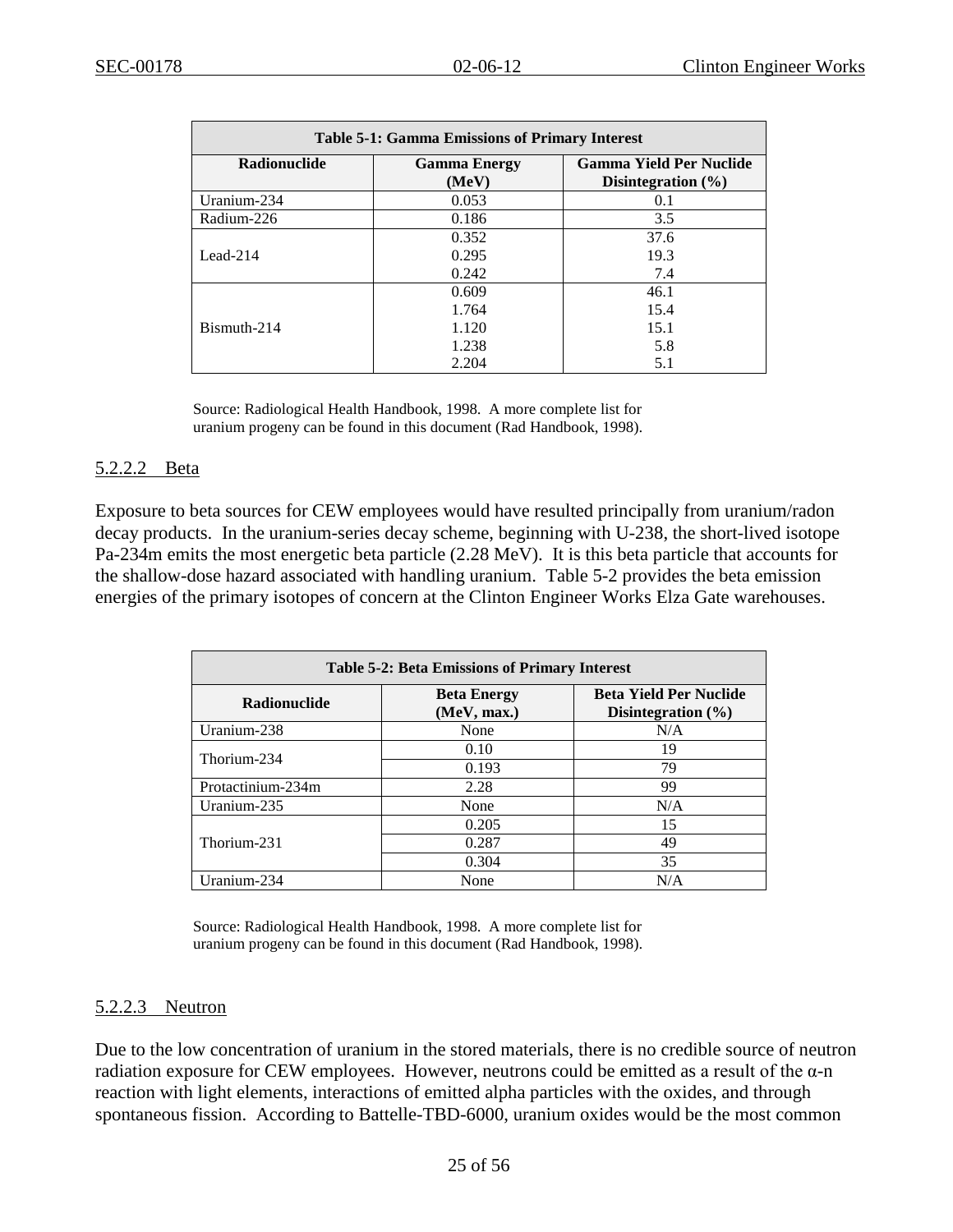generators of  $(\alpha, n)$  reactions. Spontaneous fission yields and  $(\alpha, n)$  yields in oxides are provided in Table 3.5 of Battelle-TBD-6000. Based on its analysis, NIOSH concludes that none of these sources would be sufficient to result in a significant neutron exposure.

### <span id="page-25-0"></span>**5.2.3 Incidents**

NIOSH did not identify any documented accidents at Clinton Engineer Works that resulted in exceptionally high personnel exposure levels (such as a criticality event). Therefore, further discussion or assessment of potential personnel exposures associated with incidents at Clinton Engineer Works is not included in this report.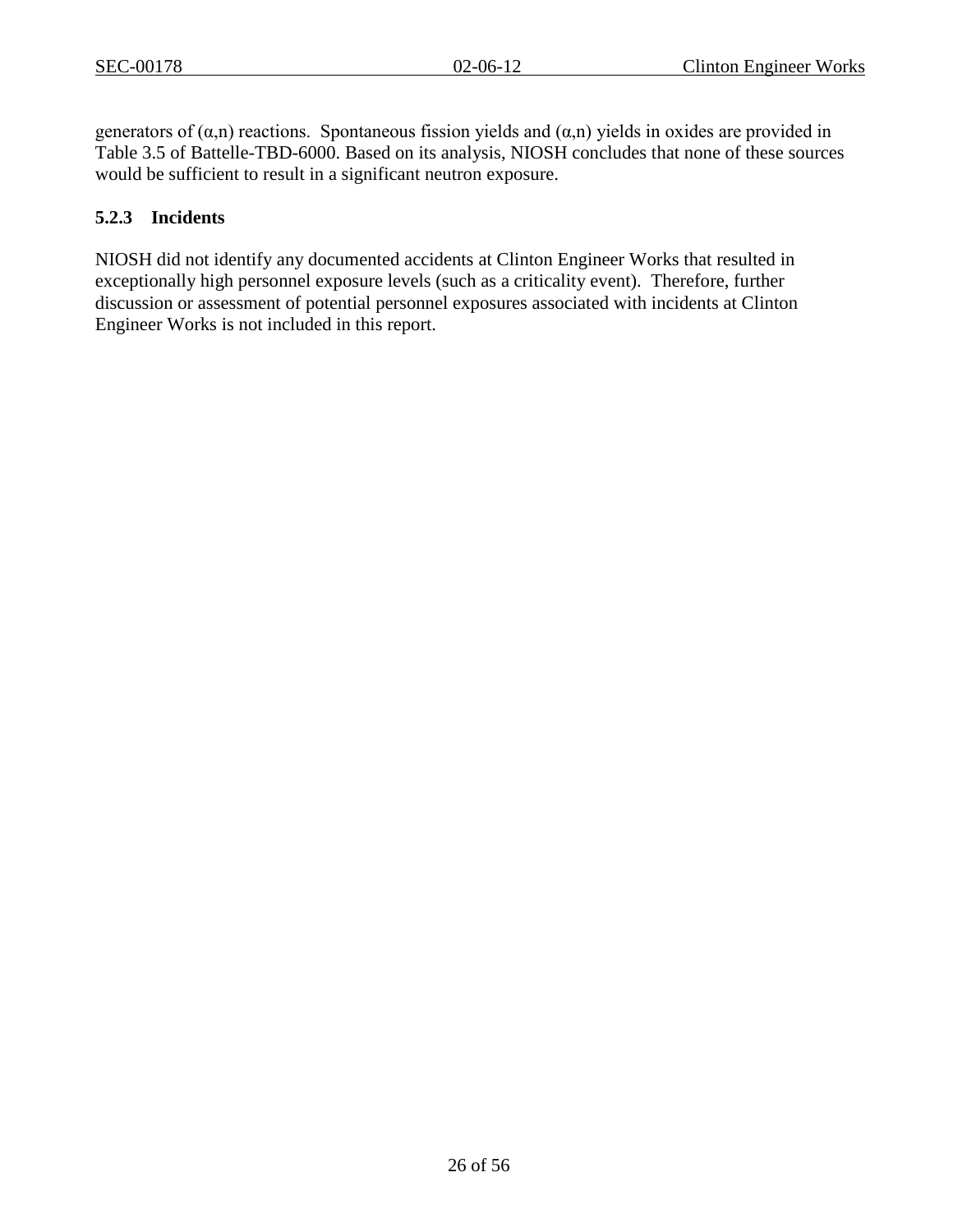# <span id="page-26-0"></span>**6.0 Summary of Available Monitoring Data for the Class Evaluated by NIOSH**

Although NIOSH has been unable to locate any information on the work practices employed by CEW workers when loading and unloading materials at the Elza Gate warehouses, some documentation is available describing exposure conditions associated with these operations. The documentation available to NIOSH does not describe the work processes or exposure conditions associated with the Clinton Engineer Works repackaging of the AEC shipments involving uranium and uranium residues (B1 Material, 1945).

The following subsections provide an overview of the state of the available internal and external monitoring data for the Clinton Engineer Works class under evaluation.

### <span id="page-26-1"></span>**6.1 Available Clinton Engineer Works Internal Monitoring Data**

NIOSH has access to nineteen radon air samples collected in 1944. Seven of these air samples were taken on March 2, 1944 and the remaining twelve were taken on May 23. Of the twelve samples taken on May 23, 1944, three were taken in Warehouse #2 before the installation of new ventilation fans, and three were taken after the installation. Similarly, three samples were taken both before and after installation of fans in Warehouse #3 (Radon Results, 1944).

NIOSH also has records for sixteen radon air samples collected in 1945. On March 9, 1945, five samples were collected in Warehouse #2, four samples were collected in Warehouse #3, one sample was taken outside the warehouses, and one sample was taken at the nearby Elza Gate guard shack. On March 20, 1945, three samples were collected from Warehouse #2 and three were collected from Warehouse #3 (B1 Material, 1945).

Although weekly blood counts were recommended for workers at the Elza Gate warehouses as early as March 1945 (B1 Material, 1945), NIOSH has been unable to find any documentation indicating that CEW conducted a routine bioassay sampling program for its employees. NIOSH does not believe that uranium scrap presented an internal hazard at the Clinton Engineer Works Elza Gate warehouses because the scrap did not undergo further processing or machining at the site. Battelle-TBD-6000 indicates that the greatest potential for internal exposures from scrap material occurs during the processing of scraps into briquettes, releasing dust and fumes. NOISH has found no indication that such processing occurred at the Elza Gate warehouse site. However, uranium ores and residues did present a potential internal hazard, particularly when such materials were stored in leaky containers or when ore was transferred from burlap bags to paper bags (Inspection, 1944; Ferry, 1944). NIOSH has insufficient information to support evaluating the dose from those residues. Further information is discussed in Section 7.2.

### <span id="page-26-2"></span>**6.2 Available Clinton Engineer Works External Monitoring Data**

NIOSH has access to monthly summary exposure records for 20 men covering the time period from August 1944 through March 1945. NIOSH has also discovered 347 individual film badge records covering the time periods from March 12 through September 1, 1945 (B1 Material, 1945) and January 29 through March 31, 1946 (Film Badge Results, 1946). These badges are associated with a total of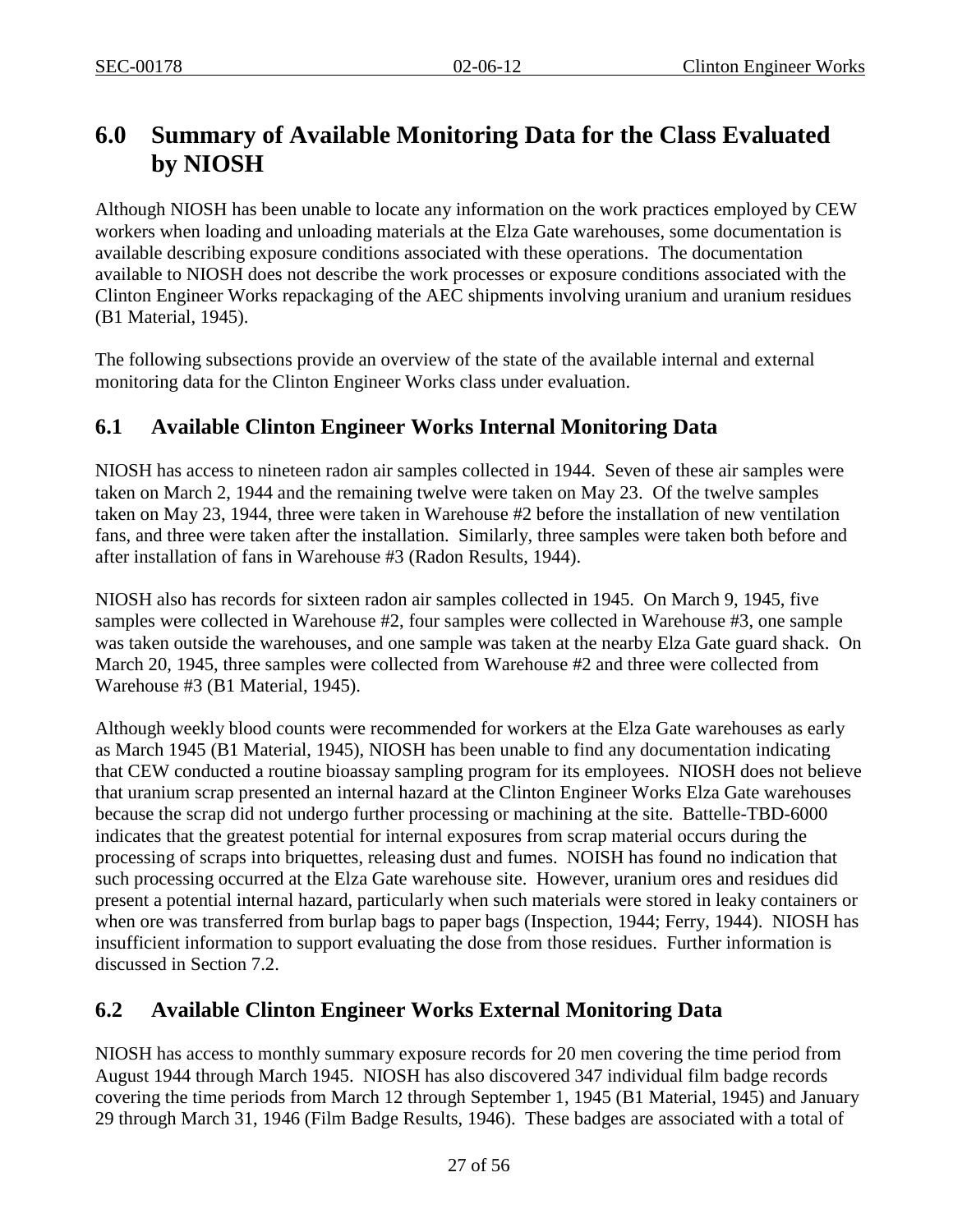182 control badges, some of which were stored in the guard shack at Elza Gate. Task-specific badges were issued to six men on October 29, 1945, six men on July 28, 1945, and nine men on July 31, 1945. These task-specific records contain descriptions of the types of work each individual was performing as well as how long each badge was worn (B1 Material, 1945).

NIOSH also has access to two sets of area gamma surveys. The first set was taken in August 1944 and contains four readings from Warehouse #2 and three readings from Warehouse #3 (Inspection, 1944, pdf p. 11). The second set of measurements was taken in March 1945 and is comprised of three measurements in Warehouse #2 and six measurements in Warehouse #3 (B1 Material, 1945, pdf p. 8).

# <span id="page-27-0"></span>**7.0 Feasibility of Dose Reconstruction for the Class Evaluated by NIOSH**

The feasibility determination for the class of employees under evaluation in this report is governed by both EEOICPA and 42 C.F.R. § 83.13(c)(1). Under that Act and rule, NIOSH must establish whether or not it has access to sufficient information either to estimate the maximum radiation dose for every type of cancer for which radiation doses are reconstructed that could have been incurred under plausible circumstances by any member of the class, or to estimate the radiation doses to members of the class more precisely than a maximum dose estimate. If NIOSH has access to sufficient information for either case, NIOSH would then determine that it would be feasible to conduct dose reconstructions.

In determining feasibility, NIOSH begins by evaluating whether current or completed NIOSH dose reconstructions demonstrate the feasibility of estimating with sufficient accuracy the potential radiation exposures of the class. If the conclusion is one of infeasibility, NIOSH systematically evaluates the sufficiency of different types of monitoring data, process and source or source term data, which together or individually might ensure that NIOSH can estimate either the maximum doses that members of the class might have incurred, or more precise quantities that reflect the variability of exposures experienced by groups or individual members of the class as summarized in Section 7.5. This approach is discussed in DCAS's SEC Petition Evaluation Internal Procedures which are available at http://www.cdc.gov/niosh/ocas. The next four major subsections of this Evaluation Report examine:

- The sufficiency and reliability of the available data. (Section 7.1)
- The feasibility of reconstructing internal radiation doses. (Section 7.2)
- The feasibility of reconstructing external radiation doses. (Section 7.3)
- The bases for petition SEC-00178 as submitted by the petitioner. (Section 7.4)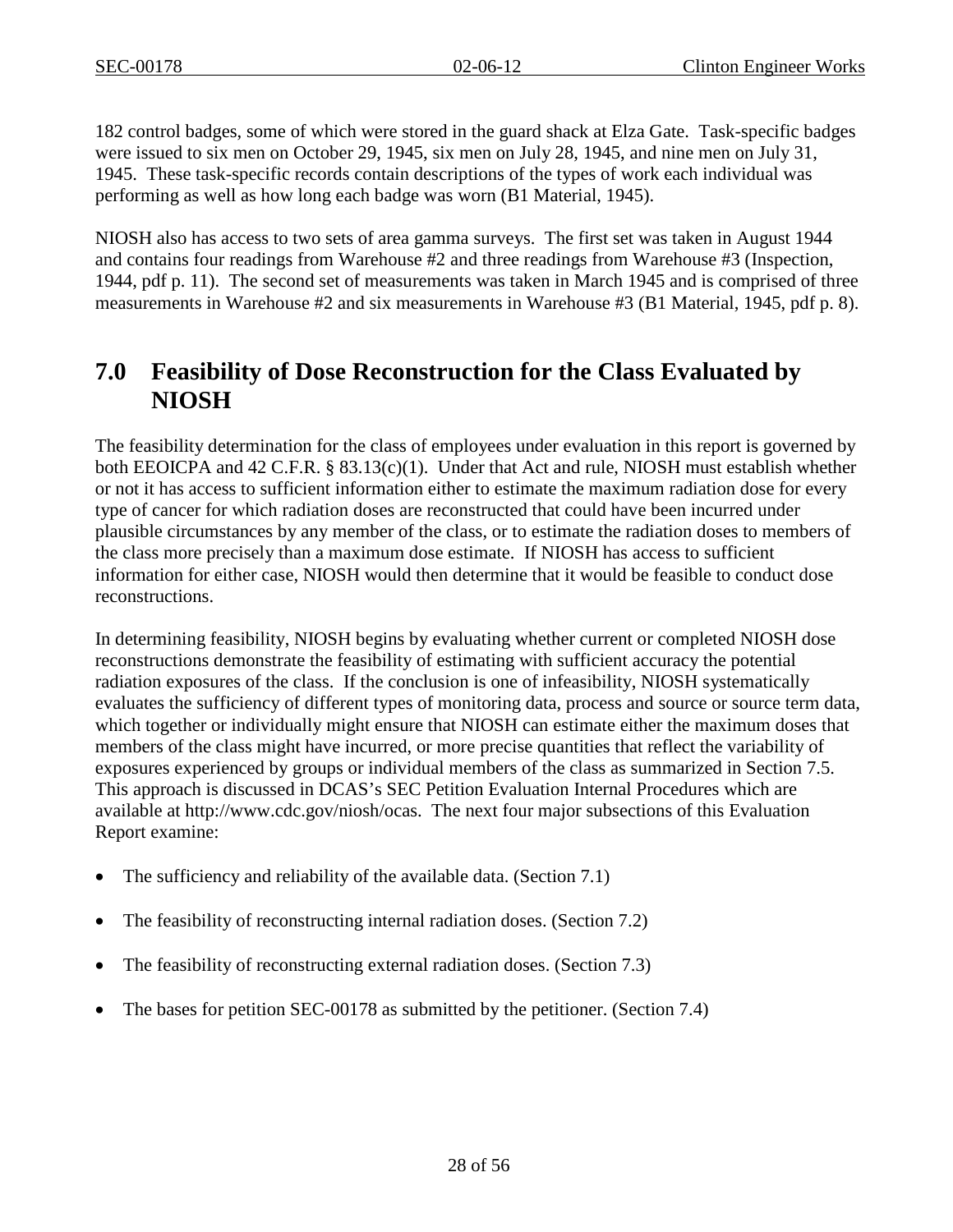### <span id="page-28-0"></span>**7.1 Pedigree of Clinton Engineer Works Data**

This subsection answers questions that need to be asked before performing a feasibility evaluation. Data Pedigree addresses the background, history, and origin of the data. It requires looking at site methodologies that may have changed over time; primary versus secondary data sources and whether they match; and whether data are internally consistent. All these issues form the bedrock of the researcher's confidence and later conclusions about the data's quality, credibility, reliability, representativeness, and sufficiency for determining the feasibility of dose reconstruction. The feasibility evaluation presupposes that data pedigree issues have been settled.

### <span id="page-28-1"></span>**7.1.1 Internal Monitoring Data Pedigree Review**

As discussed in Section 6.1, NIOSH has not located any documentation indicating that routine air sampling or internal monitoring programs for uranium or radon were conducted during CEW operations. Therefore, an internal monitoring data sufficiency and pedigree evaluation is not possible for this internal monitoring data type.

Radon air sample results from MED surveys conducted in March and May 1944 and March 1945 are presented in report form and are recorded both in units of microcuries of radon per liter of air and in multiples of the tolerance limit (B1 Material, 1945; Radon Results, 1944). However, due to a lack of detailed inventory data spanning the entire period under evaluation, NIOSH could not draw a conclusion about the representativeness of the samples for the purpose of estimating personnel intakes.

### <span id="page-28-2"></span>**7.1.2 External Monitoring Data Pedigree Review**

NIOSH has access to monthly summary exposure records for 20 men covering the time period from August 1944 through March 1945. These reports list each individual's gamma and beta exposures and are in the form of original reports. NIOSH also has discovered 347 individual film badge records covering the time periods from March 12 through September 1, 1945 (B1 Material, 1945) and January 29 through March 31, 1946 (Film Badge Results, 1946). These badges are associated with a total of 182 control badges, some of which were stored in the guard shack at Elza Gate. Task-specific badges were issued to six men on October 29, 1945, six men on July 28, 1945, and nine men on July 31, 1945. These task-specific records contain descriptions of the types of work each individual was performing, as well as how long each badge was worn (B1 Material, 1945). Each of these records is in the form of original typewritten reports. Based on the format and context provided with the available film badge reports, it was possible to conclude that the University of Rochester provided the film badge service for the workers at the warehouses. Due to a lack of detailed inventory data spanning the entire period under evaluation, NIOSH could not draw a conclusion about the representativeness of the dosimetry results for the purpose of estimating personnel exposures.

NIOSH also has access to two sets of area gamma surveys. The first set was taken in August 1944 and contains four readings from Warehouse #2 and three readings from Warehouse #3 (Inspection, 1944, pdf p. 11). The second set was taken in March 1945 and is comprised of six measurements taken in Warehouse #3 and three measurements taken in Warehouse #2 (B1 Material, 1945, pdf p. 8). Both sets of results are in original typewritten reports. Due to a lack of detailed inventory data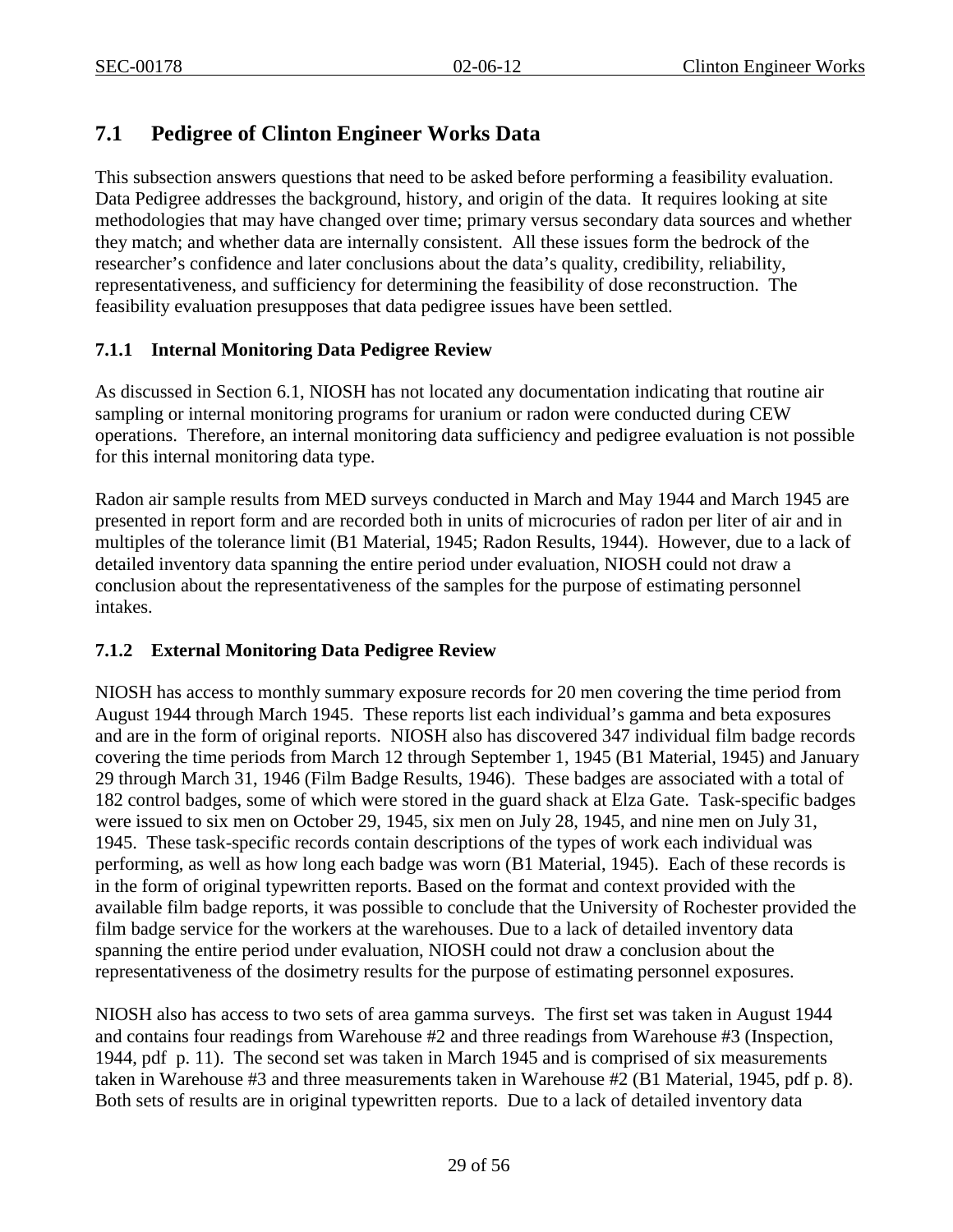spanning the entire period under evaluation, NIOSH could not draw a conclusion about the representativeness of these samples for the purpose of estimating personnel exposures.

### <span id="page-29-0"></span>**7.2 Evaluation of Bounding Internal Radiation Doses at CEW**

The principal sources of internal radiation doses for members of the class under evaluation were uranium ore dust during the repackaging of materials shipped and initially stored in burlap bags and uranium residues that may have spilled from leaky drums (Inspection, 1944). The following subsections address the ability to bound internal doses, methods for bounding doses, and the feasibility of internal dose reconstruction.

### <span id="page-29-1"></span>**7.2.1 Evaluation of Bounding Process-Related Internal Doses**

Workers at the Elza Gate warehouse site were potentially exposed to uranium residues, uranium ore dust, and radon. NIOSH has found no indications that bioassay measurements were collected for the period under evaluation. NIOSH has also been unable to locate any records indicating that breathing zone or area air sampling was conducted during repackaging of uranium ore shipped and initially stored in burlap bags or during the clean-up of materials that may have spilled from leaking drums.

While NIOSH has obtained a limited number of radon air sampling results from 1944 and 1945, those results were found to be inadequate to bound internal intakes from radon during the period under evaluation (B1 Material, 1945; Radon Results, 1944). Radon air samples were taken on four occasions during these two years. On the first occasion, no information is provided on the precise location of the sampling. On the subsequent three occasions, each sample is listed along with information on the area being sampled. Due to the lack of detailed inventory records, NIOSH cannot determine the quantity of material present when the sampling was performed; therefore, the relevance or representativeness of those samples for the evaluated class cannot be established.

NIOSH has not identified sufficient documentation to define and quantify the total internal source term for the Elza Gate warehouse area during the period under evaluation. Without additional documentation, NIOSH cannot make assumptions about the relative amounts of materials that would have been encountered on site during this period. Thus, NIOSH finds that it is infeasible to completely reconstruct internal doses for the class under evaluation due to insufficient monitoring data as well as the inability to define who would have had occasion to work in and around the Elza Gate warehouses. Therefore, there is insufficient information available to NIOSH to bound internal exposures for the period from January 1, 1943 through December 31, 1949 (the end of the EEOICPAcovered period for the site).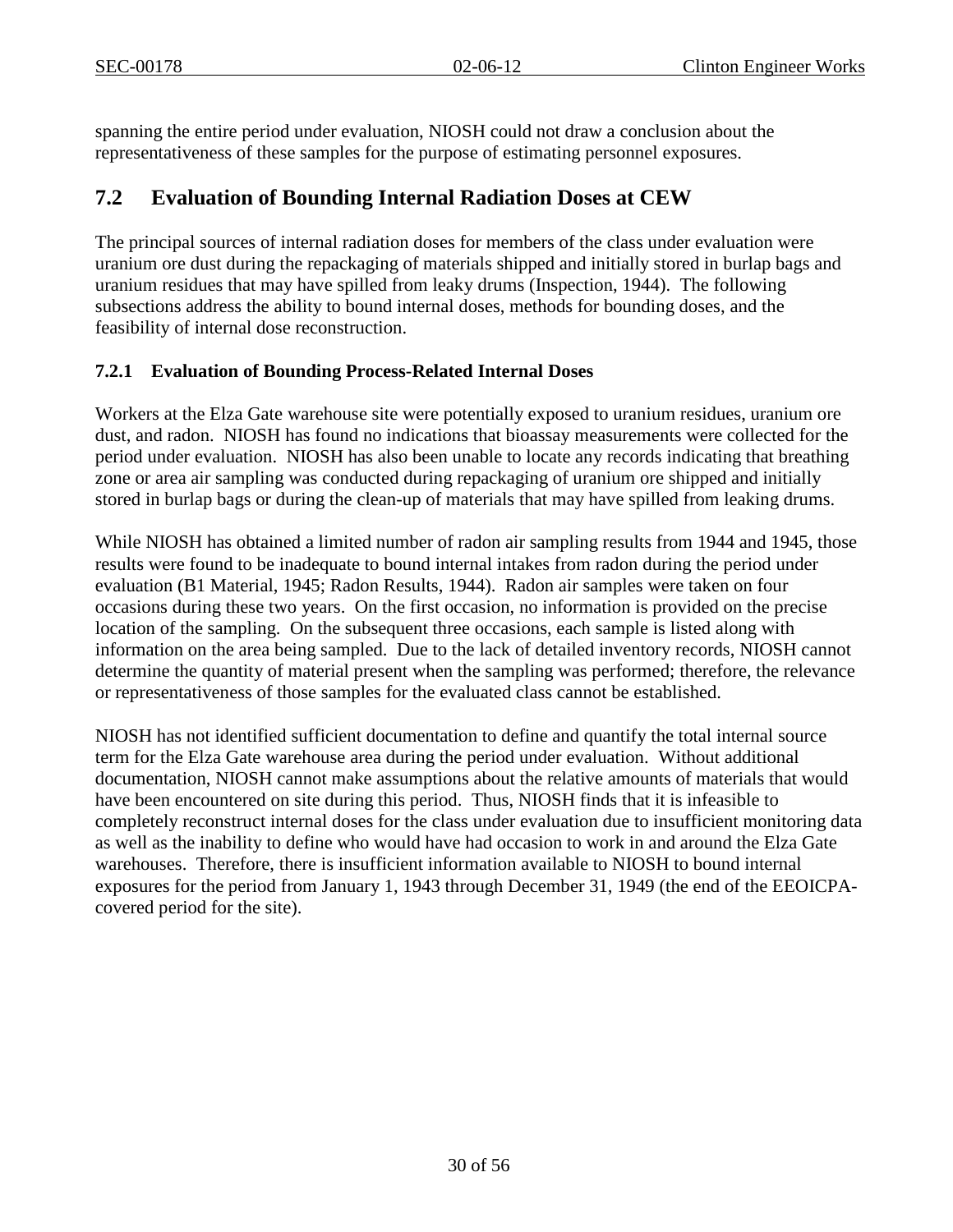### <span id="page-30-0"></span>**7.2.2 Evaluation of Bounding Ambient Environmental Internal Doses**

Ambient environmental internal exposures were possible from atmospheric releases of radionuclides from the large scale operations of the four plants located within CEW boundaries, as discussed below. Additional ambient environmental internal exposures were possible from radon released through the ventilation systems of the Elza Gate warehouses, although these exposures were likely small compared to environmental exposures from the four plants operating within the CEW boundaries.

### K-25 Environmental Releases

Internal exposures to CEW employees were possible due to releases from K-25 stacks, individual building releases, and from the purge cascade and other operations at the Oak Ridge Gaseous Diffusion Plant. Releases of these radionuclides were studied from 1994 through 1999 as part of the Oak Ridge Dose Reconstruction, resulting in the development of a source term for airborne radionuclides (Dose Reconstruction, 1999; Shonka, 1997a; Shonka, 1997b; Shonka, 1997c). These source term data were combined with documented environmental monitoring data to estimate radionuclide specific airborne concentrations for U-234, U-235, and U-238. These values are tabulated in Tables A-1 through A-3 of the Occupational Environmental TBD of the K-25 Site Profile (ORAUT-TKBS-0009-4). These values may be used to bound ambient environmental internal exposures for CEW employees.

### X-10 Environmental Releases

Releases from several processes at X-10 had the potential to contribute to ambient environmental exposures to CEW employees. The X-10 Graphite Reactor operated from November 1943 until November 1963. It was an air-cooled graphite pile; the cooling air exhaust was ventilated unfiltered via the 105 stack. The exhaust air system did not provide any hold-up or delay, so the effluent stream included short-lived fission gases, their particulate decay products, and air activation products, most notably Ar-41. In addition, particulate mixed fission product activity would be released following incidents of ruptured fuel slugs. The estimated Ar-41 emission rate from the 105 stack when the reactor was at its initial power level in 1944 was approximately 200 curies/day (Parker, 1944). The emission rate increased to approximately 500 curies/day in 1945 following an increase in the reactor's operating power level (Cheka, 1945).

Low volumes of high-activity offgases were produced from process vessels such as dissolvers, in which the initial chemical separations steps involving irradiated source materials were carried out. Examples of such operations include plutonium separations processes such as bismuth phosphate or PUREX and its variants, alternative fuel cycle processes such as Thorex, and production of radioisotopes such as I-131 or Ba-140/La-140 (i.e., the RaLa process). These high-activity offgas streams were ventilated via the 205 stack prior to completion of the ORNL central offgas-handling system about 1950 (Cheka, 1948).

High volumes of low-activity waste gases were produced by ORNL's numerous hot cells and fume hoods. Most of these sources were ventilated locally prior to completion of the central offgashandling system about 1950. Other sources of airborne radioactive material in this era were hot chemistry work conducted in hoods in Building 706-A. These materials were exhausted via roof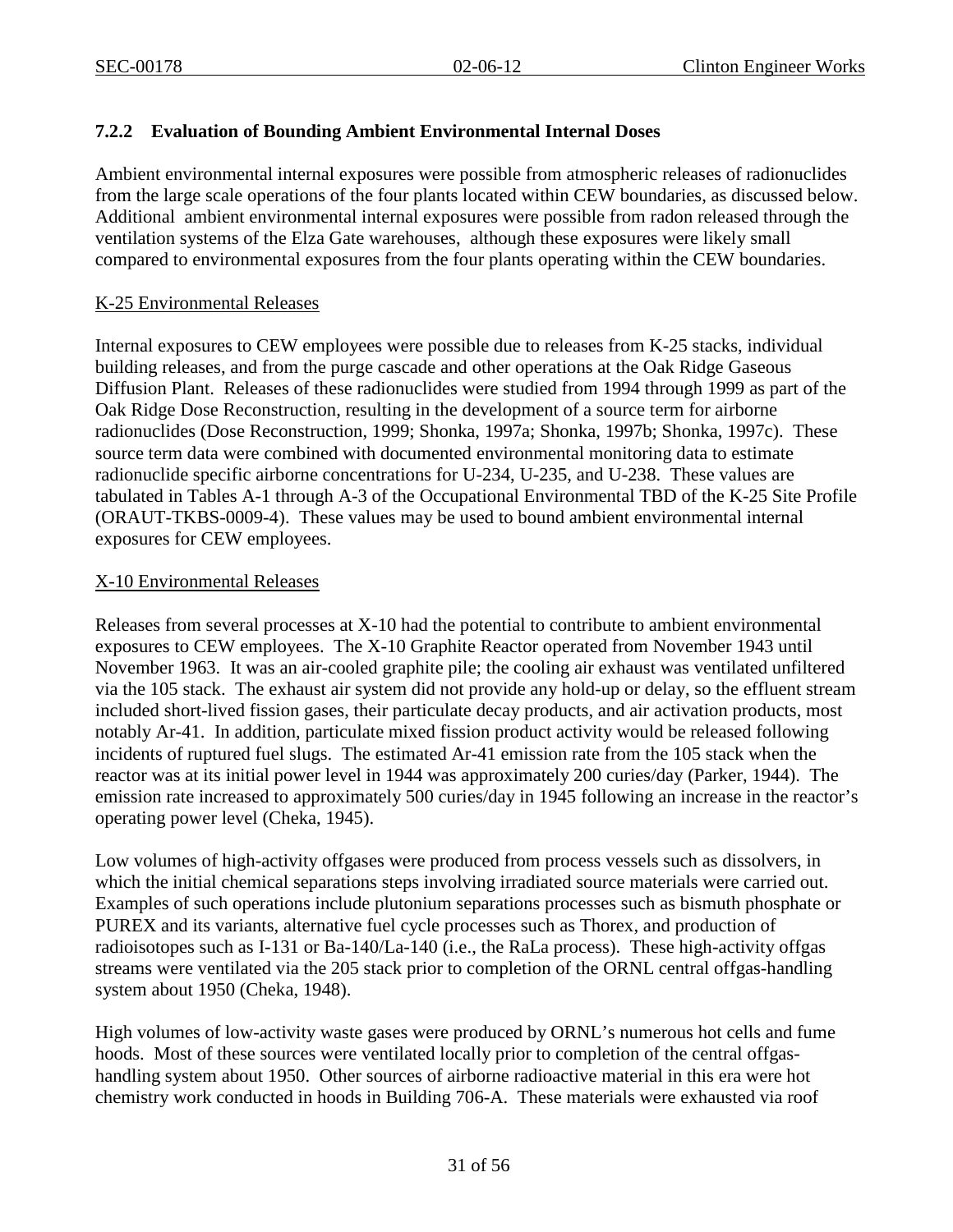vents. In addition, the tank farm was considered a source of airborne material from spills that subsequently dried and became airborne (Cheka, 1948).

Initial air monitoring at X-10 focused on measurement of outdoor exposure rates from the radioiodine and noble gas emissions from stacks 105 and 205 via particulate air filters. It was noted that the principal effluents from stack 105 was Ar-41 and the principal effluents from stack 205 were xenon and iodine. Because the sampling methods at that time did not employ charcoal cartridges for sampling radioiodines, the results from the on-site air monitoring network may be considered reliable for mixed fission products but may not be accurate for I-131 concentrations.

Bounding values of dispersion coefficients coupled with release estimates and source term information derived from the Oak Ridge Dose Reconstruction project (Dose Reconstruction, 1999) have been used to calculate annual average airborne concentration data for I-131 and particulate mixed fission products for X-10. These values are tabulated in Attachment 4-B of the Occupational Environmental TBD of the X-10 Site Profile (ORAUT-TKBS-0012-4) and may be used to bound ambient environmental internal exposures for CEW employees.

### Y-12 Environmental Releases

Releases from the electromagnetic separation and uranium salvage processes at Y-12 had the potential to contribute to ambient environmental exposures for CEW employees. The Y-12 calutron began operation in the fall of 1943 and ran until December 1946, when the gaseous diffusion process was selected as a less-costly alternative for uranium enrichment. After this time, electromagnetic operations continued for the purpose of researching new radionuclides for medical and industrial uses. In addition, the Y-12 plant was involved in the conversion of large quantities of  $UO_2$ ,  $UO_3$ , and  $U_3O_8$ for use in the calutrons (Dose Reconstruction, 1999).

An elaborate system of mechanical and chemical processes was used to recover and reclaim residual uranium feed and product material found on equipment and scrap material associated with the calutron operations as well as material shipped from the AEC's Weldon Spring (Missouri) Plant that had recoverable U-235. These operations included mechanical scraping and brushing, nitric-acid washing, and distillation and reclamation of solid uranium compounds adhering to surfaces. Uraniumcontaminated materials included condensates, scrubber solutions, raffinates, destructive distillates, oils, and miscellaneous residues. These facilities handled mostly natural uranium (NU) and depleted uranium (DU).

Salvage operations involved EU recovery from all non-product components or by-products of operations. Uranium was reclaimed from materials not considered to be production equipment, such as liquid and solid waste materials from maintenance and clean-up activities (e.g., mop water, laundry washes, and floor drain residues). Other salvage operations included mechanical scraping and brushing, nitric-acid washing, and distillations and reclamation of solid uranium compounds (Dose Reconstruction, 1999). Combustible materials such as wood, rags, sponges, filter paper, and carbon solids were burned in muffle furnaces and incinerators to recover the uranium. Release estimates for all buildings at Y-12 were previously estimated as part of the Oak Ridge Dose Reconstruction Project (Dose Reconstruction, 1999). These independent estimates were based on a reconstruction of releases from stack monitoring data. Estimates of uranium releases were reconstructed for individual exhaust stacks and vents and were based on available information on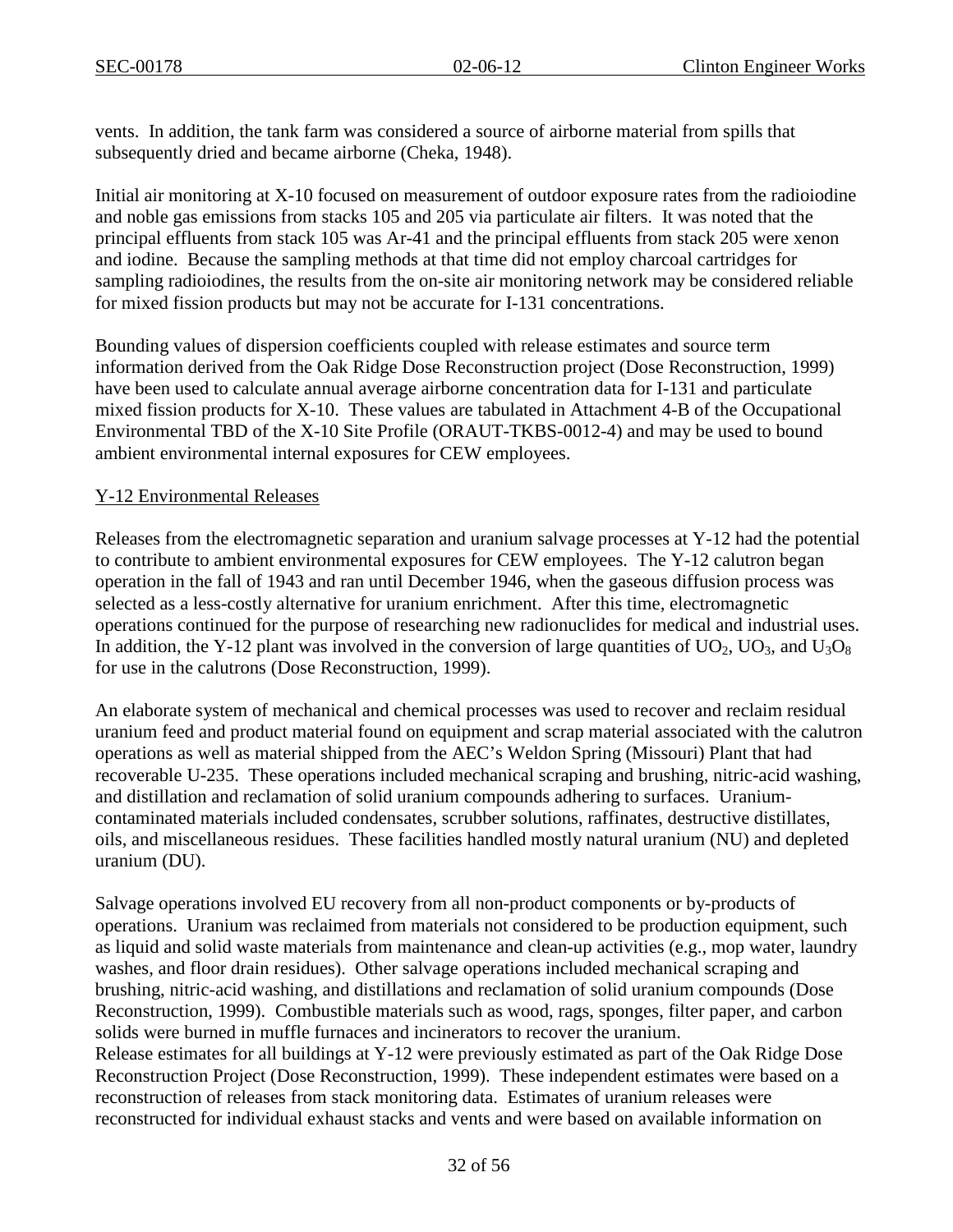individual buildings and uranium processes and from indoor air monitoring data. A compilation of these release estimates is presented in Table 4.2.4-1 of the Occupational Environmental Dose TBD of the Y-12 Site Profile (ORAUT-TKBS-0014-4). These values may be used to bound ambient environmental internal exposures for CEW workers.

### S-50 Environmental Releases

Construction of the Liquid Thermal Diffusion Plant (S-50) began on July 9, 1944. Uranium enrichment began on September 16, 1944 (before construction was complete) and concluded on September 9, 1945 (S-50 Compilation, 2005). UF<sub>6</sub> losses were common during S-50 operations, with  $UF<sub>6</sub>$  often escaping into the air or cooling water (Manhattan, 1947b); such releases could have contributed to the ambient environmental exposures of CEW employees. From March through July 1945, monthly UF<sub>6</sub> losses ranged from 247 to 1,826 lbs (S-50 Compilation, 2005). This released UF<sub>6</sub> would rapidly oxidize and form uranyl fluoride  $(UO_2F_2)$ , which could then exhaust through the building roof (S-50 Compilation, 2005). Accountability records showing losses for other months of operation are unavailable.

NIOSH has been unable to find any environmental monitoring data from S-50 operations. NIOSH determined in the SEC Evaluation Report for S-50 that there are insufficient personnel monitoring, air monitoring, or source term data to adequately reconstruct any internal or external occupational exposures at the plant (NIOSH, 2006). Consequently, NIOSH finds that it is not feasible to estimate with sufficient accuracy the radiation doses from internal or external ambient exposures at the S-50 plant for this current evaluation.

### <span id="page-32-0"></span>**7.2.3 Methods for Bounding Internal Dose at Clinton Engineer Works**

### <span id="page-32-1"></span>7.2.3.1 Methods for Bounding Operational Period Internal Dose

NIOSH has determined that the available bioassay, workplace monitoring, and source term data are inadequate to bound worker exposures to radon and uranium dust during the storage, transport, and/or repackaging of uranium ore and residue materials performed during the operational period at the Elza Gate warehouse site. Therefore, NIOSH has not identified a method for bounding internal doses at the Clinton Engineer Works Elza Gate warehouse site for the period from January 1, 1943 through December 31, 1949 (the end of the EEOICPA-covered period for the site).

### <span id="page-32-2"></span>7.2.3.2 Methods for Bounding Ambient Environmental Internal Dose

Although ambient environmental internal exposures were possible from radon released through the Elza Gate warehouses' ventilation systems, these exposures would be small compared to the environmental exposure resulting from operations of each of the four plants within the CEW boundary The environmental exposures resulting from the operations of the four plants located within the CEW boundary are considered bounding for any internal environmental exposure that may have been received by a worker at the Elza Gate Warehouse area.

Although NIOSH does not have Elza Warehouse area-specific internal monitoring data for the period from January 1, 1943 through December 31, 1949, NIOSH intends to use the information provided for each of the four plants within the CEW boundary, as well as any internal monitoring data that may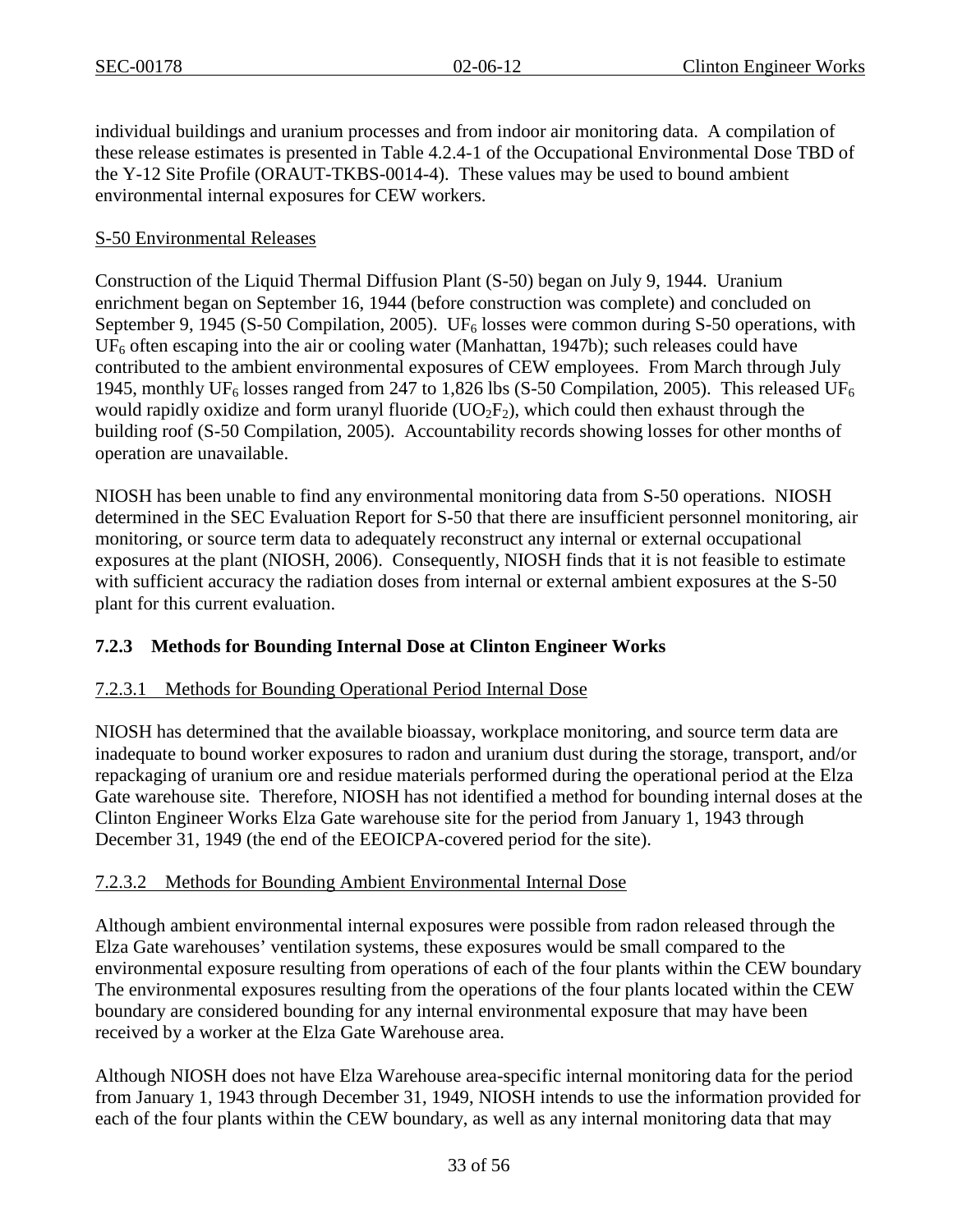become available for an individual claim (and that can be interpreted using existing NIOSH dose reconstruction processes or procedures). Dose reconstructions for individuals employed at CEW during the period from January 1, 1943 through December 31, 1949, but who do not qualify for inclusion in the SEC, may be performed using these data as appropriate.

#### K-25 Environmental Releases

Ambient environmental doses for individuals who worked at K-25 have been researched and assessed in the Occupational Environmental TBD of the K-25 Site Profile (ORAUT-TKBS-0009-4). Considering the effect that the additional distance between the K-25 plant and the other work locations within the CEW boundaries would have had on the dispersion of airborne radiological contaminants, the ambient environmental exposures assessed for workers in the K-25 Site Profile would have been considerably higher than those for individuals working at off-site (i.e., beyond K-25) locations. Therefore, the ambient environmental internal exposure assessment method defined in the K-25 Site Profile will serve to bound any ambient internal doses for individuals working within the CEW boundaries, but outside the fenced boundaries of the K-25 plant.

#### X-10 Environmental Releases

Ambient environmental doses for individuals who worked at X-10 have been researched and assessed in the Occupational Environmental TBD of the X-10 Site Profile (ORAUT-TKBS-0012-4). Considering the effect that the additional distance between the X-10 plant and the other work locations within the CEW boundaries would have had on the dispersion of airborne radiological contaminants, the ambient environmental exposures assessed for workers in the X-10 Site Profile would have been considerably higher than those for individuals working at off-site (i.e., beyond X-10) locations. Therefore, the ambient environmental internal exposure assessment method defined for X-10 workers in the X-10 Site Profile will serve to bound any ambient internal doses for individuals working within the CEW boundaries, but outside the fenced boundaries of the X-10 plant.

### Y-12 Environmental Releases

Ambient environmental doses for individuals who worked at Y-12 have been researched and assessed in the Occupational Environmental TBD of the Y-12 Site Profile (ORAUT-TKBS-0014-4). Considering the effect that the additional distance between the Y-12 plant and the other work locations within CEW boundaries would have had on the dispersion of airborne radiological contaminants, the ambient environmental exposures assessed for workers in the Y-12 Site Profile would have been considerably higher than those for individuals working at off-site (i.e., beyond Y-12) locations. Therefore, the ambient environmental internal exposure assessment method defined for Y-12 workers in the Y-12 Site Profile will serve to bound any ambient internal doses for individuals working within the CEW boundaries, but outside the fenced boundaries of the Y-12 plant.

### S-50 Environmental Releases

NIOSH has been unable to find any environmental monitoring data from S-50 operations. NIOSH determined in the SEC Evaluation Report for S-50 (NIOSH, 2006) that there are insufficient personnel monitoring, air monitoring, and source term data to adequately reconstruct any internal or external occupational exposures at the S-50 plant. Consequently, NIOSH finds that it is infeasible to estimate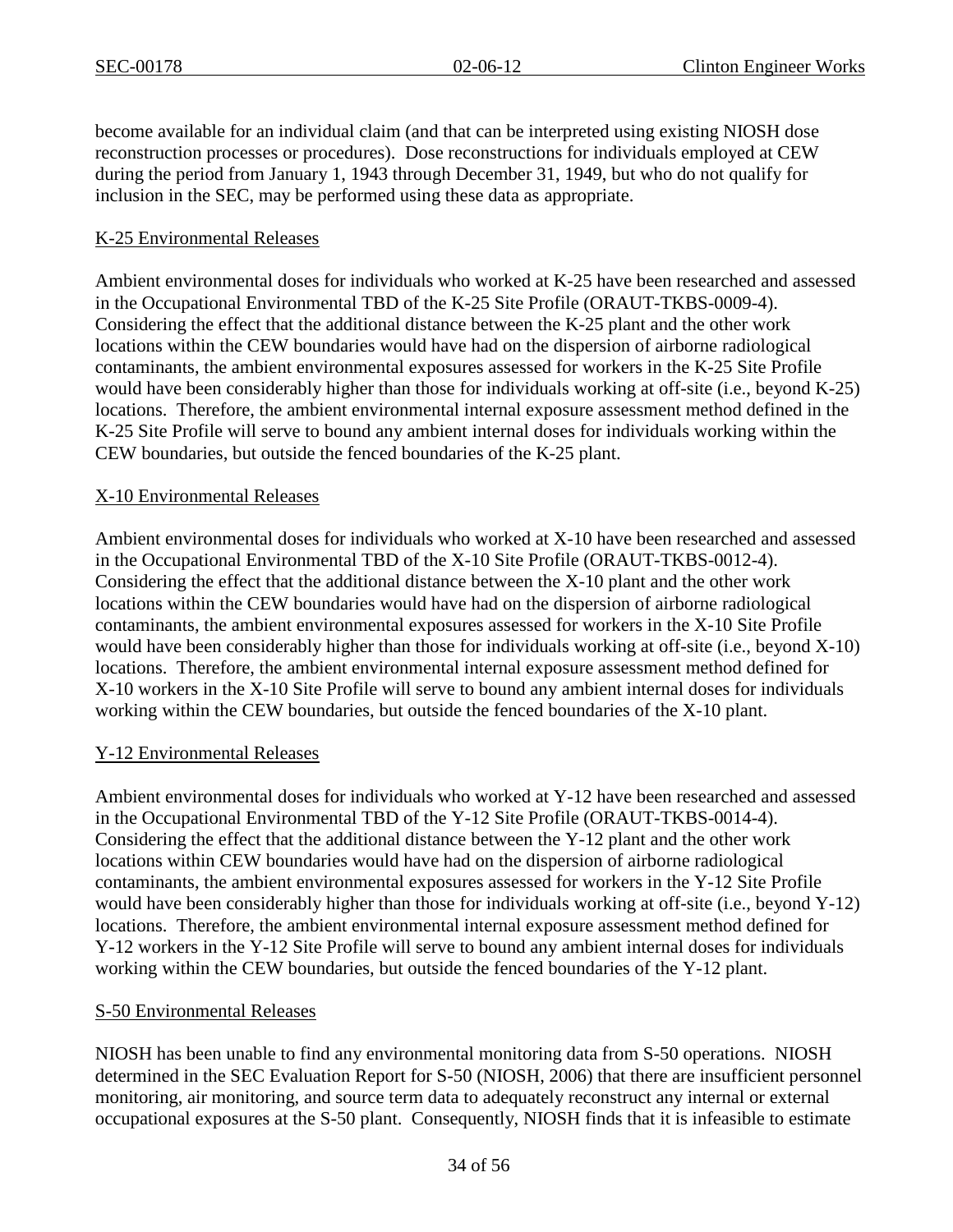with sufficient accuracy the radiation doses from internal or external ambient exposures at the S-50 plant.

### <span id="page-34-0"></span>**7.2.4 Internal Dose Reconstruction Feasibility Conclusion**

NIOSH finds there are insufficient data, including bioassay results, air concentrations, or process information to estimate with sufficient accuracy internal exposures to radionuclides in the Elza Gate warehouse area of Clinton Engineer Works. Therefore, NIOSH finds that it is infeasible to completely reconstruct internal doses from the start of the class under evaluation (January 1, 1943) through the end of the EEOICPA-covered period (December 31, 1949) due to insufficient monitoring data.

Although NIOSH found that it is not possible to completely reconstruct internal radiation doses for the period from January 1, 1943 through December 31, 1949, NIOSH intends to use any internal monitoring data, including the ambient environmental monitoring data for the plants within the Clinton Engineering Works area, that may become available for an individual claim (and that can be interpreted using existing NIOSH dose reconstruction processes or procedures). Dose reconstructions for individuals employed at Clinton Engineer Works during the period from January 1, 1943 through December 31, 1949, but who do not qualify for inclusion in the SEC, may be performed using these data as appropriate.

### <span id="page-34-1"></span>**7.3 Evaluation of Bounding External Radiation Doses at CEW**

The principal sources of external radiation doses for members of the evaluated class were uranium and uranium daughters found in the uranium materials and wastes located on the property. Domestic ores, African pitchblende, recoverable scrap materials, and various residues were stored on site. Radium and its progeny would produce gamma radiation. The following subsections address the ability to bound external doses, methods for bounding doses, and the feasibility of external dose reconstruction.

While the supporting documentation available to NIOSH states that some external monitoring was performed during the CEW operational period, NIOSH has been unable to locate a complete individual external monitoring data set for the class evaluated in this report. NIOSH has individual gamma and beta monitoring records spanning the time periods from August 1944 through September 1945 and January through March 1946 for employees who directly handled the radiological material at the warehouses; however, a lack of detailed inventory information precludes NIOSH from determining whether these data sets are representative of the exposures potentially received during the entire period under evaluation.

Although NIOSH has obtained a limited number of area gamma survey results from 1944 and 1945, these results were found to be inadequate to bound external exposures during the period under evaluation (B1 Material, 1945, pdf p. 8; Inspection, 1944, pdf p. 11). Each of the sample results includes information on the approximate sampling location. However, due to lack of detailed inventory records, NIOSH cannot determine the quantity of material present when sampling was performed; and therefore, cannot establish the relevance or representativeness of those samples to the class under evaluation.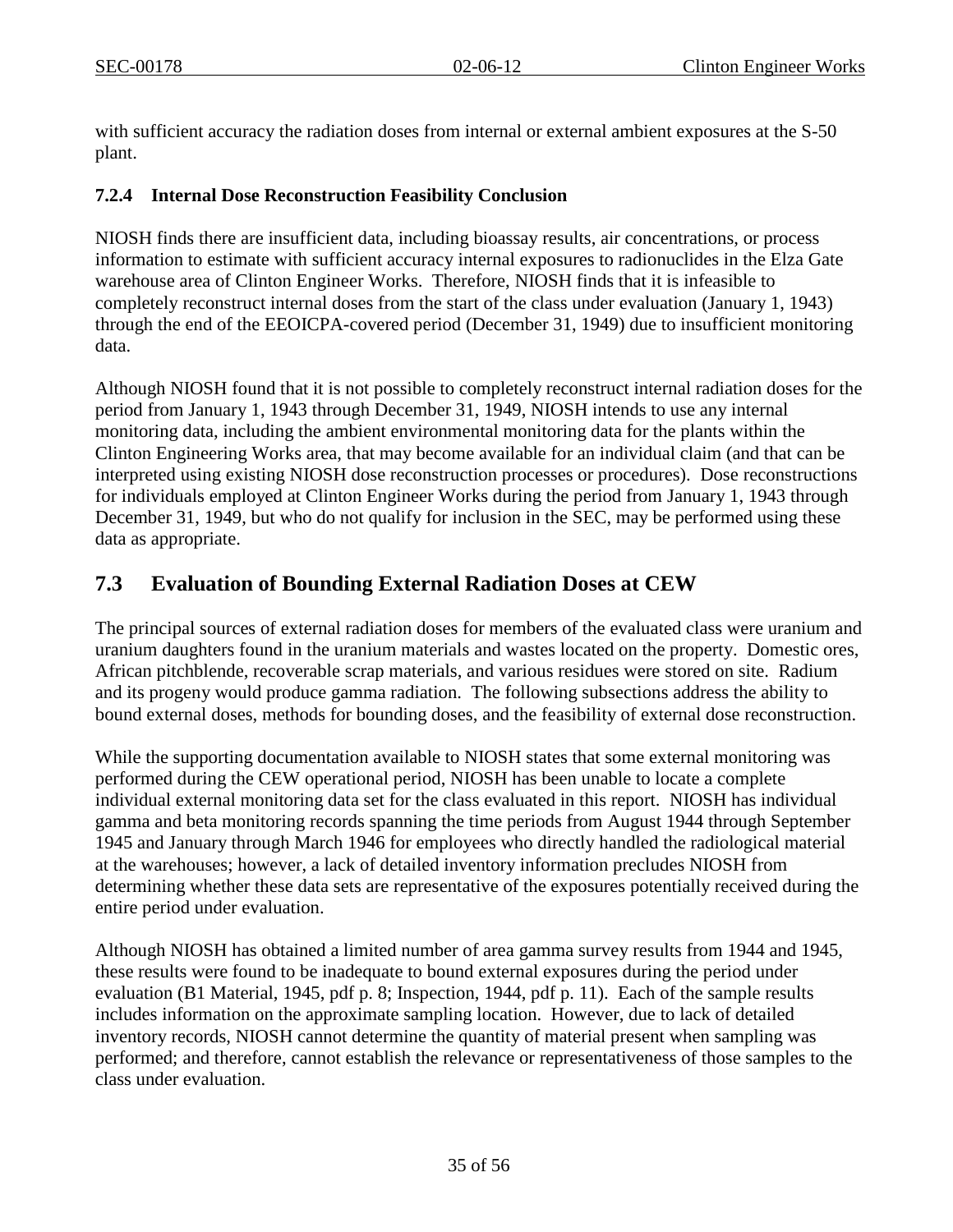NIOSH has not identified sufficient documentation to define and quantify the total external source term for Clinton Engineer Works during the period under evaluation. Without additional documentation, NIOSH cannot make reasonable assumptions about the relative amounts of materials that would have been encountered at the site during the specified period. Thus, NIOSH finds that it is infeasible to completely reconstruct external doses for the class under evaluation due to insufficient monitoring data. Therefore, there is insufficient information available to NIOSH to bound external exposures for the period from January 1, 1943 through December 31, 1949 (the end of the EEOICPAcovered period for the site).

### <span id="page-35-0"></span>**7.3.2 Evaluation of Bounding Ambient Environmental External Doses**

Area surveys performed in 1988 and 1989 (ORNL Survey, 1988; ORNL Survey, 1989) indicate that the concrete pads on which the warehouses once stood, as well as the soils surrounding the pads, contained radiological contaminants, suggesting a possible exposure pathway for ambient environmental external doses. NIOSH has not discovered any documentation describing when the structures were removed, thus exposing the concrete pads to the elements. Because the CEW area experiences an average annual precipitation of 140 cm (Assessment, 1992), it is infeasible to use the available data to estimate a soil or concrete pad contamination level for the time period under evaluation. However, any ambient environmental external exposures will be bounded by the atmospheric releases of radionuclides from the four plants located within CEW boundaries.

### K-25 Environmental Releases

External exposures to CEW employees were possible due to releases from K-25 stacks, individual building releases, and from the purge cascade and other operations at the Oak Ridge Gaseous Diffusion Plant. Releases of these radionuclides were studied from 1994 through 1999 as part of the Oak Ridge Dose Reconstruction, resulting in the development of a source term for airborne radionuclides (Dose Reconstruction, 1999; Shonka, 1997a; Shonka, 1997b; Shonka, 1997c). This source term was combined with documented environmental monitoring data to estimate radionuclide specific airborne concentrations for U-234, U-235, and U-238. These values are tabulated in Tables A-1 through A-3 of the Occupational Environmental TBD of the K-25 Site Profile (ORAUT-TKBS-0009-4) and may be used to bound ambient environmental external exposures assuming a plume submersion scenario for CEW employees. In addition, ORAUT-TKBS-0009-4, Attachment A, lists average occupational environmental doses derived from gamma radiation levels measured at two perimeter monitoring stations.

### X-10 Environmental Releases

As described in Section 7.2.2, releases from several processes at X-10 had the potential to contribute to ambient environmental exposures to CEW employees. By the late 1940s, ORNL had an established program of routine measurements to monitor the ambient "background" at the Laboratory. Measurements were made at approximately 50 specific locations in the Laboratory area using a portable GM counter and scaler. The measurements, referred to as "background checks," were performed approximately monthly and were originally quantified in terms of count rate. Starting in February 1949, a radium source was used to determine a calibration factor in cpm per mR/hr for the detector used, and results from then on were reported in mR/hr. However, data for 1947 and 1948 have been found in which the results have been converted from cpm to mR/hr (Morgan, 1959).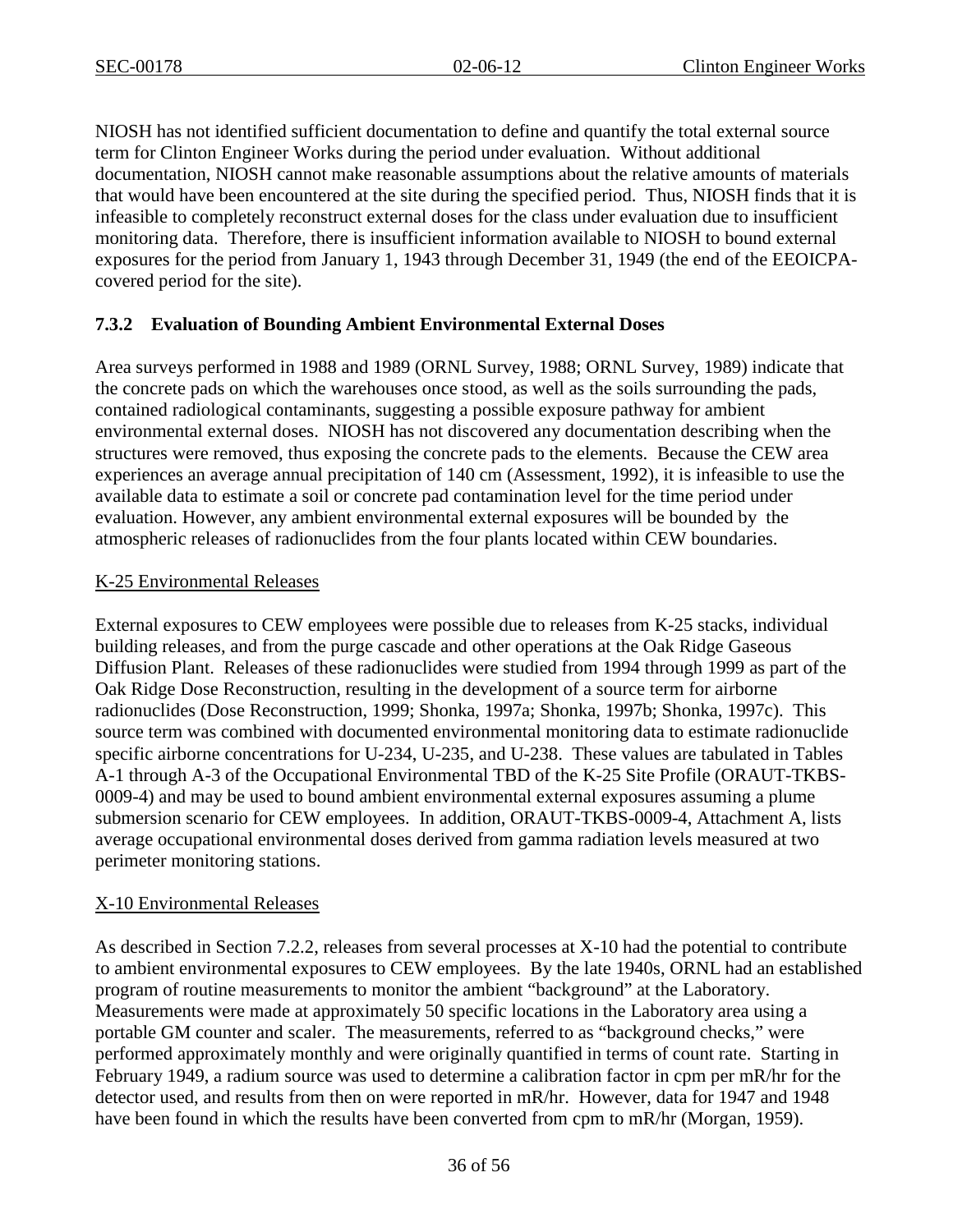Annual average site-wide exposure rate data are not available for 1944 through 1946. The annual site-wide average determined for 1947 was therefore assigned for 1944 to 1946 in the Site Profile (ORAUT-TKBS-0012-4). The largest contributor to elevated local exposure rates during that time was the RaLa process, both from exposure rates around the process building itself while runs were in progress, and from high-level liquid wastes eventually discharged to the settling basin. Data from the X-22 chambers from 1944 and 1945 show noble gas emissions to be only a minor contributor to on-site exposure rates. The number of short-decayed fuel slugs from the Graphite Reactor used in the RaLa program in 1944 and 1945 was much less than that for 1946, and the amount of material processed in 1946 was comparable to that processed in 1947 (Dose Reconstruction, 1999). Thus, applying the 1947 exposure rate for the prior years is a plausible upper bound.

Annual average exposure rate data for the X-10 site are summarized in ORAUT-TKBS-0012-4, Attachment 4C, for 1944 through 2003. The site-wide averages include measurement locations where exposure rates were chronically much higher than for other measurement locations and thus served to drive the average higher. These high-reading locations include the vicinity of the 706-D fan house (which operated until about 1950) and the vicinity of the settling basin. Other locations would raise the site-wide average depending on what activities were taking place, such as locations in the vicinity of Buildings 706-A or 706-C in the mid-to-late 1940s. The fact that these instances are included in the average exposure rate data means the site-wide averages should be sufficiently bounding for a CEW worker.

### Y-12 Environmental Releases

As described in Section 7.2.2, releases from the electromagnetic separation and uranium salvage processes at Y-12 had the potential to contribute to ambient environmental exposures for CEW employees. ORAUT-TKBS-0014-4 uses the results of the 1987 outdoor scoping survey (Y-12 Survey, 1990a; Y-12 Survey, 1990b) for estimating external exposures for all years from 1948 to 2002. The scoping survey is a comprehensive assessment of radiation exposures and encompasses all areas of the site. There are 1787 grids; the resolution of the grids (100 feet x 100 feet to 200 feet x 200 feet) ensures that all localized hot-spots are included. The purpose of the scoping survey was to locate and prioritize areas of concern from both a worker health and safety standpoint and from an environmental assessment standpoint; therefore, this survey is very relevant to assessing worker exposure.

The Occupational Environmental Dose TBD for Y-12 workers (ORAUT-TKBS-0014-4) employs the highest direct exposure value from either the scans or the direct readings to ensure that exposures attributable to shine or localized hot-spots are taken into account. Data derived from these measurements are presented in Table 4.4.4-1 and converted to dose equivalent rates in Table D-7 of ORAUT-TKBS-0014-4. These values may be used to bound ambient environmental internal exposures for CEW employees.

### S-50 Environmental Releases

Construction of the Liquid Thermal Diffusion Plant (S-50) began on July 9, 1944. Uranium enrichment began on September 16, 1944 (before construction was complete) and concluded on September 9, 1945 (S-50 Compilation, 2005). UF<sub>6</sub> losses were common during S-50 operations, with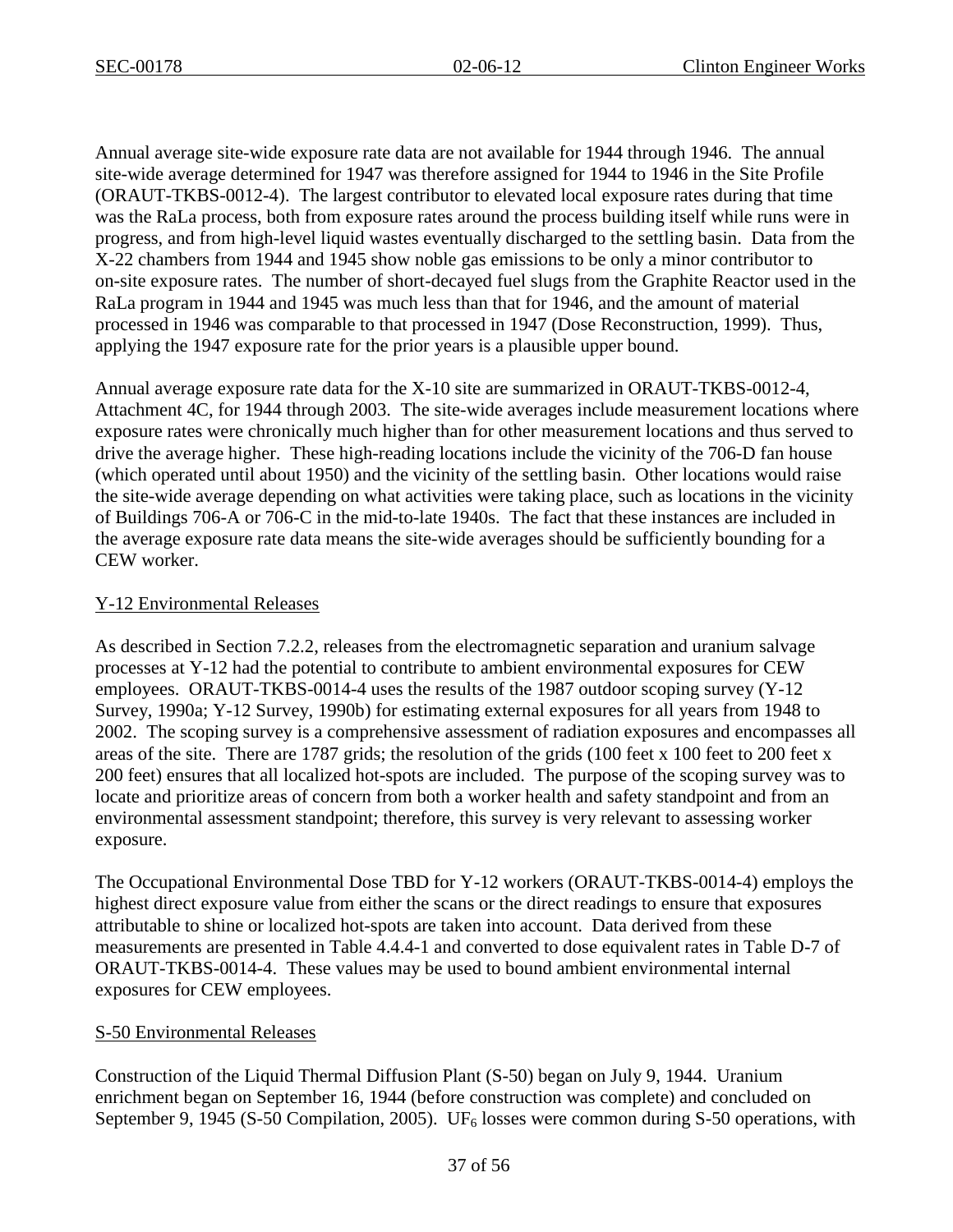$UF<sub>6</sub>$  often escaping into the air or cooling water (Manhattan, 1947b); such releases could have contributed to the ambient environmental exposures of CEW employees. From March through July 1945, monthly UF<sub>6</sub> losses ranged from 247 to 1,826 lbs. (S-50 Compilation, 2005). This released UF<sub>6</sub> would rapidly oxidize and form uranyl fluoride  $(UO_2F_2)$ , which could then exhaust through the building roof (S-50 Compilation, 2005). Accountability records showing losses for other months of operation are unavailable.

NIOSH has been unable to find any environmental monitoring data from S-50 operations. NIOSH determined in the SEC Evaluation Report for S-50 that there are insufficient personnel monitoring, air monitoring, or source term data to adequately reconstruct any internal or external occupational exposures at the plant (NIOSH, 2006). Consequently, NIOSH finds that it is not feasible to estimate with sufficient accuracy the radiation doses from internal or external ambient exposures at the S-50 plant for this current evaluation.

### <span id="page-37-0"></span>**7.3.3 Clinton Engineer Works Occupational X-Ray Examinations**

During the earliest construction periods of Clinton Engineer Works, individual construction companies operated their own field first-aid facilities and medical care programs (Radiology, 1966). A formal medical program for the CEW was developed under the guidance of the MED in April 1943. Under this program, all employees received a full physical examination, including a photofluorographic chest X-ray, before starting work (Radiology, 1966). In November 1943, Oak Ridge Hospital opened in Oak Ridge complete with emergency rooms, an outpatient facility, pathology laboratory, and diagnostic X-ray equipment (Hospital, 1951). An investigation of medical X-ray films contained in the ORNL Medical Records Vault indicates that the screening X-ray examinations for all of the CEW facilities were performed at Oak Ridge Hospital until the individual plants developed their own occupational medicine departments and began performing their own X-ray examinations (ORAUT-TKBS-0012-3; ORAUT-TKBS-0014-3).

No specific information regarding occupational medical dose has been identified for individual Clinton Engineer Works employees; however, the dose associated with on-site medical X-ray exams, required as a condition of employment, can be bounded by using the assumptions in the complex-wide TBD, *Dose Reconstruction from Occupationally Related Diagnostic X-Ray Procedures* (ORAUT-OTIB-0006). Therefore, NIOSH concludes that it is likely feasible to reconstruct occupational medical dose for Clinton Engineer Works workers with sufficient accuracy.

### <span id="page-37-1"></span>**7.3.4 Methods for Bounding External Dose at Clinton Engineer Works**

There is an established protocol for assessing external exposure when performing dose reconstructions (these sources of exposure are discussed in the following subsections):

- Photon Dose
- Beta Dose
- Neutron Dose
- Medical X-ray Dose

### <span id="page-37-2"></span>7.3.4.1 Methods for Bounding Operational Period External Dose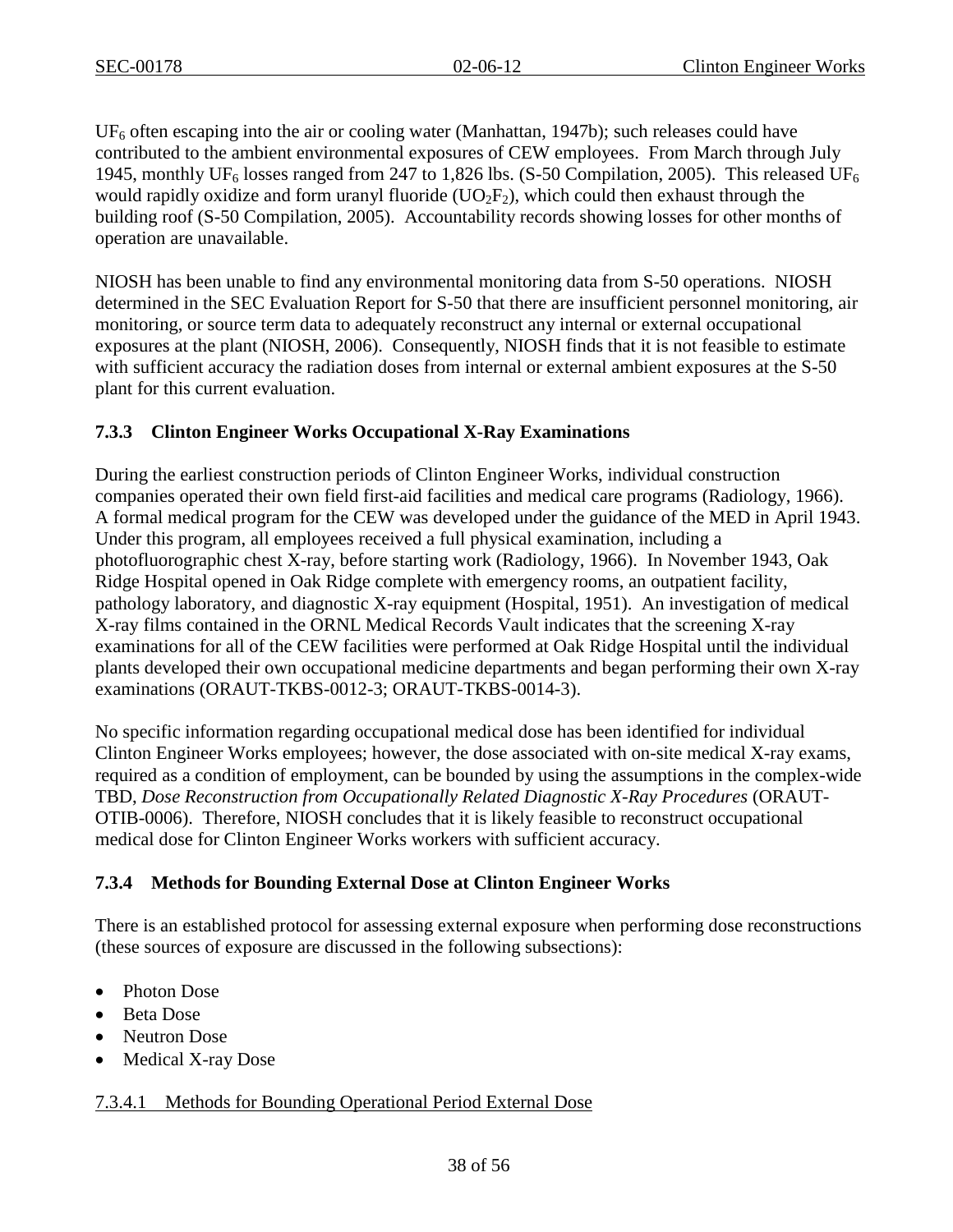Due to the low concentration of uranium in the stored materials, there is no credible source of neutron radiation exposure for CEW employees. NIOSH has determined that it lacks sufficient personnel monitoring data, area monitoring data, or source term data needed to bound external photon or beta doses that CEW workers potentially received from natural uranium, uranium residues, and uranium progeny. Therefore, NIOSH has not identified a method for bounding external doses at Clinton Engineer Works for the period from January 1, 1943 through December 31, 1949 (the end of the EEOICPA-covered period for the site).

### Medical X-ray Dose

Although no specific information regarding occupational medical dose has been identified for individual Clinton Engineer Works employees, the dose associated with medical X-ray exams, if required as a condition of employment and administered onsite, can be bounded by using the assumptions in the complex-wide TBD, *Dose Reconstruction from Occupationally Related Diagnostic X-Ray Procedures* (ORAUT-OTIB-0006). NIOSH believes this methodology supports its ability to bound the occupational medical X-ray doses for the Clinton Engineer Works class under evaluation

#### <span id="page-38-0"></span>7.3.4.2 Methods for Bounding Ambient Environmental External Doses

Although ambient environmental external exposures were possible from ground contamination around the Elza Gate warehouses, any exposures would be small compared to the environmental exposure resulting from operations of each of the four plants within the CEW boundary The environmental exposures resulting from the operations of the four plants located within the CEW boundary are considered bounding for any environmental exposure that may have been received by a worker at the Elza Gate Warehouse area.

Although NIOSH does not have Elza Gate Warehouse area-specific external-monitoring data for the period from January 1, 1943 through December 31, 1949, NIOSH intends to use the information provided for each of the four plants within the CEW boundary, as well as any external monitoring data that may become available for an individual claim (and that can be interpreted using existing NIOSH dose reconstruction processes or procedures). Dose reconstructions for individuals employed at CEW during the period from January 1, 1943 through December 31, 1949, but who do not qualify for inclusion in the SEC, may be performed using these data as appropriate.

### K-25 Environmental Releases

Ambient environmental doses for individuals who worked at K-25 have been researched and assessed in the Occupational Environmental TBD of the K-25 Site Profile (ORAUT-TKBS-0009-4). Considering the effect that the additional distance between the K-25 plant and the other work locations within the CEW boundaries would have had on the dispersion of airborne radiological contaminants, the ambient environmental exposures assessed for workers in the K-25 Site Profile would have been considerably higher than those for individuals working at off-site (beyond K-25) locations. Therefore, the ambient environmental external exposure assessment method defined for K-25 workers in the K-25 Site Profile will serve to bound any ambient external exposures for individuals working within the CEW boundaries, but outside the fenced boundaries of the K-25 plant.

#### X-10 Environmental Releases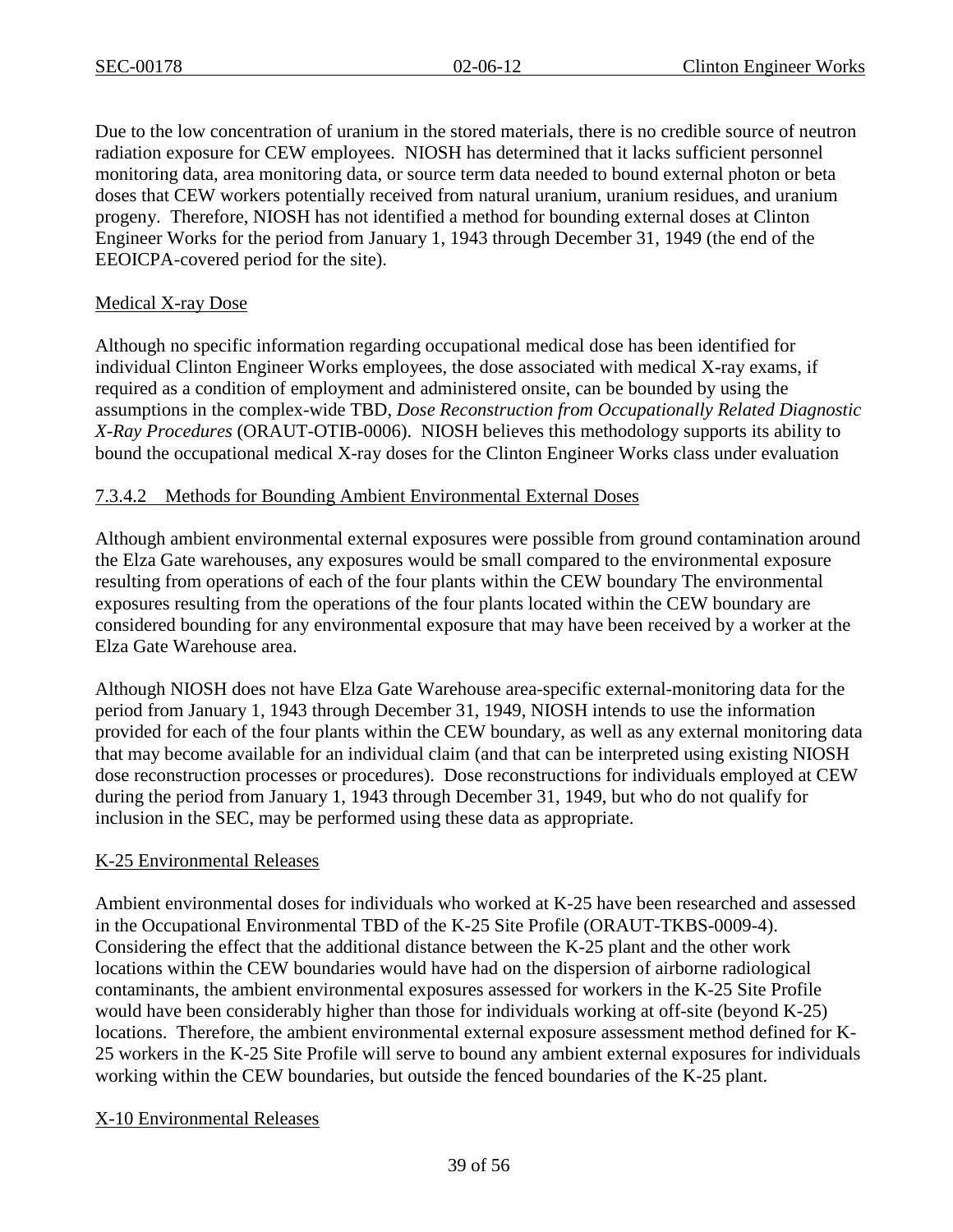Ambient environmental doses for individuals who worked at X-10 have been researched and assessed in the Occupational Environmental TBD of the X-10 Site Profile (ORAUT-TKBS-0012-4). Considering the effect that the additional distance between the X-10 plant and the other work locations within the CEW boundaries would have had on the dispersion of airborne radiological contaminants, the ambient environmental exposures assessed for workers in the X-10 Site Profile would have been considerably higher than those for individuals working at off-site (beyond X-10) locations. Therefore, the ambient environmental external exposure assessment method defined for X-10 workers in the X-10 Site Profile will serve to bound any ambient external doses for individuals working within the CEW boundaries, but outside the fenced boundaries of the X-10 plant.

#### Y-12 Environmental Releases

Ambient environmental doses for individuals who worked at Y-12 have been researched and assessed in the Occupational Environmental TBD of the Y-12 Site Profile (ORAUT-TKBS-0014-4). Considering the effect that the additional distance between the Y-12 plant and the other work locations within the CEW boundaries would have had on the dispersion of airborne radiological contaminants, the ambient environmental exposures assessed for workers in the Y-12 Site Profile would have been considerably higher than those for individuals working at off-site (beyond Y-12) locations. Therefore, the ambient environmental external exposure assessment method defined for Y-12 workers in the Y-12 Site Profile will serve to bound any ambient external doses for individuals working within the CEW boundaries, but outside the fenced boundaries of the Y-12 plant.

#### S-50 Environmental Releases

NIOSH has been unable to find any environmental monitoring data from S-50 operations. NIOSH determined in the SEC Evaluation Report for S-50 (NIOSH, 2006) that there are insufficient personnel monitoring, air monitoring, and source term data to adequately reconstruct any internal or external occupational exposures at the S-50 plant. Consequently, NIOSH finds that it is infeasible to estimate with sufficient accuracy the radiation doses from internal or external ambient exposures at the S-50 plant.

### <span id="page-39-0"></span>**7.3.5 External Dose Reconstruction Feasibility Conclusion**

NIOSH finds there are insufficient data, including film badge results, area surveys, or process information, to estimate with sufficient accuracy external exposures to radiological materials in the Elza Gate warehouse area of Clinton Engineer Works. Therefore, NIOSH finds that it is infeasible to completely reconstruct external doses from the start of the class under evaluation (January 1, 1943) through the end of the EEOICPA-covered period (December 31, 1949) due to insufficient monitoring data.

Although NIOSH found that it is not possible to completely reconstruct external radiation doses for the period from January 1, 1943 through December 31, 1949, NIOSH intends to use any external monitoring data, including the ambient environmental monitoring data for the plants within the Clinton Engineering Works area, that may become available for an individual claim (and that can be interpreted using existing NIOSH dose reconstruction processes or procedures). Dose reconstructions for individuals employed at Clinton Engineer Works during the period from January 1, 1943 through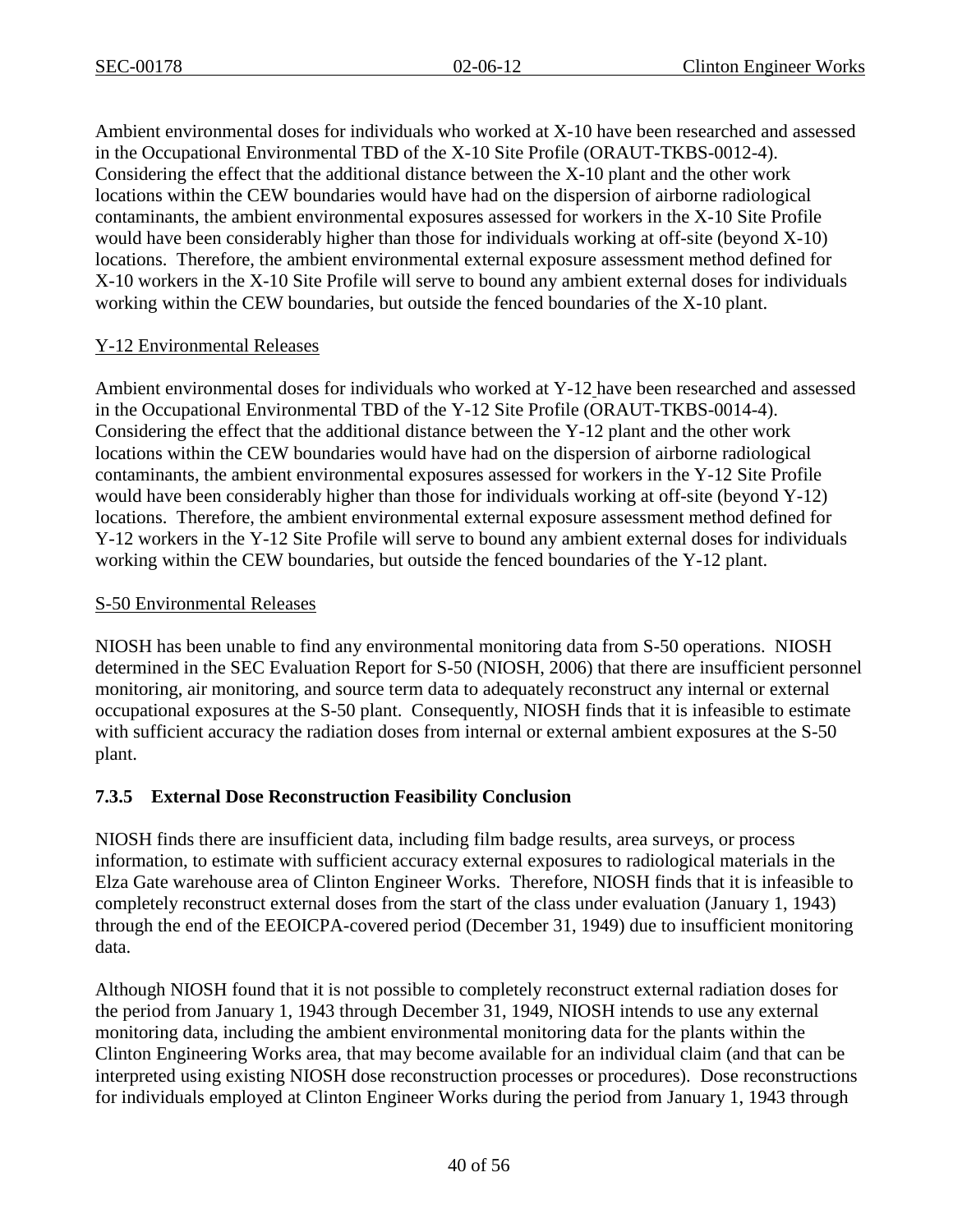December 31, 1949, but who do not qualify for inclusion in the SEC, may be performed using these data as appropriate.

### <span id="page-40-0"></span>**7.4 Evaluation of Petition Basis for SEC-00178**

The following subsection evaluates an assertion made on behalf of petition SEC-00178 for the Clinton Engineer Works.

### <span id="page-40-1"></span>**7.4.1 Lack of Monitoring Data**

SEC-00178: *I have enclosed a document with information obtain* [sic] *from DOE that indicates that dad was not monitored for radiation exposure during his employment.*

Personal internal, external monitoring, and/or area monitoring data are not always required to develop an exposure model for a given facility. However, if these monitoring data are not available, NIOSH must have access to source term information and detailed process information in order to develop a sufficiently accurate exposure model. To date, NIOSH does not have access to Clinton Engineer Works personnel or area monitoring documentation that describes the extent of the storage and/or shipping activities that may have been performed with the uranium scrap, uranium ore, and uranium residues.

Due to the unknown radiological makeup of the uranium residues, NIOSH determined that intakes from potential uranium residue exposure cannot be reconstructed with sufficient accuracy. NIOSH also determined that it does not have adequate internal monitoring data for members of the class under evaluation, nor does it have enough source term or process information to develop a sufficiently accurate model for dose reconstruction for these exposures during the relevant timeframe.

### <span id="page-40-2"></span>**7.5 Summary of Feasibility Findings for Petition SEC-00178**

This report evaluates the feasibility for completing dose reconstructions for employees at the Clinton Engineer Works from January 1943 through December 1949. NIOSH found that the available monitoring records, process descriptions and source term data available are not sufficient to complete dose reconstructions from January 1, 1943 through the end of the EEOICPA-covered period (December 31, 1949).

Table 7-1 summarizes the results of the feasibility findings at Clinton Engineer Works for each exposure source during the time period January 1, 1943 through December 31, 1949.

| Table 7-1: Summary of Feasibility Findings for SEC-00178<br>January 1, 1943 through December 31, 1949 |  |  |  |  |
|-------------------------------------------------------------------------------------------------------|--|--|--|--|
| <b>Source of Exposure</b><br><b>Reconstruction Feasible</b><br><b>Reconstruction Not Feasible</b>     |  |  |  |  |
| Internal <sup>1</sup>                                                                                 |  |  |  |  |
|                                                                                                       |  |  |  |  |
| $-Rn$                                                                                                 |  |  |  |  |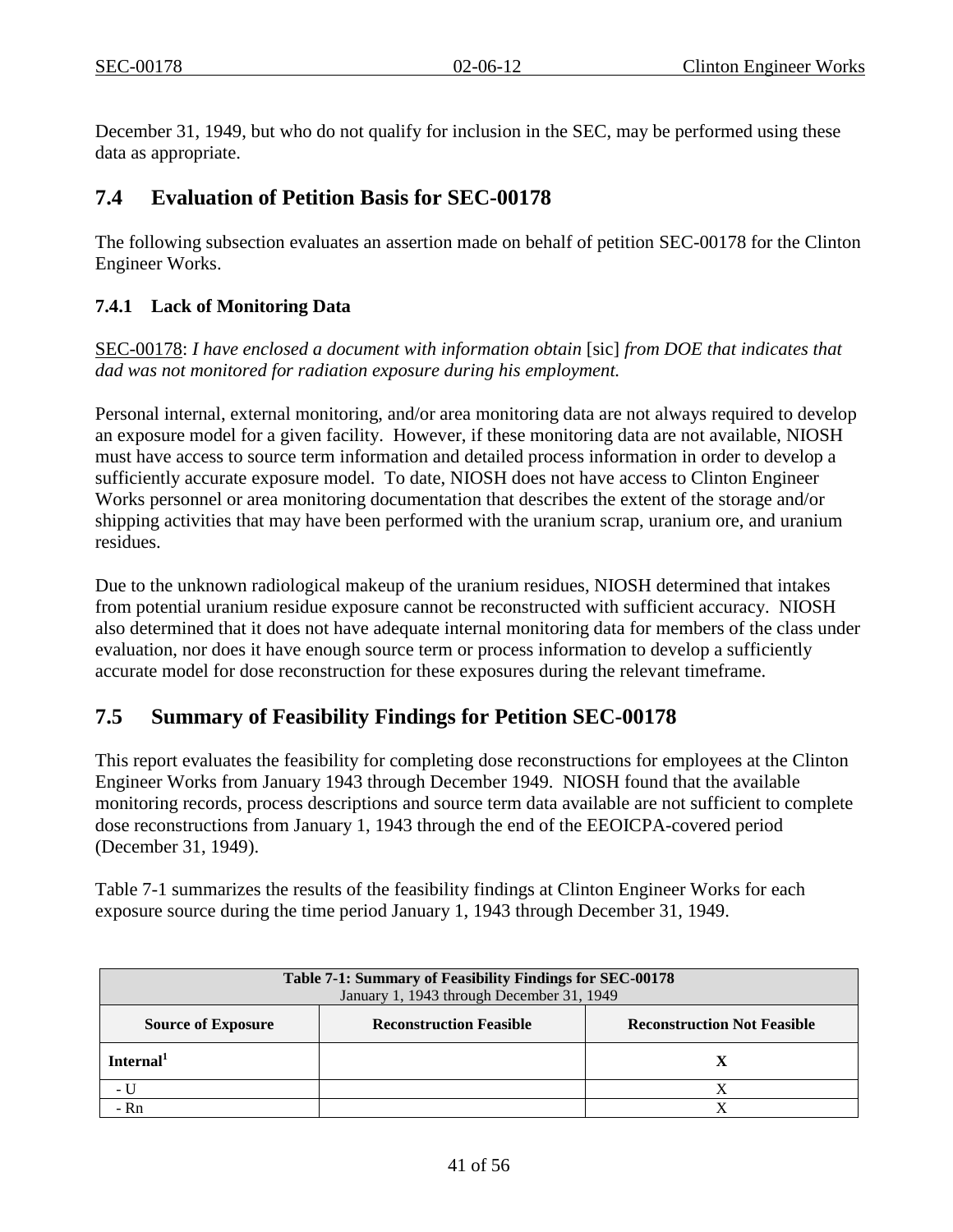| Table 7-1: Summary of Feasibility Findings for SEC-00178<br>January 1, 1943 through December 31, 1949 |                                |                                    |  |
|-------------------------------------------------------------------------------------------------------|--------------------------------|------------------------------------|--|
| <b>Source of Exposure</b>                                                                             | <b>Reconstruction Feasible</b> | <b>Reconstruction Not Feasible</b> |  |
| $-Ra$                                                                                                 |                                | X                                  |  |
| $-Th$                                                                                                 |                                | X                                  |  |
|                                                                                                       |                                |                                    |  |
| <b>External</b>                                                                                       |                                | Х                                  |  |
| - Gamma                                                                                               |                                | X                                  |  |
| - Beta                                                                                                |                                | X                                  |  |
| - Neutron                                                                                             | N/A                            | N/A                                |  |
| - Occupational Medical X-ray                                                                          | X                              |                                    |  |

 $1$  Internal includes an evaluation of airborne dust data.

As of January 25, 2012, a total of 38 claims have been submitted to NIOSH for individuals who worked at Clinton Engineer Works during the period under evaluation in this report. Dose reconstructions have been completed for 27 individuals (71%).

Although NIOSH found that it is not possible to completely reconstruct radiation doses for the proposed class, NIOSH intends to use available ambient environmental monitoring data from the plants within the Clinton Engineer Works area as well as any internal and external monitoring data that may become available for an individual claim (and that can be interpreted using existing NIOSH dose reconstruction processes or procedures). Therefore, dose reconstructions for individuals employed at Clinton Engineer Works during the period from January 1, 1943 through December 31, 1949, but who do not qualify for inclusion in the SEC, may be performed using these data as appropriate.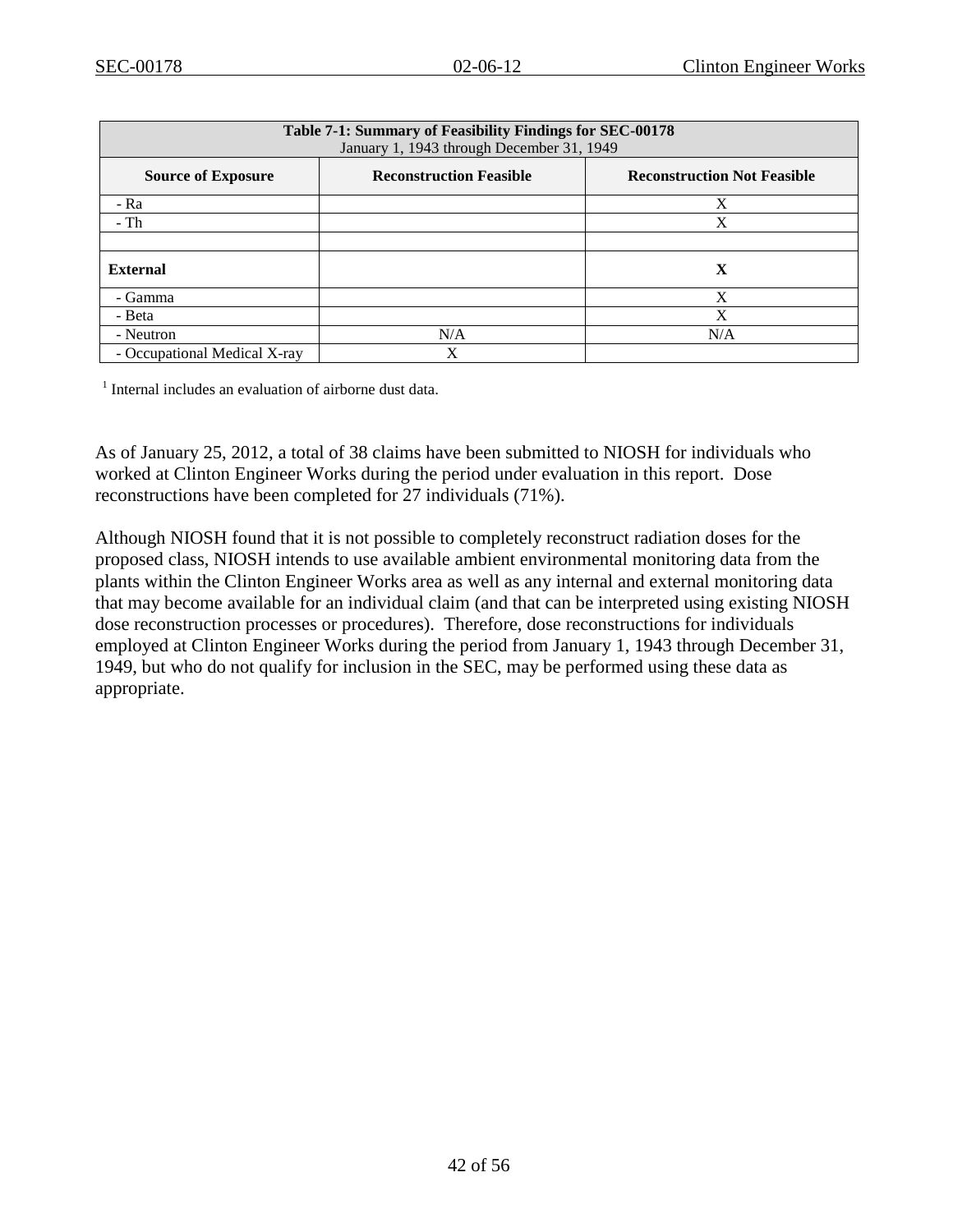# <span id="page-42-0"></span>**8.0 Evaluation of Health Endangerment for Petition SEC-00178**

The health endangerment determination for the class of employees covered by this evaluation report is governed by both EEOICPA and 42 C.F.R. § 83.13(c)(3). Under these requirements, if it is not feasible to estimate with sufficient accuracy radiation doses for members of the class, NIOSH must also determine that there is a reasonable likelihood that such radiation doses may have endangered the health of members of the class. Section 83.13 requires NIOSH to assume that any duration of unprotected exposure may have endangered the health of members of a class when it has been established that the class may have been exposed to radiation during a discrete incident likely to have involved levels of exposure similarly high to those occurring during nuclear criticality incidents. If the occurrence of such an exceptionally high-level exposure has not been established, then NIOSH is required to specify that health was endangered for those workers who were employed for a number of work days aggregating at least 250 work days within the parameters established for the class or in combination with work days within the parameters established for one or more other classes of employees in the SEC.

NIOSH has knowledge that radiological material were stored and repackaged in the area of the Elza Gate Warehouses of Clinton Engineer Works. NIOSH has limited survey and monitoring data, including limited information on total inventories of radiological materials in this location. NIOSH's evaluation determined that it is not feasible to estimate radiation dose for members of the NIOSHevaluated class with sufficient accuracy based on the sum of information available from available resources. Therefore, the resulting NIOSH-proposed SEC class must include a minimum required employment period as a basis for specifying that health was endangered.

# <span id="page-42-1"></span>**9.0 Class Conclusion for Petition SEC-00178**

Based on its full research of the class under evaluation, NIOSH has defined a single class of employees for which NIOSH cannot estimate radiation doses with sufficient accuracy. The NIOSHproposed class to be added to the SEC includes all employees of the Tennessee Eastman Corporation (1943-1949) and the Carbide and Carbon Chemical Corporation (1947-1949) who were employed at the Clinton Engineer Works in Oak Ridge, Tennessee, from January 1, 1943 through December 31, 1949, for a number of work days aggregating at least 250 work days, occurring either solely under this employment or in combination with work days within the parameters established for one or more other classes of employees in the Special Exposure Cohort.

NIOSH has carefully reviewed all material sent in by the petitioner, including the specific assertions stated in the petition, and has responded herein (see Section 7.4). NIOSH has also reviewed available technical resources and many other references, including the Site Research Database (SRDB), for information relevant to SEC-00178. In addition, NIOSH reviewed its NOCTS dose reconstruction database to identify EEOICPA-related dose reconstructions that might provide information relevant to the petition evaluation.

These actions are based on existing, approved NIOSH processes used in dose reconstruction for claims under EEOICPA. NIOSH's guiding principle in conducting these dose reconstructions is to ensure that the assumptions used are fair, consistent, and well-grounded in the best available science.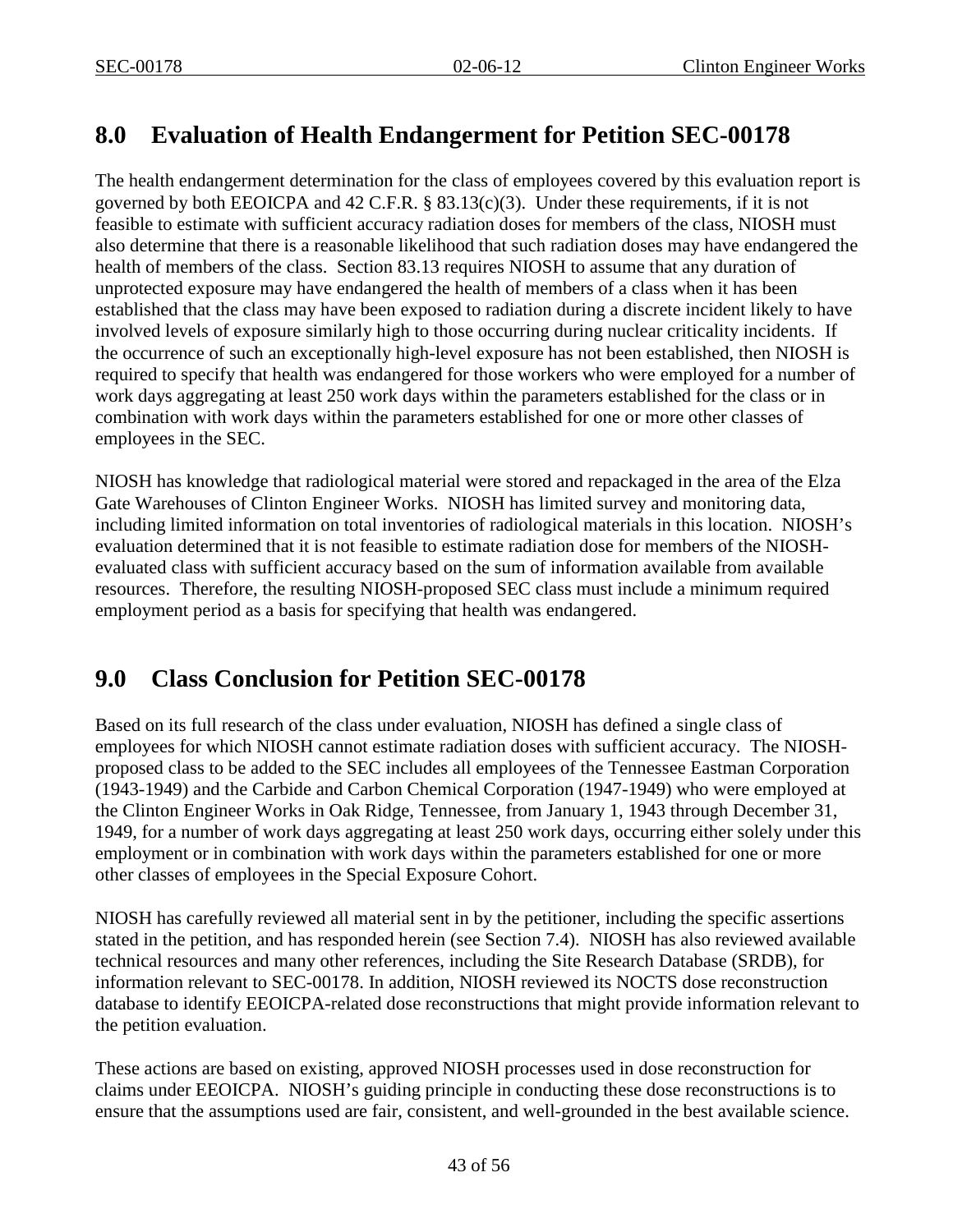Simultaneously, uncertainties in the science and data must be handled to the advantage, rather than to the detriment, of the petitioners. When adequate personal dose monitoring information is not available, or is very limited, NIOSH may use the highest reasonably possible radiation dose, based on reliable science, documented experience, and relevant data to determine the feasibility of reconstructing the dose of an SEC petition class. NIOSH contends that it has complied with these standards of performance in determining the feasibility or infeasibility of reconstructing dose for the class under evaluation.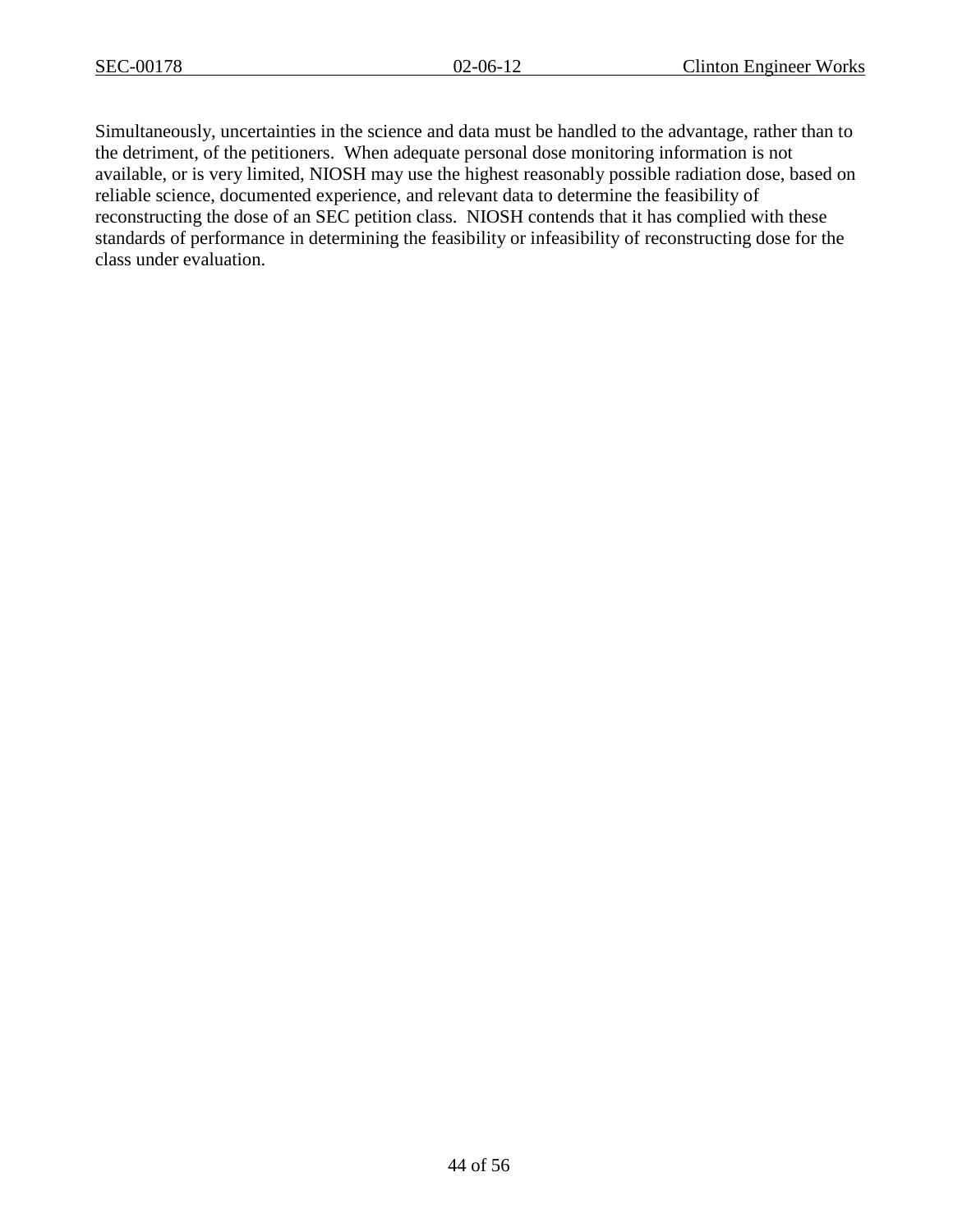# <span id="page-44-0"></span>**10.0 References**

42 C.F.R. pt. 81, *Guidelines for Determining the Probability of Causation Under the Energy Employees Occupational Illness Compensation Program Act of 2000;* Final Rule, Federal Register/Vol. 67, No. 85/Thursday, p 22,296; May 2, 2002; SRDB Ref ID: 19391

42 C.F.R. pt. 82, *Methods for Radiation Dose Reconstruction Under the Energy Employees Occupational Illness Compensation Program Act of 2000*; Final Rule; May 2, 2002; SRDB Ref ID: 19392

42 C.F.R. pt. 83, *Procedures for Designating Classes of Employees as Members of the Special Exposure Cohort Under the Energy Employees Occupational Illness Compensation Program Act of 2000*; Final Rule; May 28, 2004; SRDB Ref ID: 22001

42 U.S.C. §§ 7384-7385 [EEOICPA], *Energy Employees Occupational Illness Compensation Program Act of 2000*, as amended

Assessment, 1992, *Postremediation Dose Assessment for the Elza Gate Site, Oak Ridge, Tennessee*, M. Nimmagadda, C. Yu; Argonne National Laboratory for U.S. Department of Energy, Oak Ridge Operations; October 1992; SRDB Ref ID: 78398

B1 Material, 1945, *Storage of B1 Material in 0101 Area*, Memorandum to the Files from J. L. Ferry (Medical Corps), U.S. Engineer Office, Manhattan District; April 16, 1945; SRDB Ref ID: 5920

Banic, 1973, *Radiation Safety and Control for the Electromagnetic Isotope Separation of the Heavy Elements in Building 9204-3, Y-12 Plant, Including Operational Procedures and Facility Layouts*, G. M. Banic, et al; prepared by the Isotopes Development Center, Oak Ridge National Laboratory, for the U.S. Atomic Energy Commission; March 1973; SRDB Ref ID: 42112

Battelle-TBD-6000, *Site Profiles for Atomic Weapons Employers that Worked Uranium and Thorium*, PSWS-3738; Rev. F0; Battelle; December 13, 2006; SRDB Ref ID: 30671

Bowman, 1949, *Report on Oak Ridge Operation*, from H. L. Bowman (consultant) to S. Warren (Director, Division of Biology and Medicine); August 26, 1949; SRDB Ref ID: 8285

CEW Facts, 1947, *Basic Facts on Clinton Engineer Works, Its Operating and Research Units, and the Community of Oak Ridge*, U.S. Atomic Energy Commission; undated, but from content, likely 1947; SRDB Ref ID: 90645

CEW Map, 1985, *Clinton Engineer Works*, reprinted from V. C. Jones, Manhattan: The Army and the Atomic Bomb; U.S. Government Printing Office; 1985; www.atomicarchive.com/Maps/Images/ oak\_ridge\_large.gif; SRDB Ref ID: 89564

Cheka, 1945, *Air Monitoring at Site "X,"* J. S. Cheka; Health Division, Health-Physics Section, Oak Ridge National Laboratory; June 31, 1945; SRDN Ref ID: 13254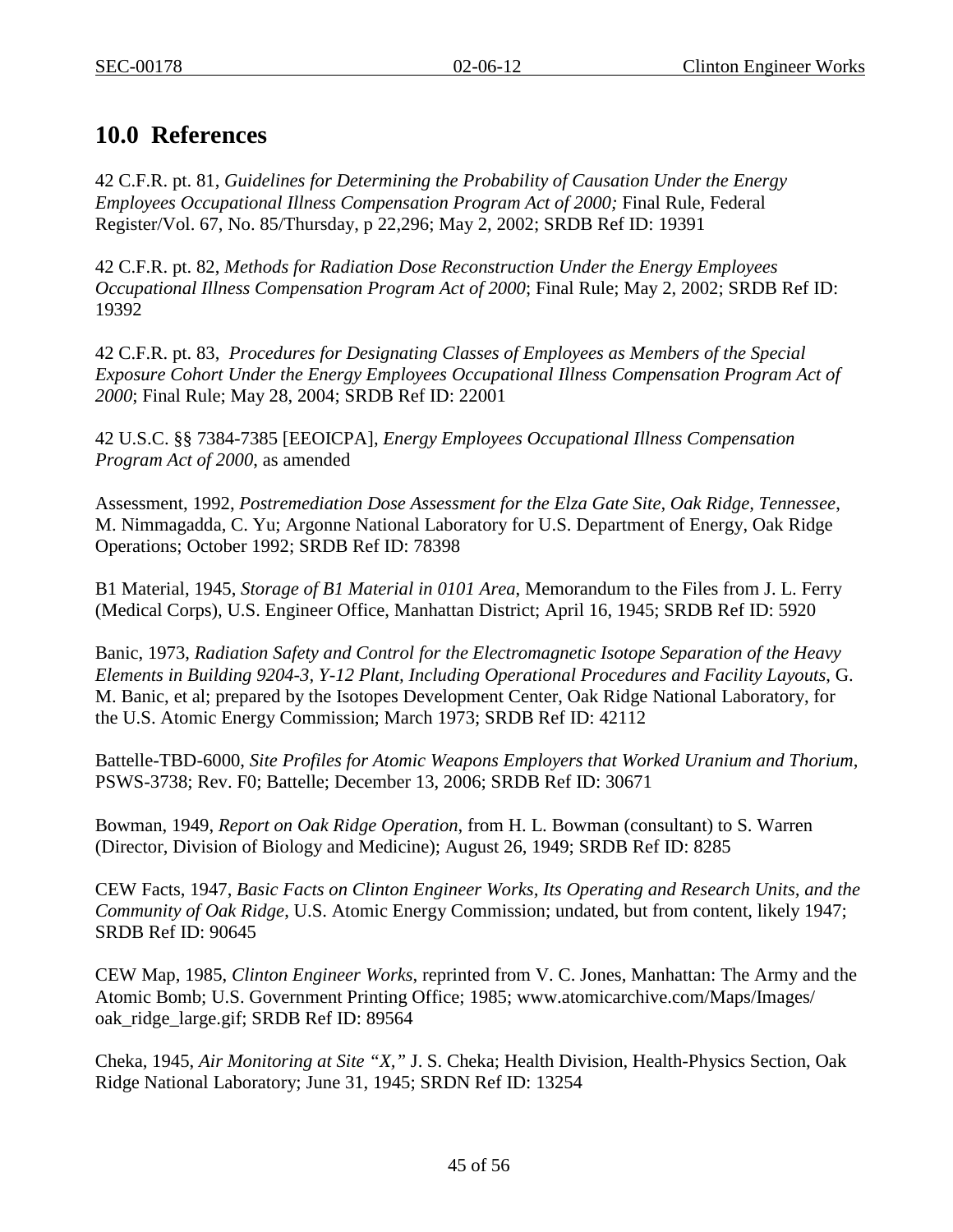Cheka, 1948, *Progress Report on the Particle Problem,* J. S. Cheka, H. J. McAlduff; Health Physics Division, Oak Ridge National Laboratory; September 10, 1948; SRDN Ref ID: 5499

Chemical 42-17, 1943, *Transfer of Chemical 42-17, Grade A*, transfer request from G. W. Russell (Corp of Engineers, Manhattan Engineer District) to the District Engineer, Clinton Engineer Works; September 8, 1943; SRDB Ref ID: 90788

Codes, 1979, *Visit from Mont Mason, 21-24 August 1979: Codes Used for Material at MCW*, Chemical and radionuclide codes used at Mallinckrodt Chemical Works; August 21-24, 1979; SRDB Ref ID: 13864

Covington, 1943, *Transfer of Responsibility for Guarding the Y-12 Area*, letter from P. T. Covington (Clinton Engineer Works, Tennessee Eastman Corporation) to W. E. Kelley (The Area Engineer office, Clinton Engineer Works); September 27, 1943; SRDB Ref ID: 90946

Davies, 1944, *Materials in 0101 Area, C. E. W.*, memorandum from J. L. Davies (Corps of Engineers, Madison Square Area) to B. W. Menke; July 18, 1944; SRDB Ref ID: 91992

deBethune, 1943, *Gas Velocity Relationships, Product 80 Reduction*, A. J. deBethune; Columbia University, Division of War Research; May 17, 1943; SRDB Ref ID: 31036

Dose Reconstruction, 1999, *Uranium Releases from the Oak Ridge reservation – a Review of the Quality of Historical Effluent Monitoring Data and a Screening Evaluation of Potential Off-Site Exposures*, J. E. Buddenbaum, et al; Reports of the Oak Ridge Dose Reconstruction, Vol. 5; The Report of Project Task 6; July 1999; Submitted to the Tennessee Department of Health by ChemRisk; SRDB Ref ID: 12715

Dupree-Ellis, 2000, *External Radiation Exposure and Mortality in a Cohort of Uranium Processing Workers*, E. Dupree-Ellis, et al; *American Journal of Epidemiology*, Vol. 152, No. 1, 2000; SRDB Ref ID: 9486

Eisenbud, undated, *Early Occupational Exposure Experience with Uranium Processing*, M. Eisenbud; New York University Medical Center; undated; from content, not earlier than 1970; SRDB Ref ID: 10629

Elza Gate Survey, 1992, *Verification Survey of the Elza Gate Site, Oak Ridge, Tennessee*, T. J. Vitkus, T. L. Bright; Oak Ridge Institute for Science and Education; ORISE 92/L-30; December 4, 1992; SRDB Ref ID: 40358

Ferry, 1944, *Inspection of Warehouses at Oak Ridge*, memo from J. L Ferry (U.S. Engineer Office, Manhattan District) to P. Merritt (The Area Engineer office, Madison Square Area, New York); August 12, 1944; SRDB Ref ID: 78413

Film Badge Results, 1946, *Results of Film Density Measurements in Area 0101*, J. R. Hayes; Clinton Engineer Works; various dates in January-March, 1946; SRDB Ref ID: 5495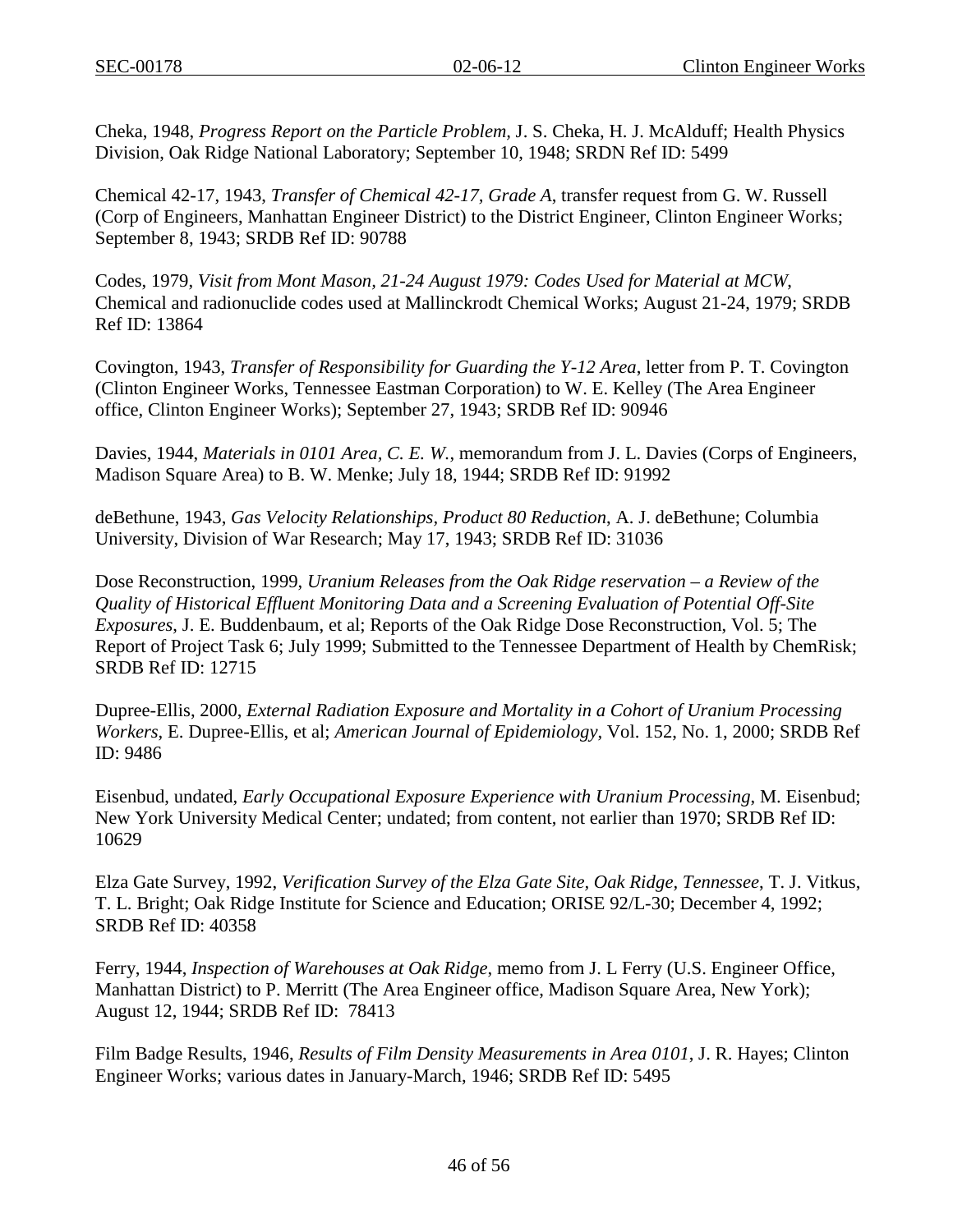Hadlock, 1943, *Letter to Columbia University Specifying Code Symbols for Compounds*, from C. Hadlock (Corps of Engineers, Manhattan Engineer District) to Dr. J. R. Dunning (Columbia University); September 29, 1943; SRDB Ref ID: 31030

Hanford Glossary, 1961, *Glossary of Hanford Terminology*, B. B. Lane; General Electric, Hanford Atomic Products Operation; February 1, 1961; SRDB Ref ID: 43651

Health Hazards, 1949, *Health Hazards in NYOO Facilities Producing and Processing Uranium (A Status Report – April 1, 1949)*, NYOO Medical Division, U.S. Atomic Energy Commission, New York Operations Office; April 18, 1949; SRDB Ref ID: 3931

History Report, 1944, *History Report,* Clinton Engineer Works Tennessee Eastman Corporation, October, 1944; SRDB Ref ID: TBD

Hospital, 1951, *Second Annual Report, Oak Ridge Hospital, Incorporated, Oak Ridge, Tennessee for the Year Ended June 30, 1951*, Oak Ridge Hospital; 1951; SRDB Ref ID: 64546

Inspection, 1944, *Inspection of Warehouses at Oak Ridge*, inspection report from J. L. Ferry (for the District Engineers) to the Area Engineer, Madison Square Area, Manhattan Engineer District; August 12, 1944; SRDB Ref ID: 8328

Inventory, 1945, *Inventory of Special Materials, 0101 Area*, Clinton Engineer Works, March 1, 1945; SRDB Ref ID: 46027

Linking Legacies, 1997, *Linking Legacies: Connecting the Cold War Nuclear Weapons Production Processes to Their Environmental Consequences*, Office of Environmental Management, U.S. Department of Energy; January 1997; SRDB Ref ID: 11930

Manhattan, 1947a, *Manhattan District History, Book I – General, Volume 12 – Clinton Engineer Works, Central Facilities*, U. S. Atomic Energy Commission; March 26, 1947; SRDB Ref ID: 44037

Manhattan, 1947b, *Manhattan District History, Book VI Liquid Thermal Diffusion (S-50) Projects*, U. S. Atomic Energy Commission; May 21, 1947; SRDB Ref ID: Export Controlled Information. A controlled copy can be obtained by contacting the COC Librarian.

Manhattan, 1985, *Manhattan: The Army and the Atomic Bomb*, V. C. Jones; Center of Military History, U. S. Army; *Chapter XIV: The Feed Materials Program*; 1985; SRDB Ref ID: 6603, pdf p. 195

Mason, 1977, *History & Background Relative to the Radiological Re-monitoring of Mallinckrodt by the Energy Research and Development Administration*, prepared for Mallinckrodt, Inc, by M. G. Mason; August 19, 1977; SRDB Ref ID: 15283

Monthly Reports, 1943-1945, *Monthly Accountability Reports for Various Sites (including Oak Ridge) for 1943-1945*, Memoranda to the Files, Corps of Engineers, Manhattan Engineer District; various authors and dates in 1943-1945; SRDB Ref ID: 30859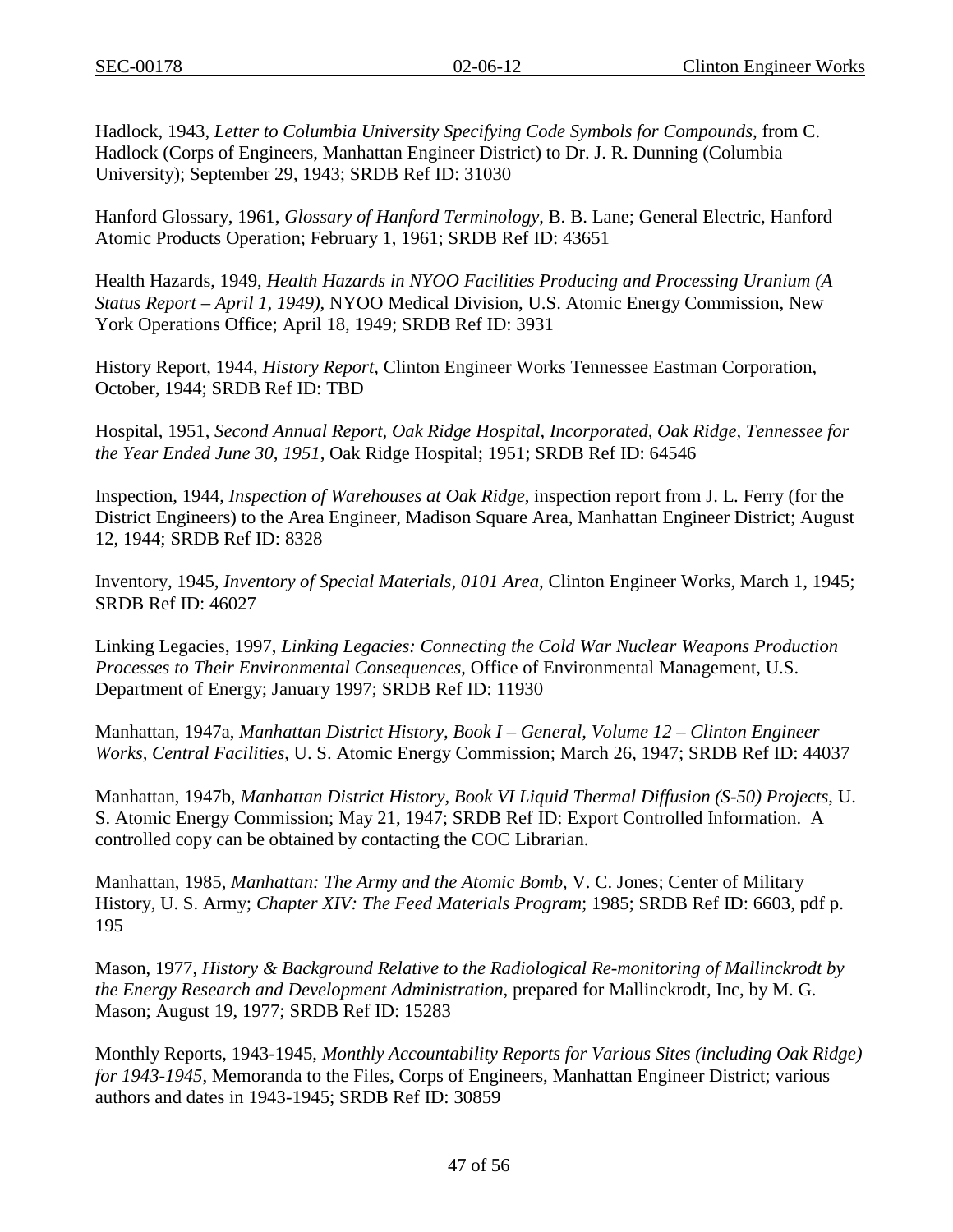Morgan, 1959, *Waste Management Program at Oak Ridge National Laboratory*, K. Z. Morgan; Congressional Wastes Disposal Hearings, Washington, D.C.; January 28 – February 4, 1959; SRDB 13258

Morse, 1945, *Scrap Materials*, memo from R. D. Morse (Corps of Engineers) to L. R. Zumwalt (District Engineer Office, Manhattan District, Oak Ridge, Tennessee); January 3, 1945; SRDB Ref ID: 46642

NIOSH, 2006, *SEC Petition Evaluation Report for Petition SEC-00060, S-50 Oak Ridge Thermal Diffusion Plant*; National Institute for Occupational Safety and Health (NIOSH); August 4, 2006; SRDB Ref ID: 33588

OCAS-PR-004, *Internal Procedures for the Evaluation of Special Exposure Cohort Petitions*, Rev. 0, National Institute for Occupational Safety and Health (NIOSH); Cincinnati, Ohio; September 23, 2004; SRDB Ref ID: 32022

ORAUT-OTIB-0004, *Estimating the Maximum Plausible Dose to Workers at Atomic Weapons Employer Facilities,* Rev. 03 PC-2; Oak Ridge Associated Universities; December 6, 2006; SRDB Ref ID: 36191

ORAUT-OTIB-0006, *Dose Reconstruction from Occupationally Related Diagnostic X-Ray Procedures*, Oak Ridge Associated Universities; December 21, 2005; SRDB Ref ID: 20220

ORAUT-OTIB-0024, *Estimation of Neutron Dose Rates from Alpha-Neutron Reactions in Uranium and Thorium Compounds,* Rev. 00; Oak Ridge Associated Universities; April 7, 2005; SRDB Ref ID: 19445

ORAUT-TKBS-0009-4, *K-25 Site - Occupational Environmental Dose*, Rev. 01, Oak Ridge Associated Universities; June 22, 2007; SRDB Ref ID: 32526

ORAUT-TKBS-0012-3, *Oak Ridge National Laboratory – Occupational Medical Dose*, Rev. 02, Oak Ridge Associated Universities; October 1, 2007; SRDB Ref ID: 35194

ORAUT-TKBS-0012-4, *Oak Ridge National Laboratory – Occupational Environmental Dose*, Rev. 00, Oak Ridge Associated Universities; May 7, 2004; SRDB Ref ID: 20136

ORAUT-TKBS-0014-3, *Y-12 National Security Complex – Occupational Medical Dose*, Rev. 01, Oak Ridge Associated Universities; June 18, 2006; SRDB Ref ID: 32461

ORAUT-TKBS-0014-4, *Y-12 National Security Complex – Occupational Environmental Dose*, Rev. 01, Oak Ridge Associated Universities; July 20, 2006; SRDB Ref ID: 30042

ORNL Survey, 1988, *Summary of October/November ORNL Survey*, Oak Ridge National Laboratory; November 1988; SRDB Ref ID: 78416

ORNL Survey, 1989, *Preliminary Site Survey report for the Former Elza Gate Warehouse Area, Oak Ridge, Tennessee*, Oak Ridge National Laboratory; September 1989; SRDB Ref ID: 40359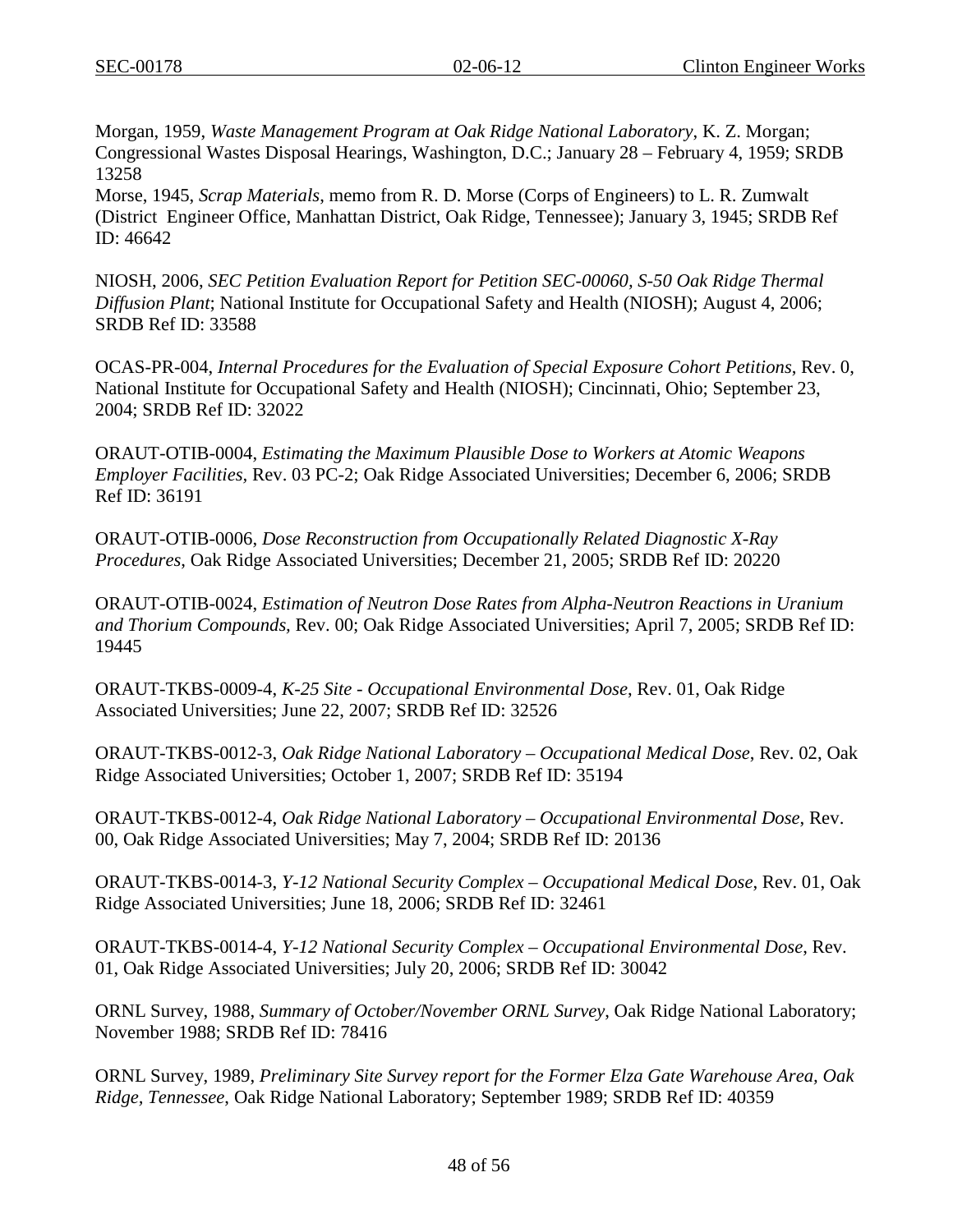Parker, 1944, *Review of Air Monitoring Procedures at Clinton Laboratories*, H. M. Parker, possibly Argonne National Laboratory; September 1944; SRDB Ref ID: 13256

Personal Communication, 2010, *Personal Communication with Current Manufacturing Engineer at Y-12*; Telephone interview by NIOSH; November 29, 2010; SRDB Ref ID: 93103

Personal Communication, 2011, *Personal Communication with two Oak Ridge Historians*, Interview, December 12, 2011; SRDB Ref ID: 105919

Rad Handbook, 1970, *Radiological Health Handbook*, U.S. Department of Health, Education, and Welfare, Public Health Service; PHS-PUBL-2016; January 1970; SRDB Ref ID: 75017

Rad Handbook, 1998, *Handbook of Health Physics and Radiological Health*, 3rd Edition, B. Shleien, L. A. Slaback, Jr., B. K. Birky, editors; 1998; SRDB Ref ID: 22737 (commonly available from public resources)

Radiology, 1966, *Radiology in World War II*, Medical Department, U.S. Army; 1966; SRDB Ref ID: 10603

Radon Results, 1944, *Mz Concentrations in Warehouses at Oak Ridge*, memorandum from J. L. Ferry (Medical Corps) to S. L. Warren (U.S. Engineer Office, Knoxville, Tennessee); March 2, 1944; SRDB Ref ID: 5930

S-50 Compilation, 2005, *Compilation of Historical Document Reference Sources for Project S-50, Liquid Thermal Diffusion Plant*, R. P. Prince; Bechtel Jacobs Company LLC for the U.S. Department of Energy; ETTP-736; May 2005; SRDB Ref ID: 17169

Sapirie, 1972, *Disposal of Excess Real Property – Parcel 228*, approval letter from S. R. Sapirie (Manager, Oak Ridge Operations) to J. L. Smith (Director, Division of Contracts, HQS); February 3, 1972; SRDB Ref ID: 78415

Shipment, 1945, *Shipment Security Survey at Mallinckrodt Chemical Works*, Memorandum to the Officer in Charge from F. W. Simons, Intelligence and Security Division, Manhattan Engineer District; February 15, 1945; SRDB Ref ID: 9161

Shonka, 1997a, *The Atmospheric Master Release List and Atmospheric Source Term for K-25*, R. E. Burmeister; Shonka Research Associates, Inc.; Calc No. SRA-96-012, Rev. 1; February 11, 1997; SRDB Ref ID: 14012

Shonka, 1997b, *237Np and 99Tc Released to Air and Water from Historic Operations at the ORGDP and Y-12 Sites*, R. E. Burmeister; Shonka Research Associates, Inc.; Calc No. SRA-97-003, Rev. 0; May 14, 1997; SRDB Ref ID: 14013

Shonka, 1997c, *Per Annum Atmospheric Releases of Uranium from the K-25 Site from 1944 to 1995*, R. E. Burns, Jr.; Shonka Research Associates, Inc.; Calc No. SRA-97-011, Rev. 0; December 3, 1997; SRDB Ref ID: 14014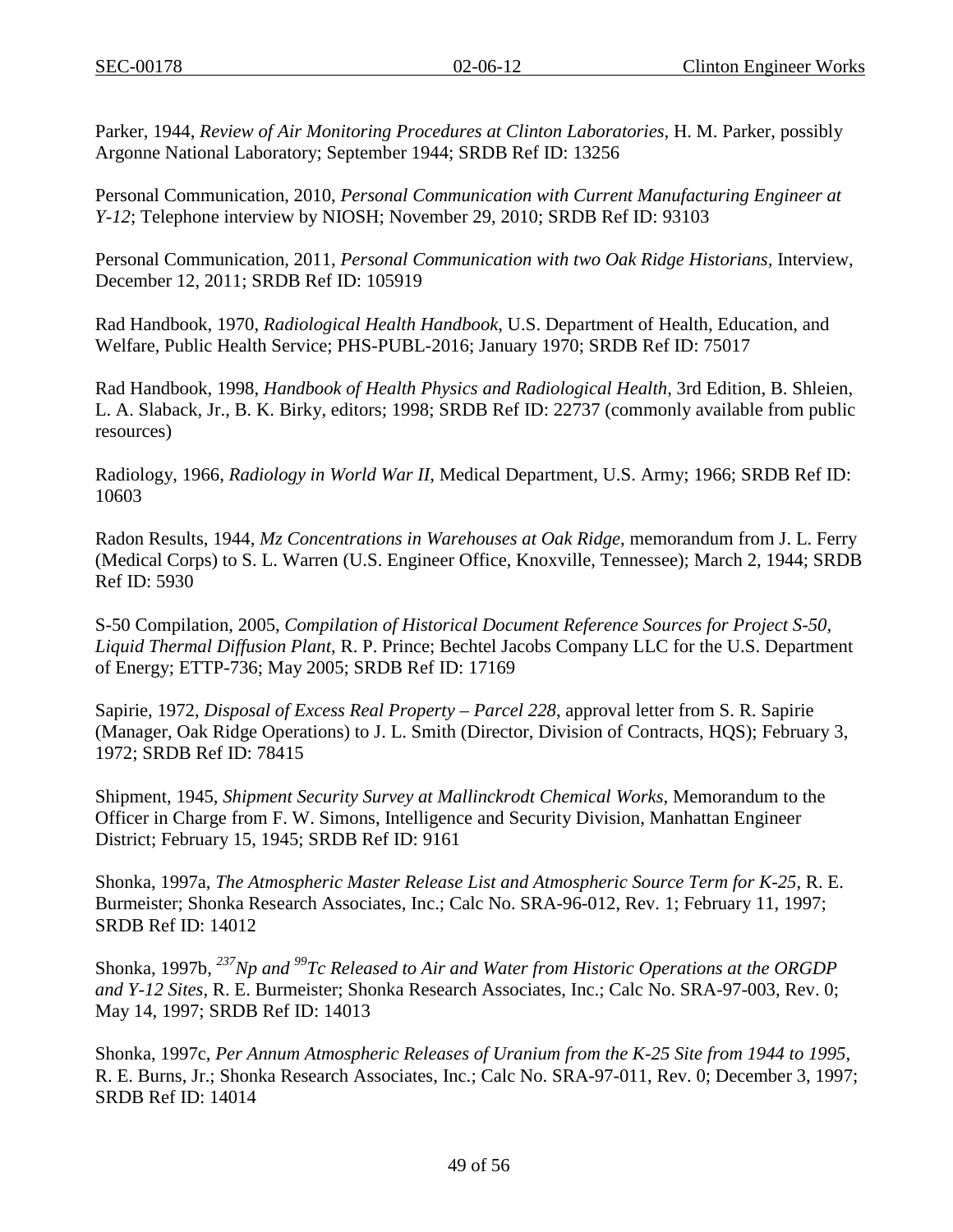Winters, 1945, *Memo Identifying Shipped Materials*, from C. E. Winters (CEW Engineer) to K. T. McBee (Purdue University); April 11, 1945; SRDB Ref ID: 30742, pdf p. 9

Y-12 Glossary, 1946, *Glossary of Y-12 Coded Terminology and Nomenclature, Part II: Chemical Terms*, R. Beldock; Clinton Engineer Works – Tennessee Eastman Corporation; October 18, 1946; SRDB Ref ID: 8384

Y-12 Survey, 1990a, *The Outdoor Radiological and Chemical Surface Scoping Survey of the Y-12 Plant Site: Part 2 – The 1985-1987 Data Base*, R. D. Foley, R. F. Carrier; Y-12 Plant Remedial Action Program Environmental Management Department; Y/TS-600 PART 2; March 1990; SRDB Ref ID: 12531

Y-12 Survey, 1990b, *The Outdoor Radiological and Chemical Surface Scoping Survey of the Y-12 Plant Site: Part 3 – Recommendations*, R. D. Foley, R. F. Carrier; Y-12 Plant Remedial Action Program Environmental Management Department; Y/TS-600 PART 3; May 1990; SRDB Ref ID: 12526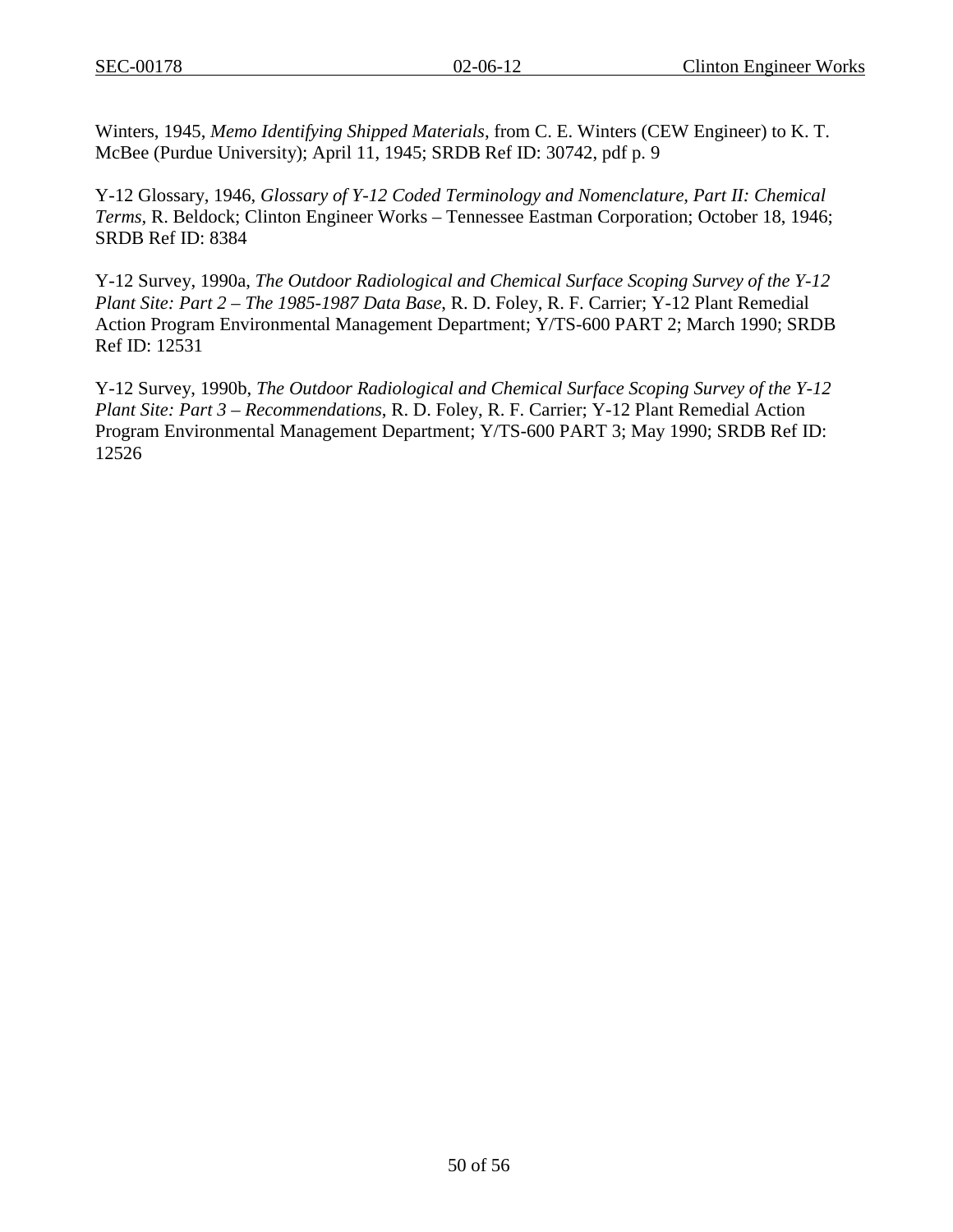# **Attachment One: Data Capture Synopsis**

<span id="page-50-0"></span>

| Table A1-1: Data Capture Synopsis for Clinton Engineer Works                                                                                                                                                                                                                                                                                                                                                                                                                                                                                                                                                                                                                                                                                                                                                                                                                                                                                                                                                                                                                                                                                                                                                                                                                                                                                          |                                                                                                                                                                                                                                                                                                                                                                                                                                                                                                                                                                                                                                                                                                                                                                                                                  |                   |                                   |  |
|-------------------------------------------------------------------------------------------------------------------------------------------------------------------------------------------------------------------------------------------------------------------------------------------------------------------------------------------------------------------------------------------------------------------------------------------------------------------------------------------------------------------------------------------------------------------------------------------------------------------------------------------------------------------------------------------------------------------------------------------------------------------------------------------------------------------------------------------------------------------------------------------------------------------------------------------------------------------------------------------------------------------------------------------------------------------------------------------------------------------------------------------------------------------------------------------------------------------------------------------------------------------------------------------------------------------------------------------------------|------------------------------------------------------------------------------------------------------------------------------------------------------------------------------------------------------------------------------------------------------------------------------------------------------------------------------------------------------------------------------------------------------------------------------------------------------------------------------------------------------------------------------------------------------------------------------------------------------------------------------------------------------------------------------------------------------------------------------------------------------------------------------------------------------------------|-------------------|-----------------------------------|--|
| <b>Data Capture Information</b>                                                                                                                                                                                                                                                                                                                                                                                                                                                                                                                                                                                                                                                                                                                                                                                                                                                                                                                                                                                                                                                                                                                                                                                                                                                                                                                       | <b>General Description of Documents Captured</b>                                                                                                                                                                                                                                                                                                                                                                                                                                                                                                                                                                                                                                                                                                                                                                 | Date<br>Completed | <b>Uploaded</b> to<br><b>SRDB</b> |  |
| Primary Site/Company Name Clinton Engineer Works<br>DOE 1943-1949<br>Physical size of the site (acres, sq miles, sq feet, $# blocks$ ,<br>etc. and/or size of specific buildings if relevant)<br>The Clinton Engineer Works site includes all of the Oak<br>Ridge Area, however SEC0178 pertains to guards and<br>service workers who worked in or around the warehouse at<br>the Elza Gate area. The combined area of concrete pads<br>used for 5 warehouses (3 known to have housed radioactive<br>materials) was approximately 84,000 square feet, however<br>uranium soil contamination has been found throughout the<br>20-acre tract of land.<br>Size of the workforce during the SEC related periods<br>The class includes "all guards and service workers." No<br>records indicating specific work locations have been<br>located. The peak employment number is 82,000 in May<br>1945, which includes the entire Oak Ridge complex i.e.,<br>Clinton Laboratory, Y-12, K-25, etc. Employment declined<br>steadily after May 1945 to 28,737 at the end of 1946. If our<br>focus becomes limited to the primary contractor (Roane-<br>Anderson Company), then the peak employment figure is<br>about 10,000 in September 1945 and declined to about<br>2,400 by September 1947.<br>Other Site Names:<br>Oak Ridge Area<br>Oak Ridge Reservation | Note: This material located in the ORO Vault, was identified using<br>DOE/OR's Records Holding Task Group (RHTG) database and was<br>subsequently reviewed for classification.<br>African Metals assays, purchase orders and invoices; security aspects of<br>removal of the town of Oak Ridge from the controlled area; badge<br>records; Y-12 plant progress report; Clinton Engineer Works<br>employment records; film badge measurements; invoices for several<br>agent for radioactive materials; machining of uranium; materials in<br>0101 area; production of 1% enriched uranium rods for Brookhaven<br>National Laboratory; personal and portable radiation meters; removal of<br>town of Oak Ridge from controlled area; medical and industrial hygiene<br>problems; storage of U-235 from Los Alamos | 01/25/2012        | 41                                |  |
| State Contacted: Radiological Health Director,<br>[Name/phone number redacted] and [Name/phone number<br>redacted]                                                                                                                                                                                                                                                                                                                                                                                                                                                                                                                                                                                                                                                                                                                                                                                                                                                                                                                                                                                                                                                                                                                                                                                                                                    | No relevant data identified.                                                                                                                                                                                                                                                                                                                                                                                                                                                                                                                                                                                                                                                                                                                                                                                     | 11/30/2010        | $\overline{0}$                    |  |
| Advisory Board on Radiation and Worker Health                                                                                                                                                                                                                                                                                                                                                                                                                                                                                                                                                                                                                                                                                                                                                                                                                                                                                                                                                                                                                                                                                                                                                                                                                                                                                                         | Handwritten notes of Advisory Board Member [redacted]                                                                                                                                                                                                                                                                                                                                                                                                                                                                                                                                                                                                                                                                                                                                                            | 11/30/2010        | $\mathbf{1}$                      |  |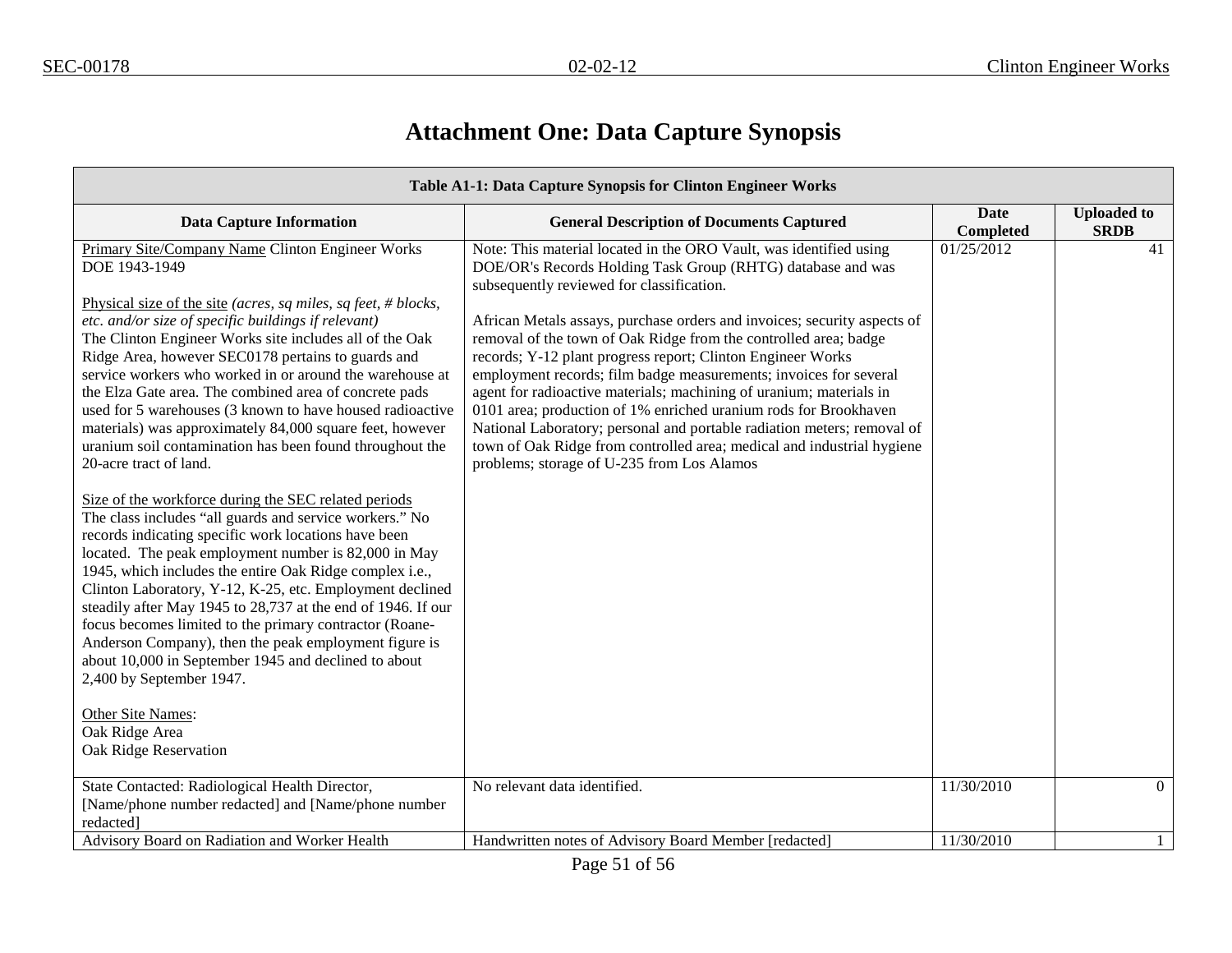| Table A1-1: Data Capture Synopsis for Clinton Engineer Works |                                                                           |                          |                                   |
|--------------------------------------------------------------|---------------------------------------------------------------------------|--------------------------|-----------------------------------|
| <b>Data Capture Information</b>                              | <b>General Description of Documents Captured</b>                          | <b>Date</b><br>Completed | <b>Uploaded</b> to<br><b>SRDB</b> |
| Atlanta NARA                                                 | Account of T- metal at Aluminum Company Of America, construction          | 12/09/2011               | $\overline{32}$                   |
|                                                              | of new warehouses, film badge results, monthly accountability reports,    |                          |                                   |
|                                                              | monthly progress reports, plans for handling African ore, radon air       |                          |                                   |
|                                                              | sample results, Roane-Anderson company insurance information, and         |                          |                                   |
|                                                              | special shipments of X-containing materials; warehouses, storage, blood   |                          |                                   |
|                                                              | changes, transportation and medical considerations 1943-1945, CEW         |                          |                                   |
|                                                              | and contractor employee information, CEW contract information.            |                          |                                   |
| College Park NARA                                            | Production of fissionable materials, thorium fabrication, and a           | 08/18/2010               | $\tau$                            |
|                                                              | production report of the industrial hygiene section.                      |                          |                                   |
| <b>Curtiss Wright</b>                                        | Methods of separating U233 from thorium.                                  | 06/18/2008               | $\mathbf{1}$                      |
| Department of Labor/Paragon                                  | Uranium Ore Waste Residue Storage at LOOW.                                | 12/30/2008               | $\mathbf{1}$                      |
| <b>DOE Ames Laboratory</b>                                   | Industrial Medicine on the Plutonium Project.                             | 07/25/2006               | $\mathbf{1}$                      |
| DOE Argonne National Laboratory - East                       | Organization of national nucleonics program, high temperature oxide       | 04/02/2008               | $\overline{4}$                    |
|                                                              | pile, and an interim report on some manifold details for a P-9 pile.      |                          |                                   |
| <b>DOE Brookhaven National Laboratory</b>                    | BNL personnel who have worked on other AEC projects.                      | 10/21/2008               |                                   |
| <b>DOE</b> Germantown                                        | Safety program for Clinton Engineering Works, elimination report,         | 05/09/2009               | 13                                |
|                                                              | monthly accountability, thorium information, site summary and history,    |                          |                                   |
|                                                              | Manhattan District history book, and a trip report to Mallinckrodt, St.   |                          |                                   |
|                                                              | Louis, Missouri.                                                          |                          |                                   |
| <b>DOE</b> Hanford                                           | Note: Request based on results of data search has been submitted.         | <b>OPEN</b>              | $\overline{0}$                    |
| DOE Legacy Management - Grand Junction Office                | Atomic power in war and peace, grinding of thorium rods, U-235 and        | 11/22/2010               | 40                                |
|                                                              | plutonium at various laboratories, fact sheet on Elza Gate, inspection of |                          |                                   |
|                                                              | warehouses, radioactivity surveys, Manhattan District history book,       |                          |                                   |
|                                                              | activity of slugs from Clinton, accountability report of X metal,         |                          |                                   |
|                                                              | inventory of five types of material at C101 warehouse, shipment of        |                          |                                   |
|                                                              | tuballoy, type-II metal extrusion billets containing fission elements     |                          |                                   |
|                                                              | shipped to Revere, and uranium cleanup guidelines for the Elza Gate       |                          |                                   |
|                                                              | site.                                                                     |                          |                                   |
| DOE Legacy Management - MoundView (Fernald                   | Metallurgical Laboratory report, progress report, and epidemiology        | $\sqrt{02}/07/2007$      | 5                                 |
| Holdings, includes Fernald Legal Database)                   | project summaries.                                                        |                          |                                   |
| <b>DOE Los Alamos National Laboratory</b>                    | Manhattan Project: Official History and Documents.                        | 07/17/2007               | $\mathbf{1}$                      |
| DOE Oak Ridge National Laboratory                            | Machining of Uranium for Brookhaven Reactor.                              | 04/12/2007               |                                   |
| DOE Office of Scientific and Technical Information           | Closed-cycle beta process, alpha II calutron development, and operation   | 09/05/2008               | $\overline{4}$                    |
| (OSTI)                                                       | of receivers with enriched feed.                                          |                          |                                   |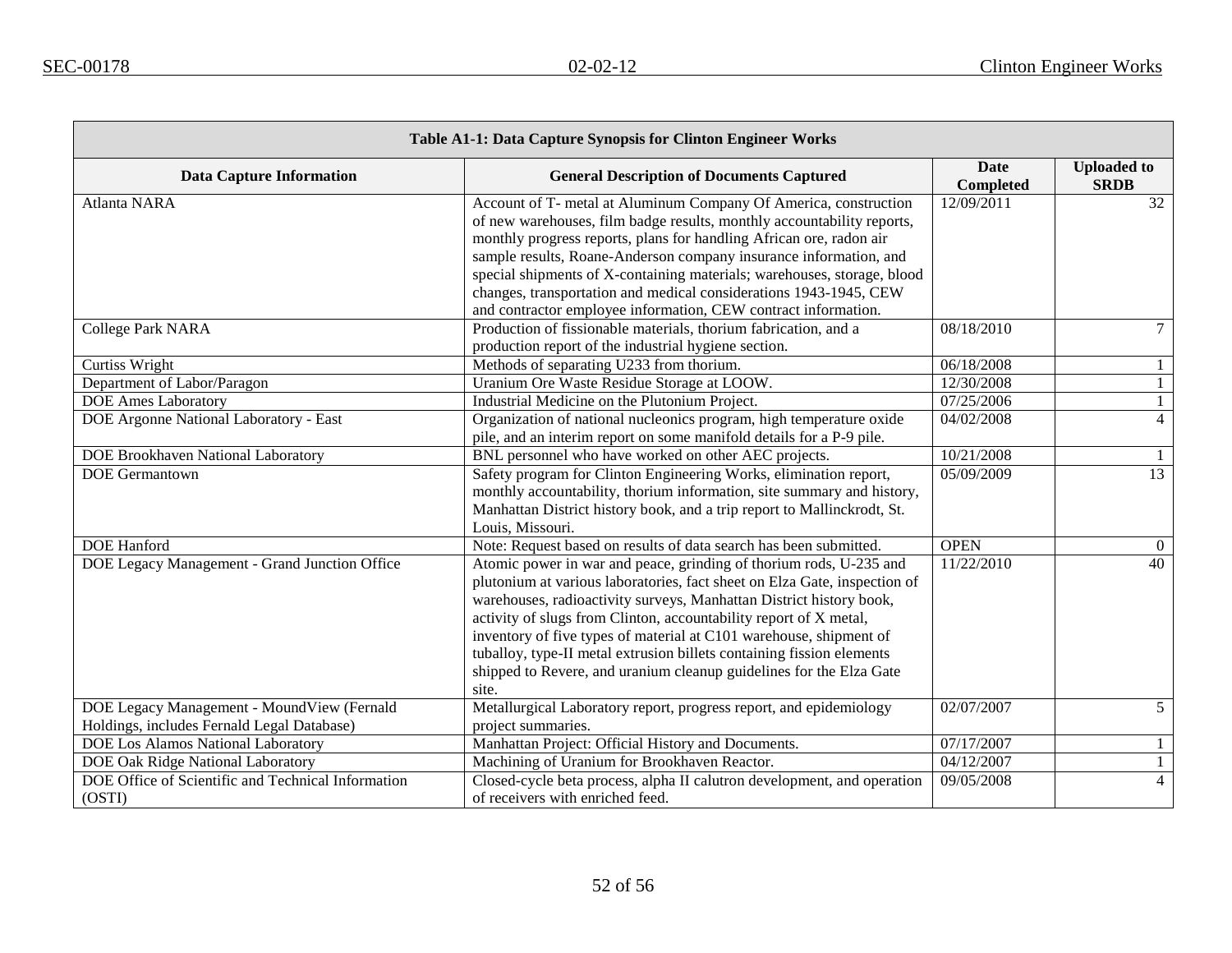| Table A1-1: Data Capture Synopsis for Clinton Engineer Works            |                                                                                                                                                                                                                                                                                                                                                                                                                                                                                                                                                                                                                                                                             |                          |                                   |
|-------------------------------------------------------------------------|-----------------------------------------------------------------------------------------------------------------------------------------------------------------------------------------------------------------------------------------------------------------------------------------------------------------------------------------------------------------------------------------------------------------------------------------------------------------------------------------------------------------------------------------------------------------------------------------------------------------------------------------------------------------------------|--------------------------|-----------------------------------|
| <b>Data Capture Information</b>                                         | <b>General Description of Documents Captured</b>                                                                                                                                                                                                                                                                                                                                                                                                                                                                                                                                                                                                                            | <b>Date</b><br>Completed | <b>Uploaded</b> to<br><b>SRDB</b> |
| Dr. Denise Degarmo                                                      | Biological research program at Clinton National laboratories,<br>organization chart, purchase of workmen's insurance, and disposal of<br>radioactive wastes in the Metropolitan St. Louis area.                                                                                                                                                                                                                                                                                                                                                                                                                                                                             | 11/24/2009               | 12                                |
| <b>Hagley Museum</b>                                                    | Clinton Engineer Works and Hanford history.                                                                                                                                                                                                                                                                                                                                                                                                                                                                                                                                                                                                                                 | 09/29/2010               | 17                                |
| <b>Interlibrary Loan</b>                                                | The Dragon's Tail - Radiation Safety in the Manhattan Project.                                                                                                                                                                                                                                                                                                                                                                                                                                                                                                                                                                                                              | 04/01/2008               | $\overline{2}$                    |
| Internet - DOE Comprehensive Epidemiologic Data<br>Resource (CEDR)      | No relevant data identified.                                                                                                                                                                                                                                                                                                                                                                                                                                                                                                                                                                                                                                                | 10/27/2010               | $\theta$                          |
| Internet - DOE Hanford Declassified Document Retrieval<br>System (DDRS) | Effect of counting rate on operation of poor GM counter, effective area<br>of a thin wall glass GM tube when used to count beta particles, H.I.<br>section report, Hanford monthly report, and a report of visits to the<br>radiation laboratories. Note: 13 documents added by site association.                                                                                                                                                                                                                                                                                                                                                                           | 11/08/2010               | 13                                |
| Internet - DOE Legacy Management Considered Sites                       | Survey of the Elza Gate site and special materials in 0101 area. Note:<br>Three documents added by site association.                                                                                                                                                                                                                                                                                                                                                                                                                                                                                                                                                        | 11/08/2010               | $\overline{3}$                    |
| Internet - DOE OpenNet                                                  | Manhattan District History Book I and Linking Legacies Appendix B.<br>Note: Two documents removed by site association.                                                                                                                                                                                                                                                                                                                                                                                                                                                                                                                                                      | 11/08/2010               | $\overline{4}$                    |
| Internet - DOE OSTI Energy Citations                                    | Account of Oak Ridge National Laboratory's thirteen nuclear reactors<br>and the modeling of Elza Gate contaminated material. Note: One<br>document added by site association.                                                                                                                                                                                                                                                                                                                                                                                                                                                                                               | 11/08/2010               | $\overline{4}$                    |
| Internet - DOE OSTI Information Bridge                                  | Environmental baseline survey report, conversion of yellow cake to<br>uranium hexafluoride, engineering evaluation/cost analysis for the<br>proposed removal of contaminated materials from pad 1 at the Elza<br>Gate site, environmental report, radioactivity and health information,<br>and a radiological risk assessment. Note: Ten documents added by site<br>association.                                                                                                                                                                                                                                                                                            | 11/08/2010               | 19                                |
| Internet - Google                                                       | Remedial action at the Melton Lake Industrial Park (former Elza Gate<br>area warehouse), cleanout of waste storage tanks at Oak Ridge National<br>Laboratory, Clinton Engineer Works photo, designation investigations<br>for warehouses, environmental monitoring report, first report of the<br>U.S. Atomic Energy Commission, Operation Trinity and the Manhattan<br>Project history, radionuclide releases, report of visit to Metallurgical<br>Laboratories and Clinton Laboratories, reports on FUSRAP sites, Site X<br>map, and surplus u-233 now "treasure" for new isotope technologies.<br>Note: 49 documents were duplicates and/or removed by site association. | 11/08/2010               | 85                                |
| Internet - HP Journal                                                   | No relevant data identified.                                                                                                                                                                                                                                                                                                                                                                                                                                                                                                                                                                                                                                                | 10/27/2010               | $\overline{0}$                    |
| Internet - Journal of Occupational and Environmental<br>Health          | No relevant data identified.                                                                                                                                                                                                                                                                                                                                                                                                                                                                                                                                                                                                                                                | 12/29/2010               | $\Omega$                          |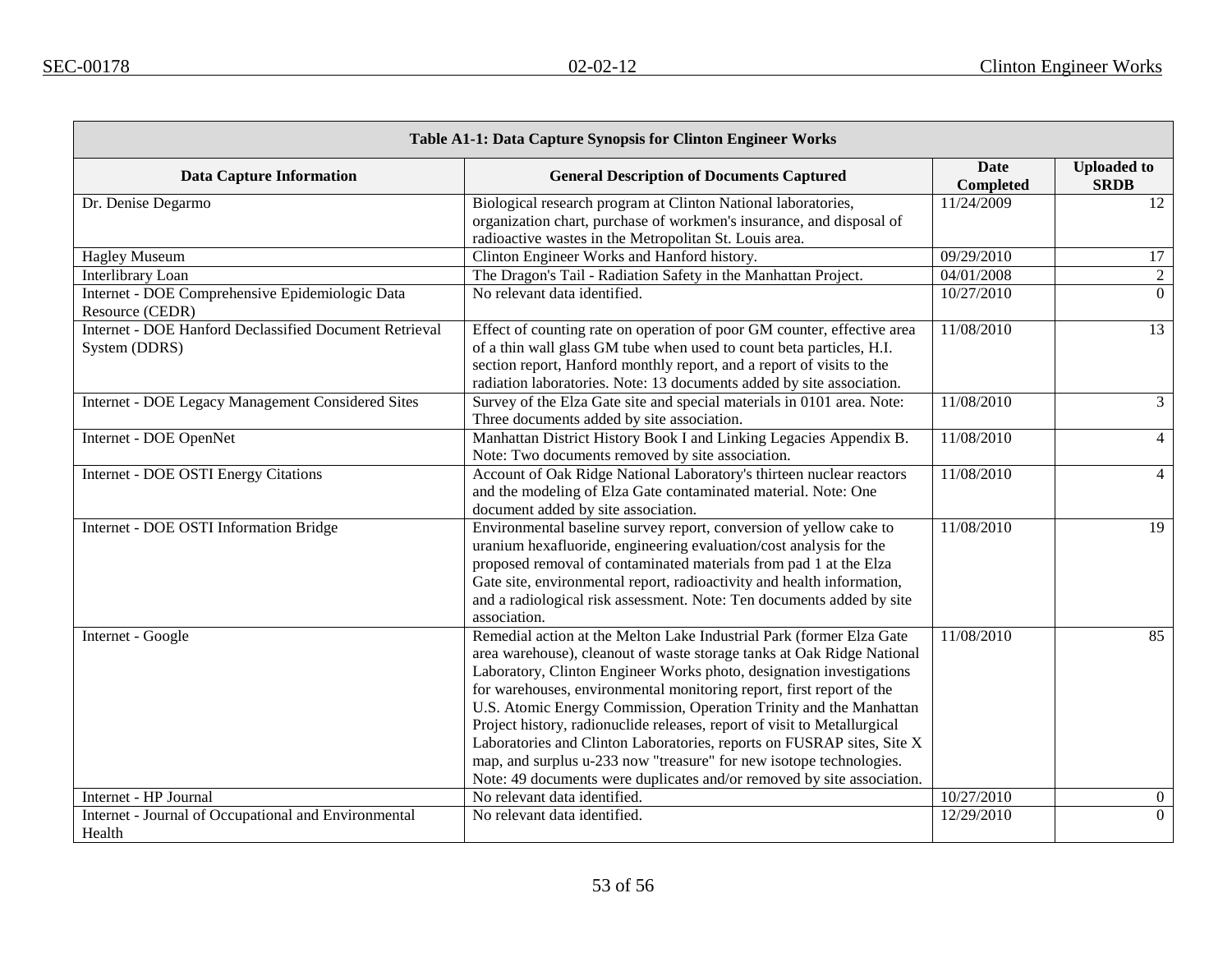| Table A1-1: Data Capture Synopsis for Clinton Engineer Works                              |                                                                                                                                                                                                                                                                                                                                                            |                   |                                   |
|-------------------------------------------------------------------------------------------|------------------------------------------------------------------------------------------------------------------------------------------------------------------------------------------------------------------------------------------------------------------------------------------------------------------------------------------------------------|-------------------|-----------------------------------|
| <b>Data Capture Information</b>                                                           | <b>General Description of Documents Captured</b>                                                                                                                                                                                                                                                                                                           | Date<br>Completed | <b>Uploaded</b> to<br><b>SRDB</b> |
| <b>Internet - National Academies Press (NAP)</b>                                          | No relevant data identified.                                                                                                                                                                                                                                                                                                                               | 11/08/2010        | $\overline{0}$                    |
| <b>Internet - National Nuclear Security Administration</b><br>(NNSA) - Nevada Site Office | No relevant data identified.                                                                                                                                                                                                                                                                                                                               | 11/08/2010        | $\overline{0}$                    |
| Internet - NRC Agencywide Document Access and<br>Management (ADAMS)                       | Supplemental Responses to Petition Under 10 CFR 2.206 Snake River<br>Alliance/Envirocare of Utah, Inc.                                                                                                                                                                                                                                                     | 11/08/2010        | $\mathbf{1}$                      |
| Internet - US Army Corps of Engineers                                                     | No relevant data identified.                                                                                                                                                                                                                                                                                                                               | 11/08/2010        | $\overline{0}$                    |
| Internet - Washington State University (U.S. Transuranium<br>and Uranium Registries)      | No relevant data identified.                                                                                                                                                                                                                                                                                                                               | 11/08/2010        | $\Omega$                          |
| Kansas City NARA                                                                          | The Federal Connection: History of the U.S. Military Involvement in<br>the Toxic Contamination of Love Canal and the Niagara Frontier<br>Region Volume I.                                                                                                                                                                                                  | 08/14/2008        |                                   |
| National Institute for Occupational Safety and Health<br>(NIOSH)                          | ORNL Review, A History of the Laboratory's First 25 Years.                                                                                                                                                                                                                                                                                                 | 10/30/2009        |                                   |
| New York State Department of Health                                                       | Semi-monthly report.                                                                                                                                                                                                                                                                                                                                       | 02/25/2008        | -1                                |
| Oak Ridge Public Library                                                                  | Alpha I-5 operating procedures, facts on Clinton Engineer Works<br>operating and research units, and photographs of Oak Ridge production<br>areas.                                                                                                                                                                                                         | 11/26/2010        | 10                                |
| <b>ORAU Team</b>                                                                          | Documented communication.                                                                                                                                                                                                                                                                                                                                  | 03/02/2011        | $\overline{2}$                    |
| San Bruno Federal Records Center                                                          | Employee general information cards, beta run reports, and personnel<br>assignment logs.                                                                                                                                                                                                                                                                    | 11/10/2010        | 6                                 |
| Sanford Cohen & Associates (SC&A)                                                         | Documents Issued to SC&A by BWXT Y-12 in Concert with the<br>Federal Advisory Board on Radiation and Worker Health at the Y-12<br>National Security Complex, Volume 2 of 4 (November 2005).                                                                                                                                                                | 11/22/2005        |                                   |
| Southern Illinois University                                                              | The Disposal of Radioactive Wastes in the Metropolitan St. Louis Area:<br>The Environmental and Health Legacy of the Mallinckrodt Chemical<br>Works                                                                                                                                                                                                        | 10/08/2008        |                                   |
| University of Rochester                                                                   | Radiotoxicity of Inhaled or Ingested Radioactive Products.                                                                                                                                                                                                                                                                                                 | 09/10/2008        |                                   |
| University of Tennessee                                                                   | Urinalysis results, instrument calibration, radiological incidents, history<br>of Clinton Engineer Works and the Manhattan Project, radiological<br>survey information, personnel exposure information, personnel<br>monitoring at Clinton Laboratories, radiation protection practices,<br>protective clothing sub-committee report, and monthly reports. | 11/18/2010        | 41                                |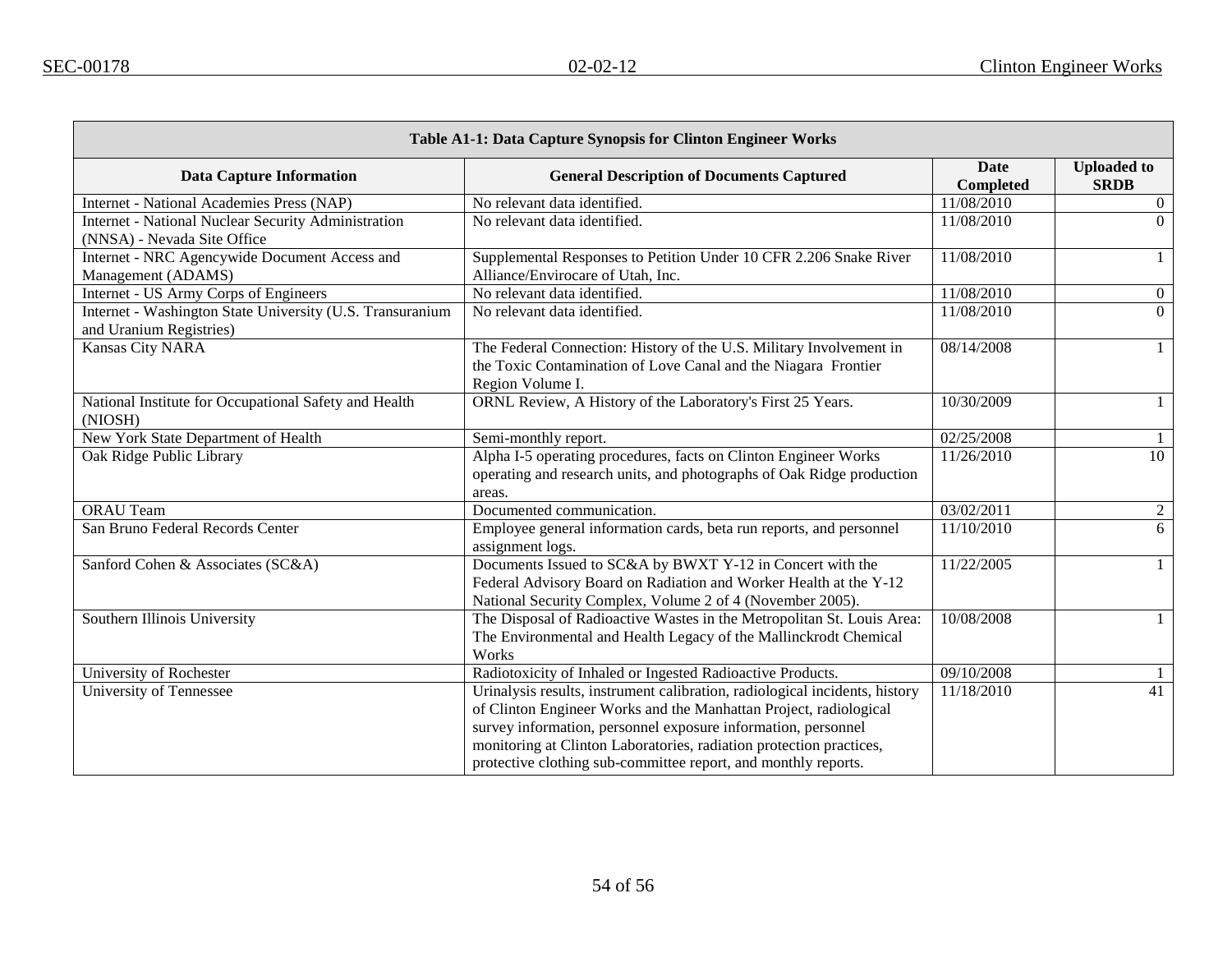| Table A1-1: Data Capture Synopsis for Clinton Engineer Works |                                                                                                                                                                                                                                                                                                       |                          |                                   |
|--------------------------------------------------------------|-------------------------------------------------------------------------------------------------------------------------------------------------------------------------------------------------------------------------------------------------------------------------------------------------------|--------------------------|-----------------------------------|
| Data Capture Information                                     | <b>General Description of Documents Captured</b>                                                                                                                                                                                                                                                      | Date<br><b>Completed</b> | <b>Uploaded to</b><br><b>SRDB</b> |
| Unknown                                                      | Atomic Energy Division records for Dupont, Hanford, and Clinton<br>Engineer Works, Chemical Division operating manual, comparison of<br>badge film readings, Manhattan District history, dust hazards, monthly<br>status and progress reports, trip reports, and suggested tolerance for<br>polonium. | 10/08/2004               | 18                                |
| Viacom Records                                               | Facility and process descriptions.                                                                                                                                                                                                                                                                    | 12/06/2004               |                                   |
| <b>TOTAL</b>                                                 |                                                                                                                                                                                                                                                                                                       |                          | 391                               |

| Table A1-2: Databases Searched for Clinton Engineer Works                                                                                                               |                           |             |                                   |
|-------------------------------------------------------------------------------------------------------------------------------------------------------------------------|---------------------------|-------------|-----------------------------------|
| Database/Source                                                                                                                                                         | <b>Keywords / Phrases</b> | <b>Hits</b> | <b>Uploaded to</b><br><b>SRDB</b> |
| NOTE: Database search terms employed for each of the databases listed below are available<br>in the Excel file called "Clinton Engineers Works Rev 01 (83.13) 03-03-11" |                           |             |                                   |
| DOE CEDR                                                                                                                                                                | See Note above            | 0           | 0                                 |
| http://cedr.lbl.gov/<br>COMPLETED 10/27/2010                                                                                                                            |                           |             |                                   |
| <b>DOE Hanford DDRS</b>                                                                                                                                                 | See Note above            | $\Omega$    | $\Omega$                          |
| http://www2.hanford.gov/declass/                                                                                                                                        |                           |             |                                   |
| COMPLETED 11/08/2010                                                                                                                                                    |                           |             |                                   |
| DOE Legacy Management Considered Sites                                                                                                                                  | See Note above            | $\Omega$    | $\Omega$                          |
| http://csd.lm.doe.gov/                                                                                                                                                  |                           |             |                                   |
| COMPLETED 11/08/2010                                                                                                                                                    |                           |             |                                   |
| DOE OpenNet                                                                                                                                                             | See Note above            | 112         | 6                                 |
| http://www.osti.gov/opennet/advancedsearch.jsp<br><b>COMPLETED 11/08/2010</b>                                                                                           |                           |             |                                   |
| <b>DOE OSTI Energy Citations</b>                                                                                                                                        | See Note above            | 666         | 3                                 |
| http://www.osti.gov/energycitations/                                                                                                                                    |                           |             |                                   |
| <b>COMPLETED 11/08/2010</b>                                                                                                                                             |                           |             |                                   |
| <b>DOE OSTI Information Bridge</b>                                                                                                                                      | See Note above            | 634         | 13                                |
| http://www.osti.gov/bridge/advancedsearch.jsp                                                                                                                           |                           |             |                                   |
| <b>COMPLETED 11/08/2010</b>                                                                                                                                             |                           |             |                                   |
| Google                                                                                                                                                                  | See Note above            | 135,058     | 134                               |
| http://www.google.com                                                                                                                                                   |                           |             |                                   |
| COMPLETED 11/08/2010                                                                                                                                                    |                           |             |                                   |